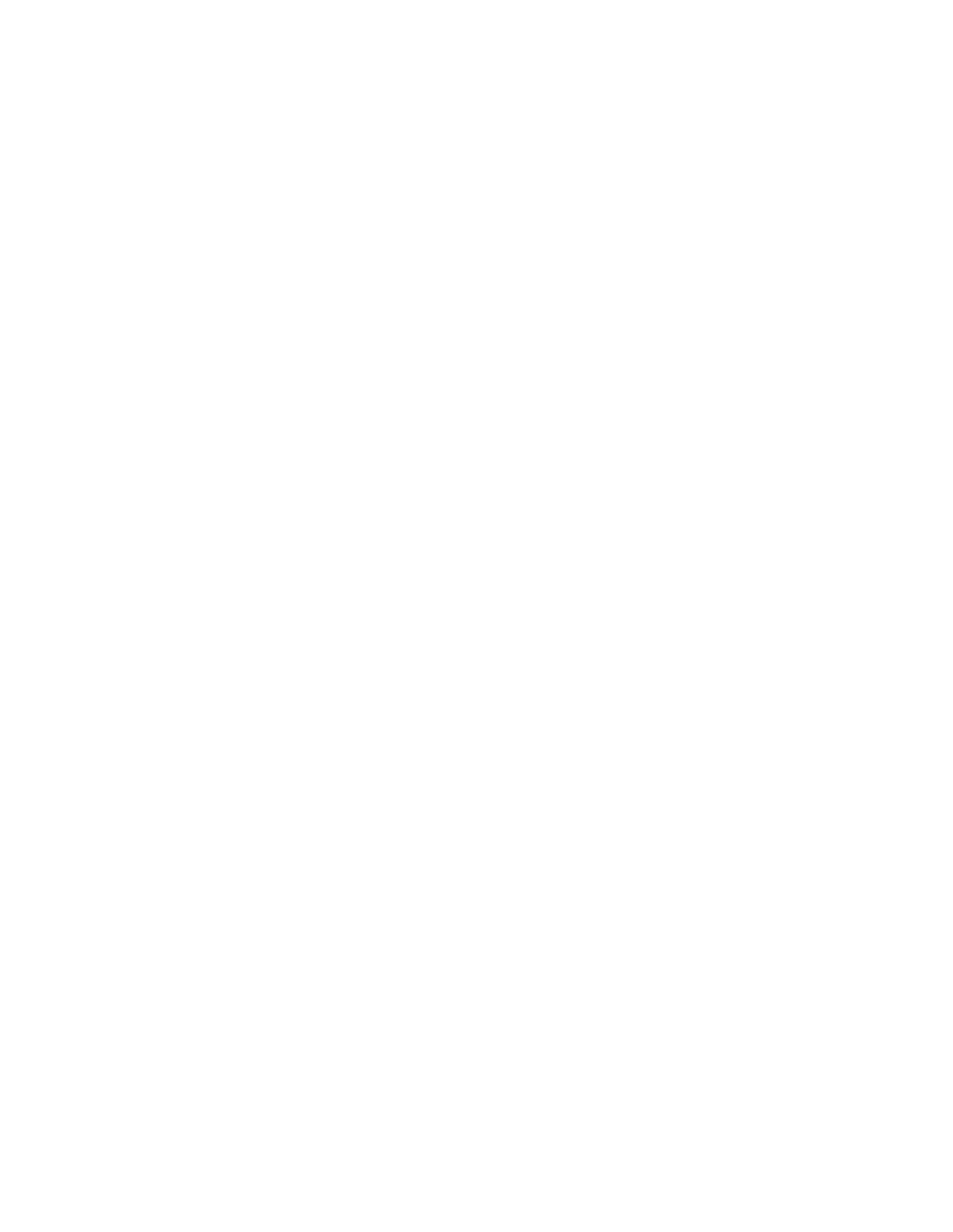### **ACKNOWLEDGEMENTS**

 I would like to express my appreciation to my mentor Dr. Gary Boehm who has successfully guided me through my graduate career by providing me with continuous support and encouragement. While I am excited to move onto the next stage of my career, I am saddened to know I will no longer be working with Dr. Boehm. Gary's passion for science and commitment to his students is inspiring; I leave TCU in hope that I may one-day match up to the example set by Dr. Boehm. In addition, I would like to thank my committee members, Dr. David Cross, Dr. Mauricio Papini, Dr. Giri Akkaraju and Dr. Timothy Barth, for providing me with insightful comments and suggestions on my dissertation project and for their support throughout my graduate career. Special thanks to my fellow graduate student Andrew Tarr for his contributions to my project and friendship. Last, but not least, I would like to thank my family for always believing in me and for their support.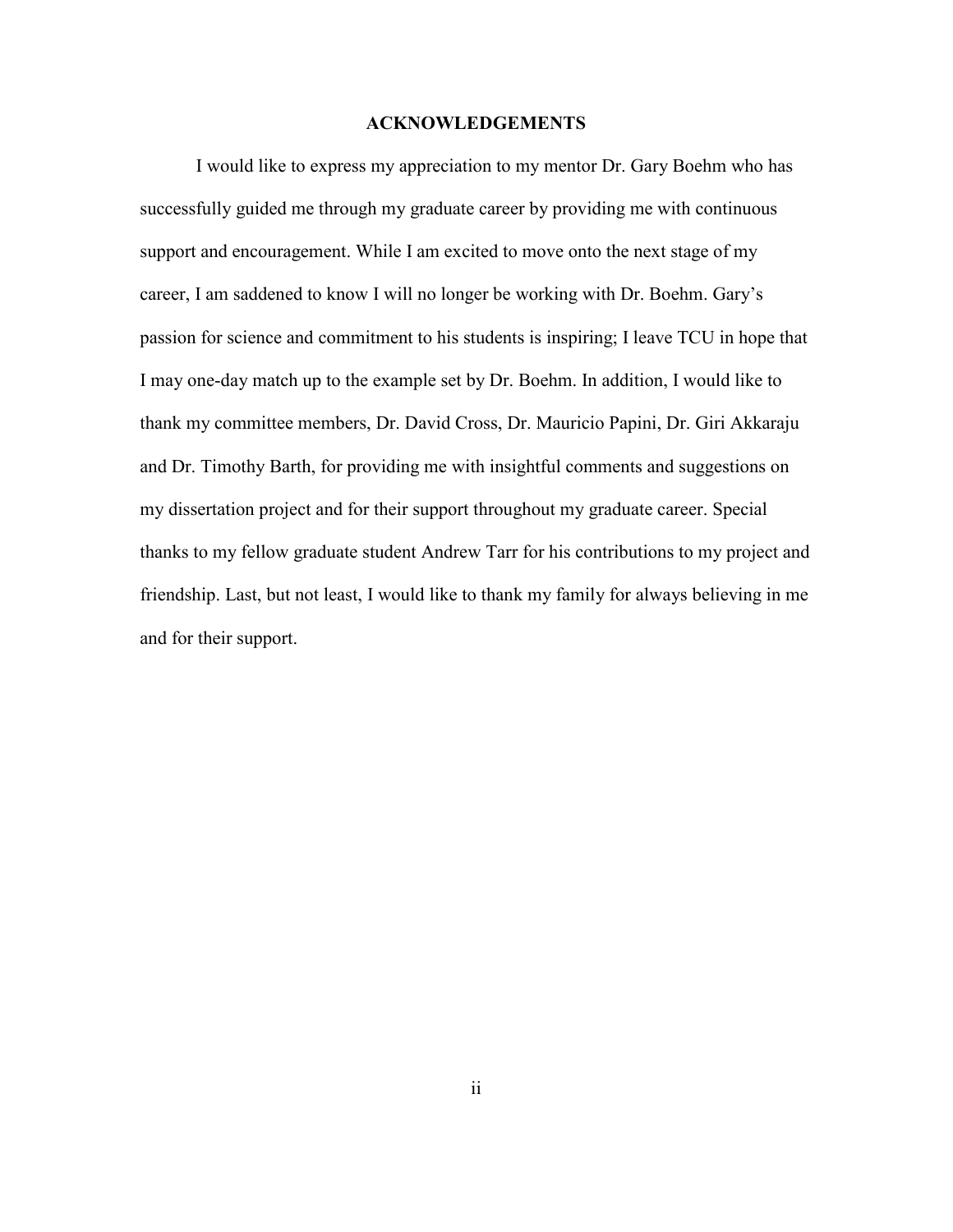# **TABLE OF CONTENTS**

| LPS and cytokine effects on behavior and learning/memory 4 |  |
|------------------------------------------------------------|--|
|                                                            |  |
|                                                            |  |
| Behavioral and endocrine effects of prenatal stress19      |  |
|                                                            |  |
|                                                            |  |
|                                                            |  |
|                                                            |  |
|                                                            |  |
|                                                            |  |
|                                                            |  |
|                                                            |  |
|                                                            |  |
|                                                            |  |
|                                                            |  |
|                                                            |  |
|                                                            |  |
|                                                            |  |
|                                                            |  |
|                                                            |  |
|                                                            |  |
|                                                            |  |
|                                                            |  |
|                                                            |  |
|                                                            |  |
|                                                            |  |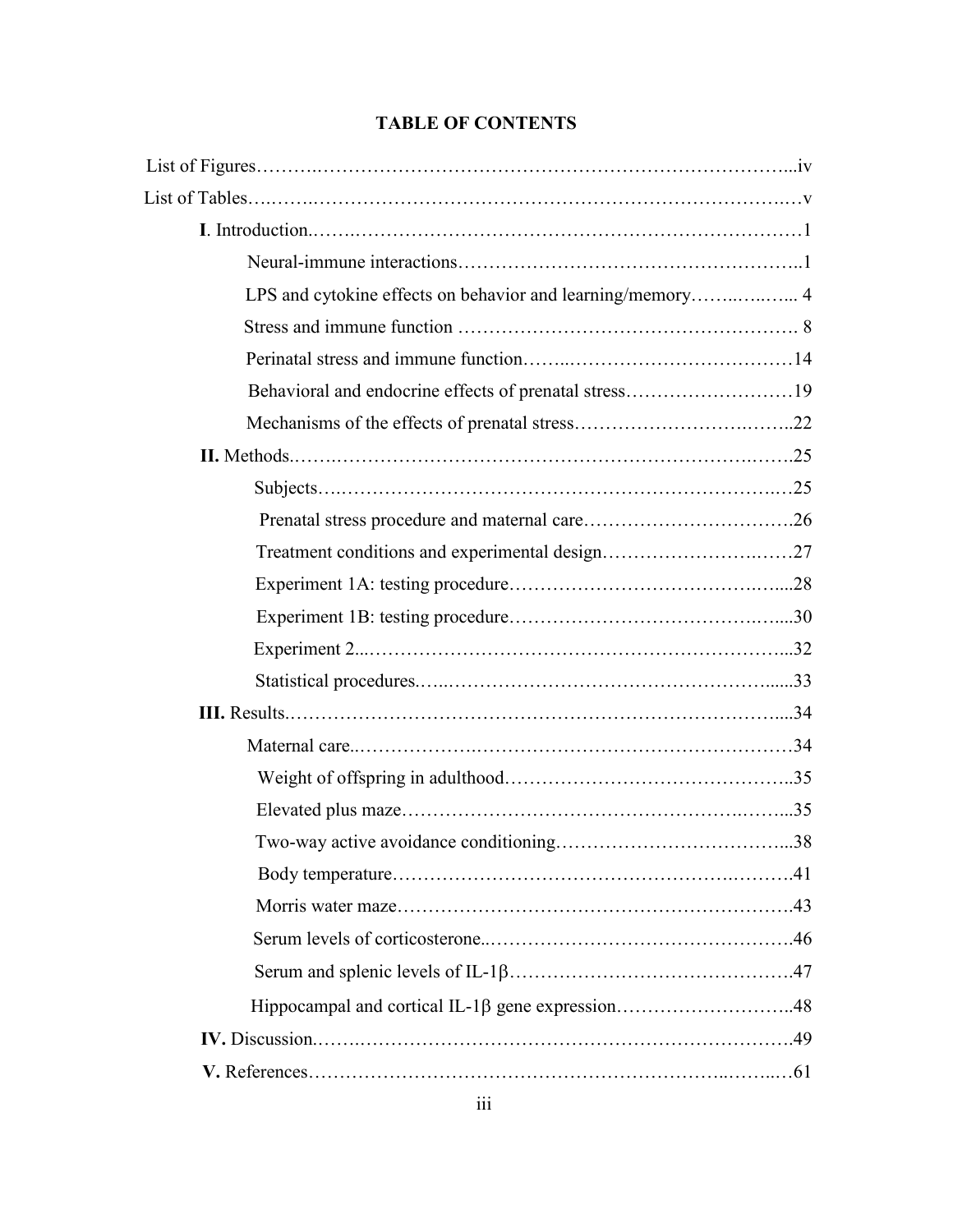# **LIST OF FIGURES**

| 2. Prenatal stress X LPS interaction, males elevated plus maze37 |  |
|------------------------------------------------------------------|--|
|                                                                  |  |
|                                                                  |  |
|                                                                  |  |
|                                                                  |  |
|                                                                  |  |
|                                                                  |  |
|                                                                  |  |
|                                                                  |  |
|                                                                  |  |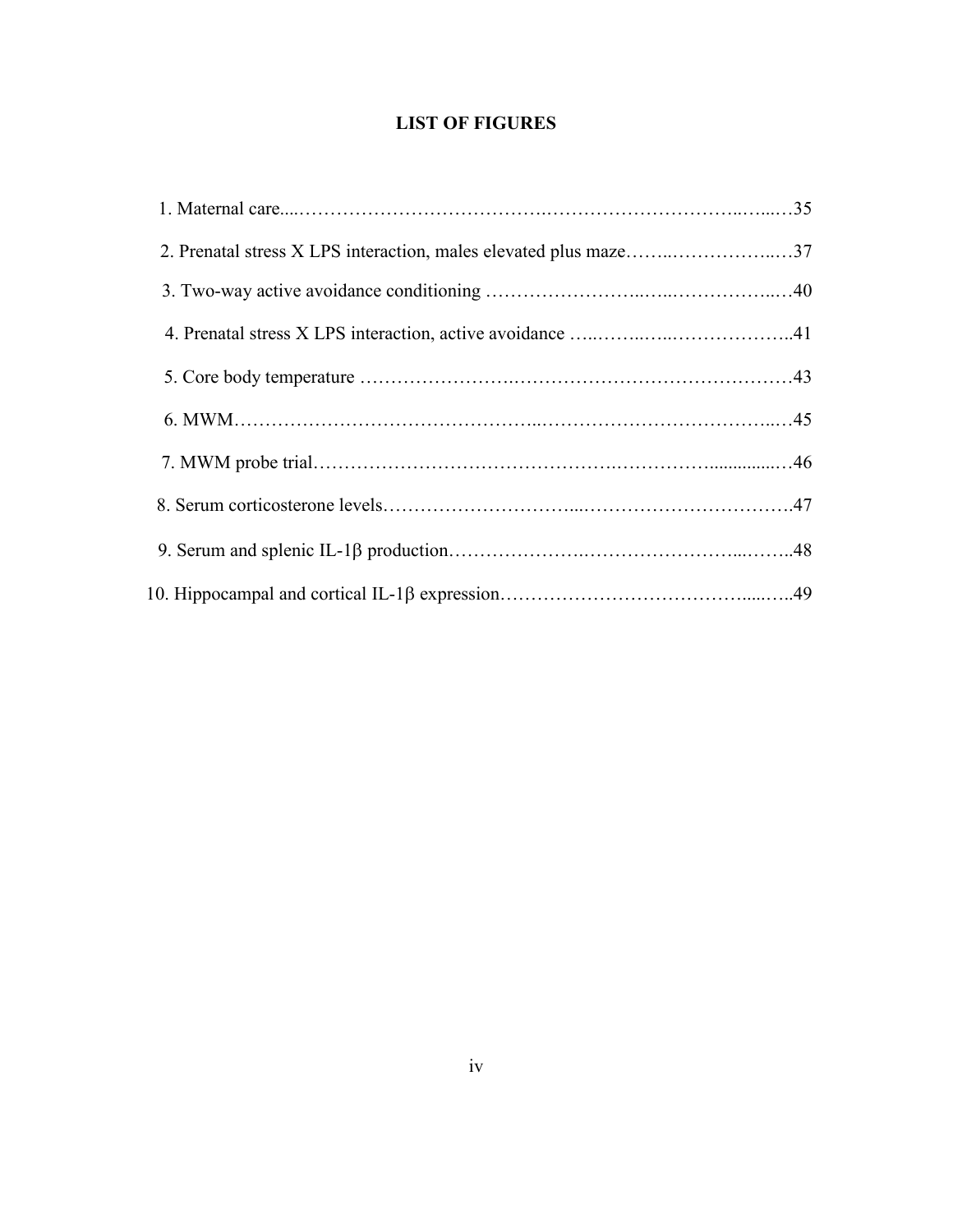# **LIST OF TABLES**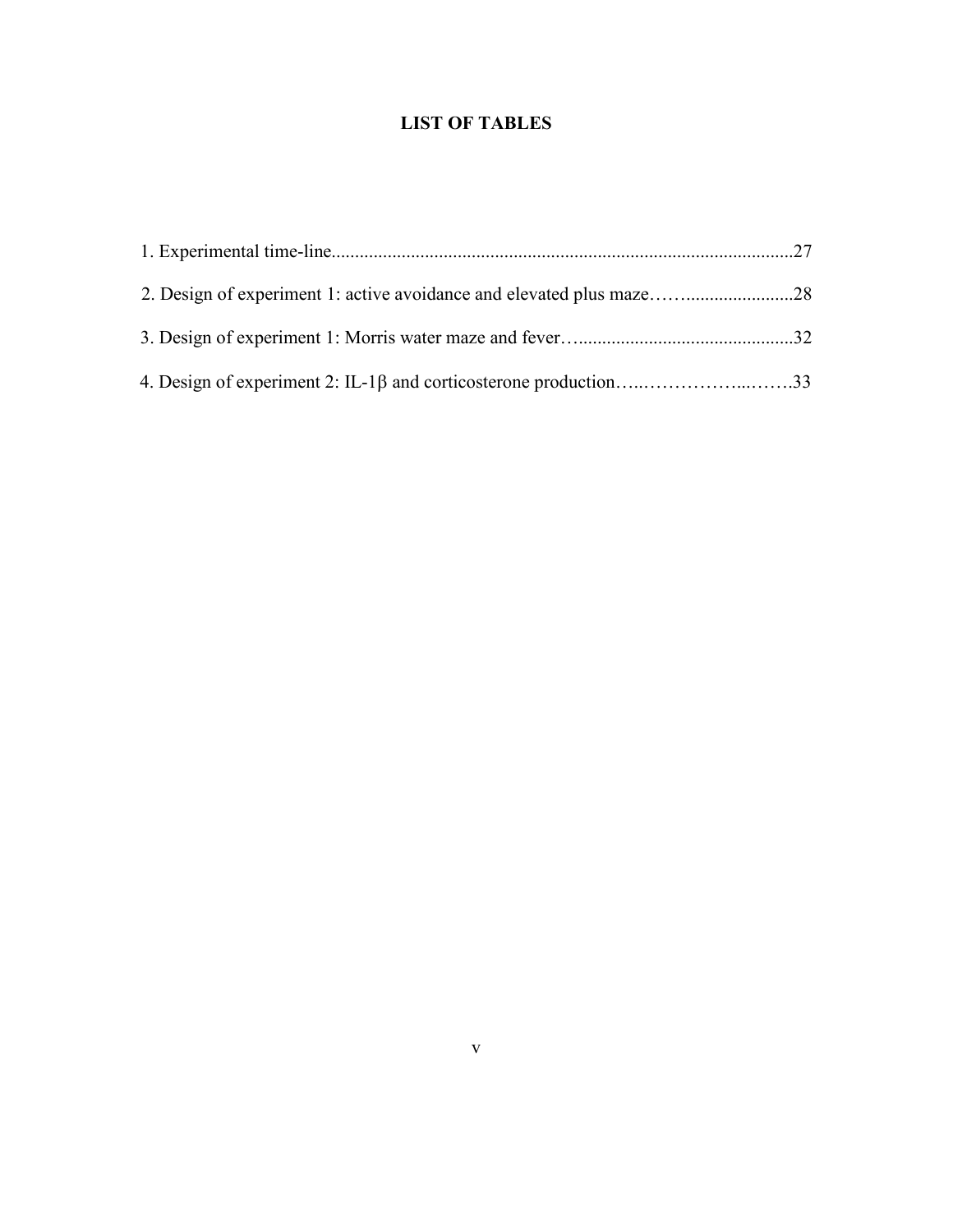## **1. INTRODUCTION**

Early experiences can have a profound effect in shaping an organism's physiological and psychological health. It is of no surprise that during fetal development, a time of substantial growth and neural development, alterations in the uterine environment can produce lifelong effects. The psychological wellbeing of the mother during pregnancy also has the potential to alter the development of a growing fetus. For example, stress experienced during pregnancy has been correlated with increased risk of miscarriage and low birth weight (for review, see Knackstedt et al., 2005). In addition, stress during pregnancy may increase the risk of developing a mood disorder (Phillips et al., 2005), may lead to cognitive deficits (for review, see Chapillon et al., 2002; O'Connor et al., 2002), and may increase susceptibility to disease (e.g., asthma, atopy, and heart disease) later in life (for review, see Barker, 1995; Knackstedt et al., 2005; von Hertzen, 2002). Although a number of studies have evaluated the effects of prenatal stress on immunity or on cognitive abilities separately, an area currently unexplored is whether prenatal stress could lead to cognitive deficits by altering the interactions between the immune system and the central nervous system.

### *1.1. Neural-immune interactions*

Although the elimination of bacteria, viruses, or other pathogens is primarily the responsibility of the immune system, research has shown that changes in immune function can be induced by the central nervous system (CNS) or activation of the hypothalamic-pituitary-adrenal (HPA) axis (for review, see Boomershine et al., 2001), suggesting that an effective defense against an infection may require coordination of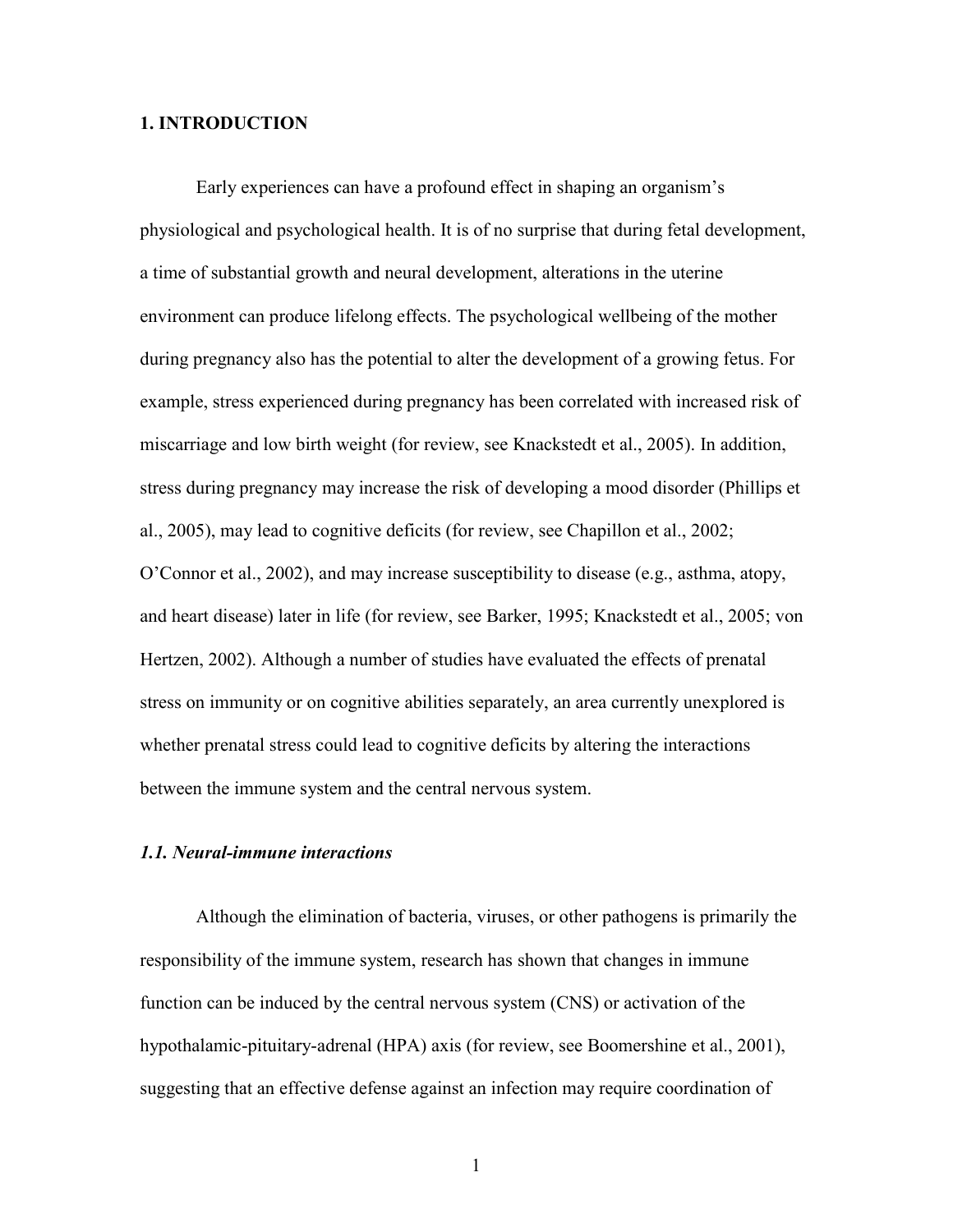multiple systems within the body. Of particular interest is the interaction between the CNS and the immune system. Fairly recently, scientists have abandoned the notion that the immune system and the central nervous system function independently, as numerous regulatory links between these systems have been discovered (Cohen & Kinney, 2001; Dantzer & Kelly, 1989; Maier & Watkins, 2003). One of the initial findings to suggest the connection between the CNS and the immune system was the discovery that, through classical conditioning, the presentation of a conditioned stimulus, previously paired with an immunosuppressant drug, can decrease the activity of the immune system, an effect known as conditioned immunosuppression (Ader  $& Cohen, 1975$ ). The relationship between the CNS and immune system is characterized by bidirectional communication, in which activation of the immune system can produce alterations in neural function, and the CNS can alter immune function.

 The nervous system alters immune function primarily through the activation of the neuroendocrine and autonomic nervous systems. In reciprocal fashion, the immune system informs the CNS about immune activity in the periphery primarily through the activity of cytokines (For review, see Maier & Watkins, 1998). Cytokines are chemical messengers that help orchestrate the body's response to infection by signaling and activating a variety of immune cells. In general, cytokines are classified based on whether they promote an inflammatory response (i.e., proinflammatory cytokines) or act to inhibit an inflammatory response by regulating the activity of the proinflammatory cytokines (i.e., anti-inflammatory cytokines) (Maier & Watkins, 1998). Three of the major proinflammatory cytokines, interleukin-1 $\beta$  (IL-1 $\beta$ ), interleukin-6 (IL-6), and tumor necrosis factor- $\alpha$  (TNF- $\alpha$ ) are released from macrophages following bacterial exposure.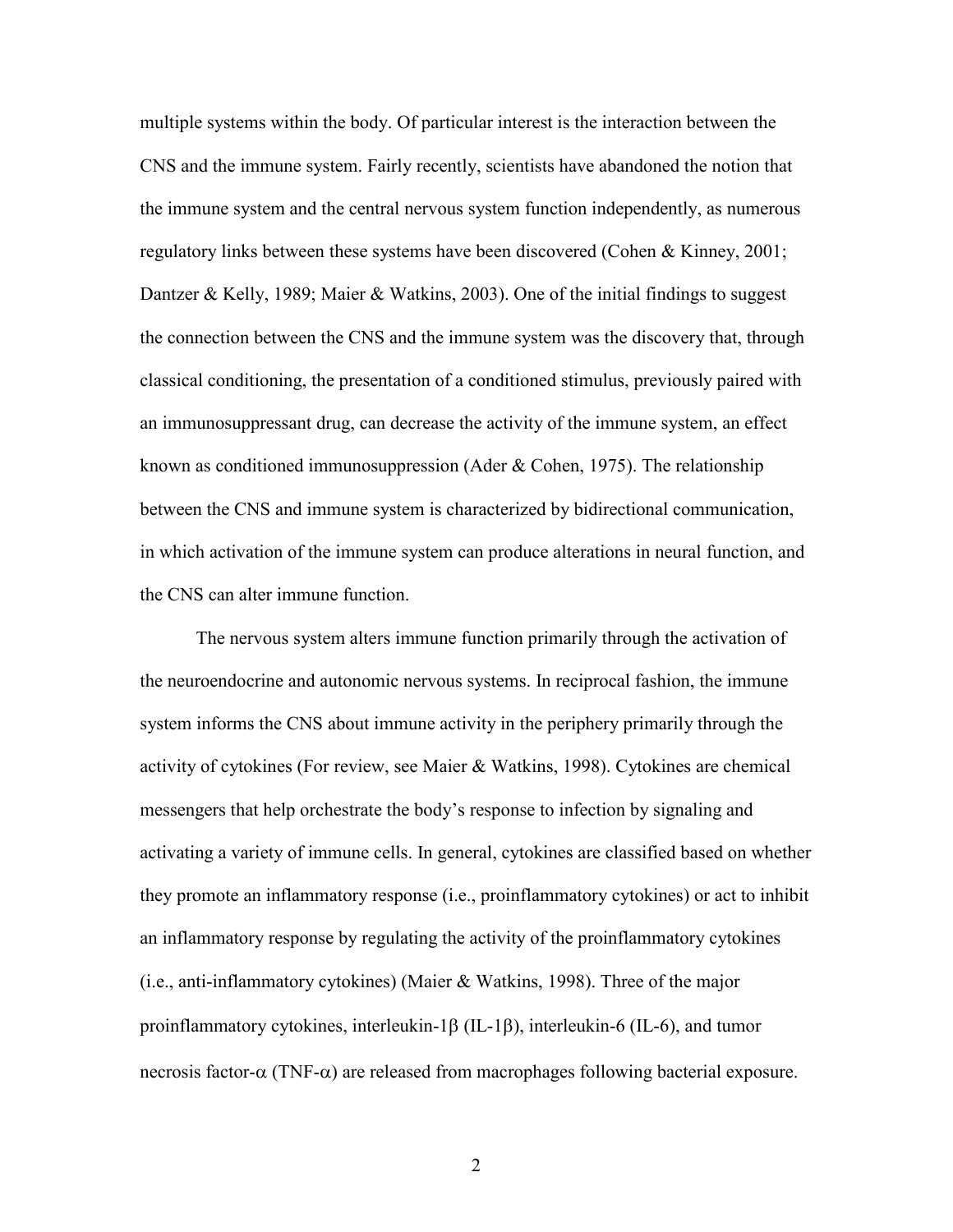Research has shown that the production of cytokines within the peripheral nervous system can upregulate cytokine production within the central nervous system, alter neuronal function by influencing neurotransmitter levels, alter long-term potentiation, decrease levels of brain-derived neurotrophic factor (BDNF), and augment the activity of the HPA-axis (Barrientos et al., 2004; Bellinger et al., 1993; Berkennosch et al., 1987; Borowski et al., 1998; Dunn, 2001; Lapchak et al., 1993; Murray et al., 1998).

 The discovery of the immune system's ability to communicate with the brain through cytokines begged the question of how blood-borne cytokines reach the CNS. Currently, research suggests there are several routes of access, each occurring under different circumstances. One such route is entry at the sites of the circumventricular organs (CVOs) (Katsuura et al., 1990; Rivest, 2003). The CVOs are a collection of structures lacking the blood-brain barrier (BBB) that provide a way for blood-borne substances to communicate with the CNS. After entering the brain via the CVOs, the cytokines may induce central cytokine production by activating microglial cells. Although cytokines can gain entry to the CNS through the CVOs, the amount that enters this way is very limited (Rivest, 2003). An additional route was discovered by Banks et al. (2002), who demonstrated that cytokines are actively transported across the BBB. In addition to studies showing evidence of peripherally administered radiolabeled cytokines getting into the brain, Banks and his colleagues found that cognitive deficits induced by a peripheral IL-1 $\alpha$  injection were blocked by central administration of hIL-1 $\alpha$  antibody, proving that the IL-1 $\alpha$  was crossing the BBB to influence the CNS (Banks et al., 2001). Another proposed route occurs via peripheral cytokine interaction with the vagus nerve; activation of the vagus nerve stimulates central cytokine production (Konsman et al.,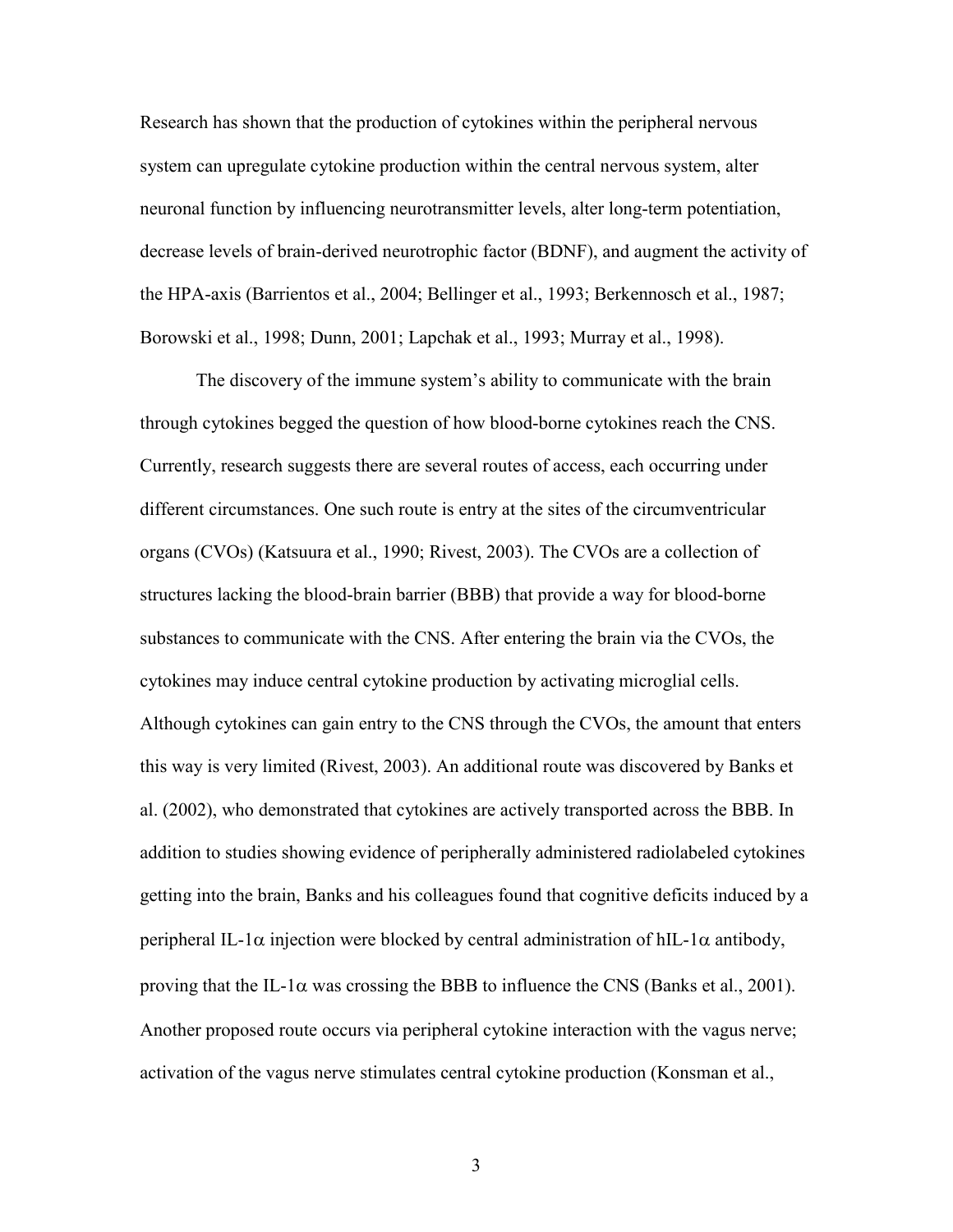2000). Research by Bluthé et al. (1996) demonstrated that the vagus nerve does in fact mediate the majority of the effects of cytokines on the CNS, as vagotomized animals did not development sickness behaviors when injected with peripheral IL-1. However, this effect was specific to intraperitoneal injections, as the vagotomy had no effect when IL-1 was injected either subcutaneously or intravenously. These findings indicate the vagus nerve only communicates the presence of cytokines in the abdominal cavity (Bluthé et al., 1996). Although the route is variable, it is clear that cytokines can influence the CNS, through either a direct route (e.g., diffusion at the CVOs or active transport across the BBB) or an indirect route (e.g., vagal afferent activation that induces central expression).

## *1.2. LPS and cytokine effects on behavior and learning/memory*

To explore the affects of immune activation, researchers often administer the endotoxin lipopolysaccharide (LPS), a component of Gram-negative bacterial cell wall (Borowski et al., 1998). Through its actions on toll-like receptor-4 (TRL-4) and CD-14 molecules, LPS stimulates the production and release of the three major proinflammatory cytokines, IL-1 $\beta$ , IL-6, and TNF- $\alpha$  (Agelaki et al., 2002; Nomura et al., 2000; Zuckerman et al., 1989). One advantage of activating the immune system with LPS rather than exposing an organism to an infectious agent is that LPS stimulation allows the researcher to study the effects of immune activation itself without having to attempt to separate effects due to the actual pathogen versus the effects of the immune system. Following a single LPS injection, an organism will display a constellation of symptoms that have been termed "sickness behavior"; these include fever, anhedonia, anorexia, weight loss, decreased social and sexual behavior, and decreased exploration and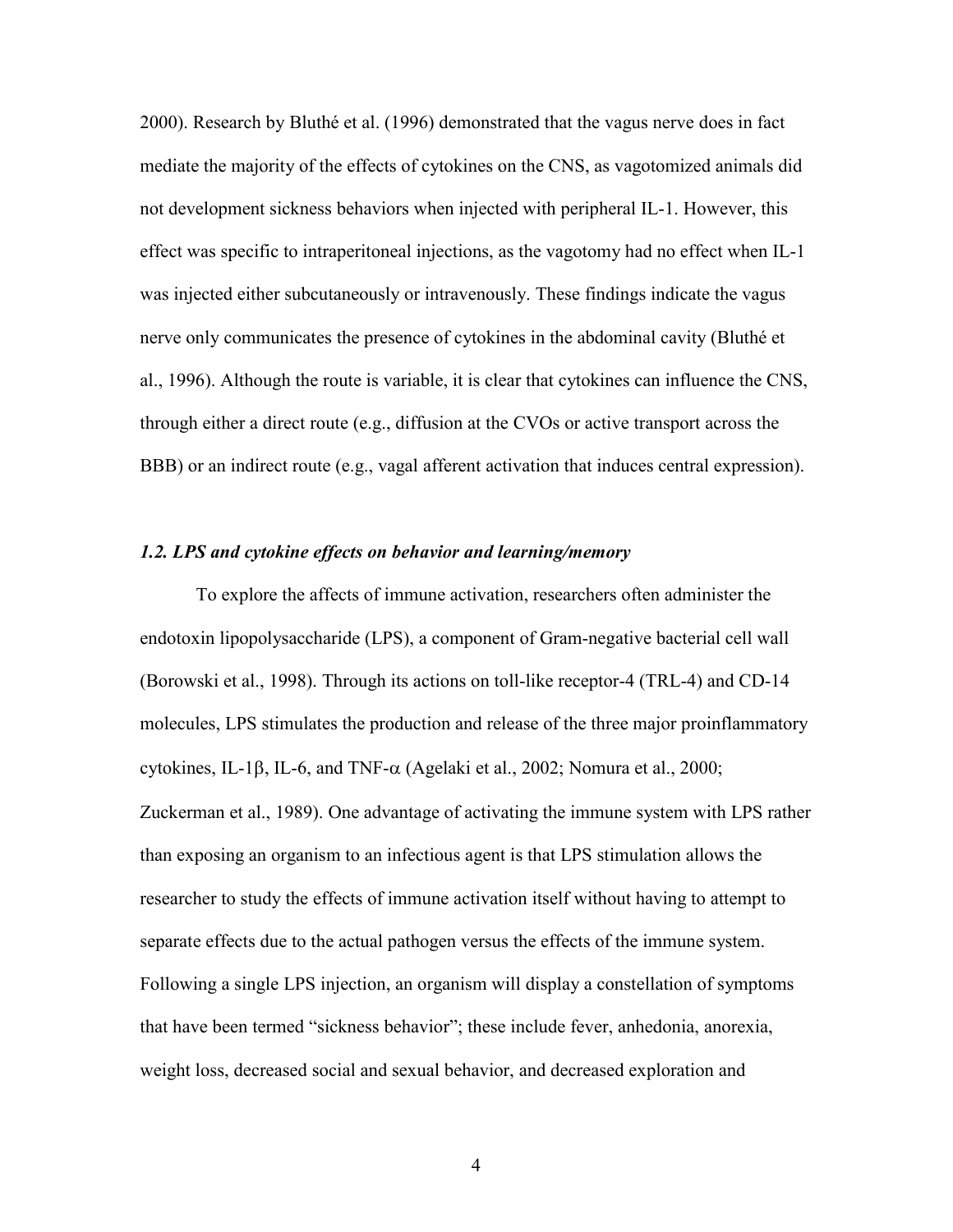locomotor activity (Borowski et al., 1998; Crestani et al., 1991; Lacosta et al., 1999; Uehara et al., 1989; Yirmiya, 1996). The development of sickness behavior is thought to reflect an adaptive shift in an organism's motivation in order to encourage recovery from an infection (Hart, 1988; Kent et al., 1995). The release of cytokines, particularly IL-1 $\beta$ , primarily mediates the appearance of sickness behavior, as cytokine administration mimics the effects of LPS administration. Furthermore, administration of IL-1 receptor antagonist (IL-1ra) can prevent the development of LPS-induced sickness behavior (Bluthé et al., 1992; Borowski et al., 1998; Uehara et al., 1989).

 Repeated administration of LPS, a model of chronic inflammation, leads initially to an exaggerated display of sickness behavior, which is then followed by the development of tolerance-like behavioral effects and diminished peripheral cytokine production (Chen et al., 2005; Sparkman et al., 2004; Sparkman et al., 2005a; Sparkman et al., 2005b). The development of tolerance to repeated exposures to endotoxin is an adaptive response that prevents endotoxic shock (a potentially lethal drop in blood pressure due to widespread vascular permeability and tissue edema, mediated primarily by  $TNF-\alpha$ ). Although peripheral cytokine release is diminished, consecutive injections of LPS (up to nine days) elicit the same significant elevation in central cytokine production as the initial injection (Chen et al., 2005). These findings suggest that while there is evidence of tolerance within the periphery, tolerance to repeated exposure to LPS does not occur within the brain, as central cytokine levels remain elevated. Currently, it is unclear why, in such a situation, animals do not display overt sickness behaviors, which are mediated by the activity of central cytokines, following repeated exposure to LPS, when central levels are still elevated. Although LPS-induced sickness behavior and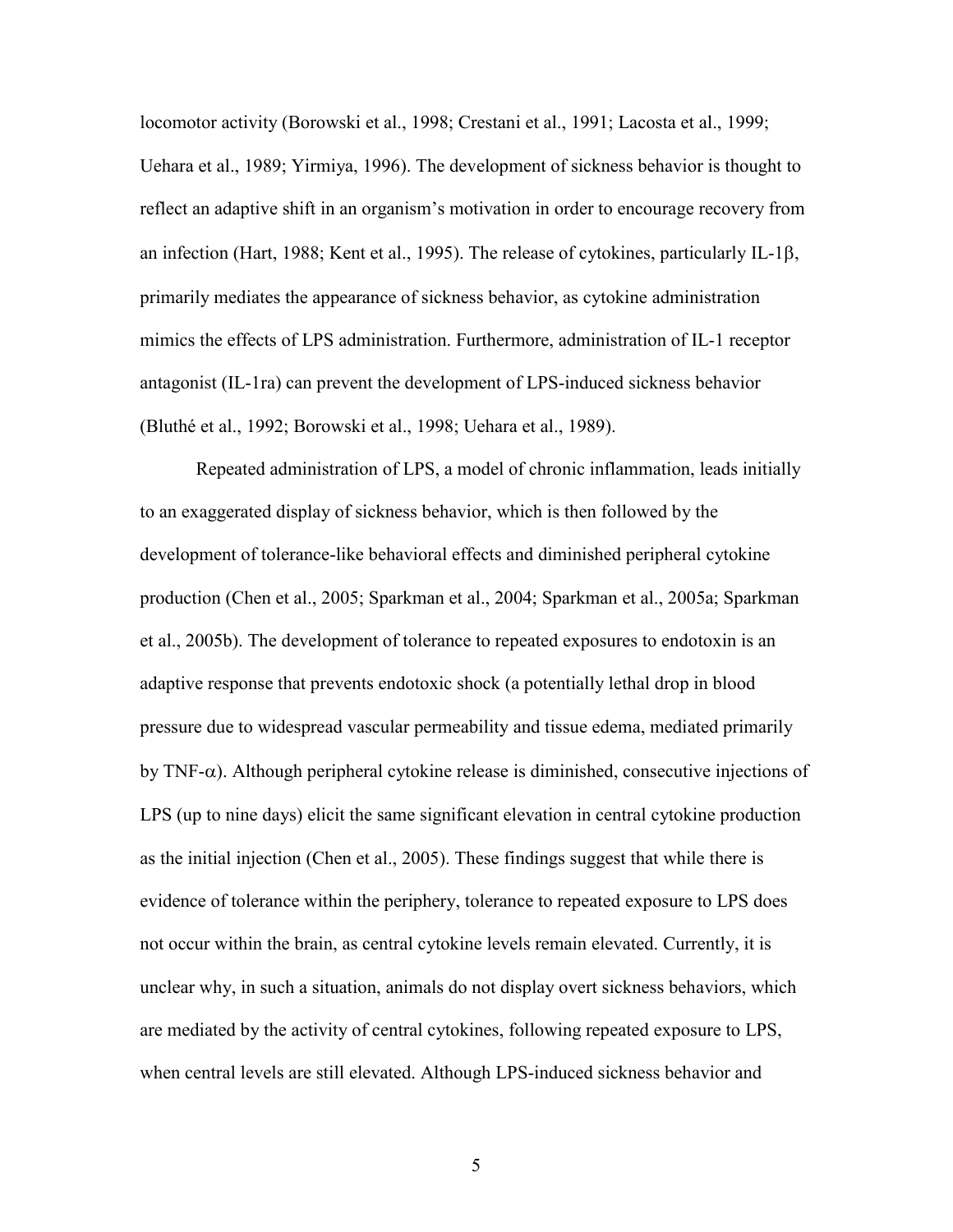peripheral cytokine release are decreased by consecutive administrations of LPS, there is evidence to suggest that re-exposing an animal to  $TNF-\alpha$  can sensitize the behavioral, neurochemical, and endocrine responses if the exposures are spaced 14–28 days apart (Hayley et al., 1999). Schmidt et al. (1995) report similar sensitization effects on endocrine function following repeated IL-1 $\beta$  administration. These findings suggest that even when some time has passed, successive pathogen exposures may elicit more severe sickness behavior.

Activation of the immune system, in addition to the development of sickness behavior, has been shown to produce cognitive deficits. A number of studies utilizing laboratory animals have reported that administration of LPS or cytokines leads to deficits in learning/memory (Aubert et al., 1995; Barrientos et al., 2002; Gibertini et al., 1995; Kent et al., 1996; Oitzl et al., 1993; Pugh et al., 1998; Shaw et al., 2001; Sparkman et al., 2005a; Sparkman 2005b). The release of proinflammatory cytokines such as IL-1 $\beta$ , IL-6, and TNF- $\alpha$  also appears to produce cognitive disturbances in humans (Riechenberg et al., 2001; Spath-Schwalbe et al., 1998). Research conducted by Sparkman et al. (2005a) provides an example of the learning deficits observed in animal studies following LPS administration. On day 1 of testing, four month-old male C57BL/6J mice were administered a single intraperitoneal injection of LPS four hours prior to testing on twoway active avoidance conditioning. Within this paradigm, animals could learn to avoid the footshock by crossing to the other side of the chamber during the presentation of the light (avoidance response), reduce the duration of the shock by crossing during the shock (escape response), or could fail to cross. Each subject received 50 trials per session for five consecutive days. Results demonstrated that LPS-treated animals gave significantly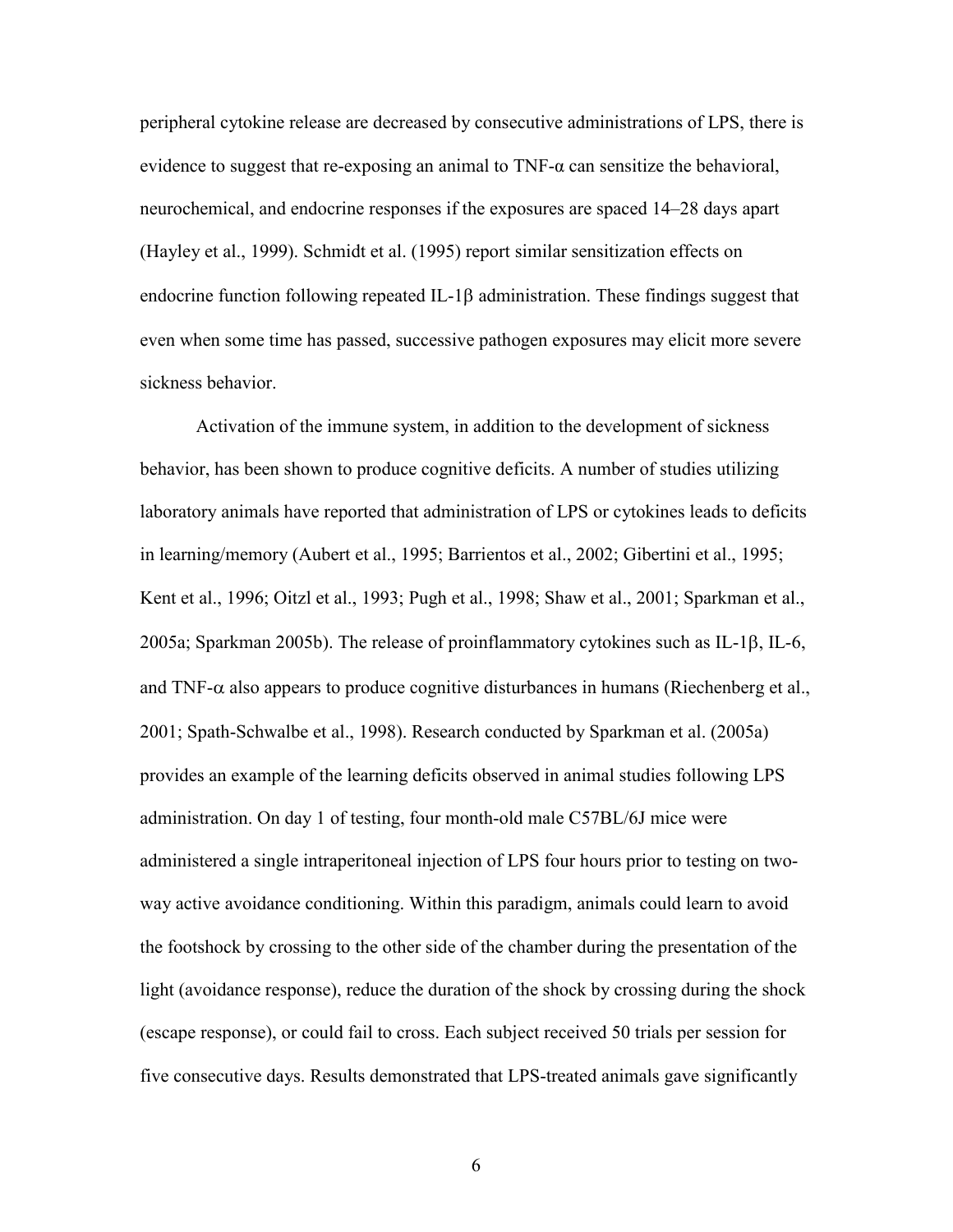fewer avoidance responses overall than control animals, indicating a learning deficit in LPS-treated animals. To ensure the behavior observed was not due to a motor impairment, the latency to make a response, and the frequency of intertrial-interval (ITI) crossings was recorded. There was no significant difference in latency to escape or avoid between treatment groups. Additionally, LPS-treated animals had significantly more ITI crossings than controls and less efficient crossing behavior, potentially indicating that LPS-treated animals may have formed a relatively weak association between the discriminative stimulus and the footshock. Taken together, these behavioral measures suggest that the LPS-treated animals, although physically capable of making the response, failed to learn the association between the light and the footshock adequately (Sparkman et al., 2005a). Although this and other experiments (Pugh et al., 1998; Barrientos et al., 2002) provide clear evidence of LPS- and cytokine-induced learning decrements, others studies have only found evidence of performance effects (Gahtan & Overmeir, 2001; Sparkman et al., 2004), and still others actually report facilitation of learning/memory following low-dose IL-1O administration (Yirmiya et al., 2002). Although LPS and cytokine administration generally impair learning/memory, the disparity in findings underscores the potential influence of sex, age, strain, route of administration, and dose on behavioral outcome. Additionally, the results highlight the need to use behavioral tests that allow discrimination of performance and/or motivational deficits from true learning decrements.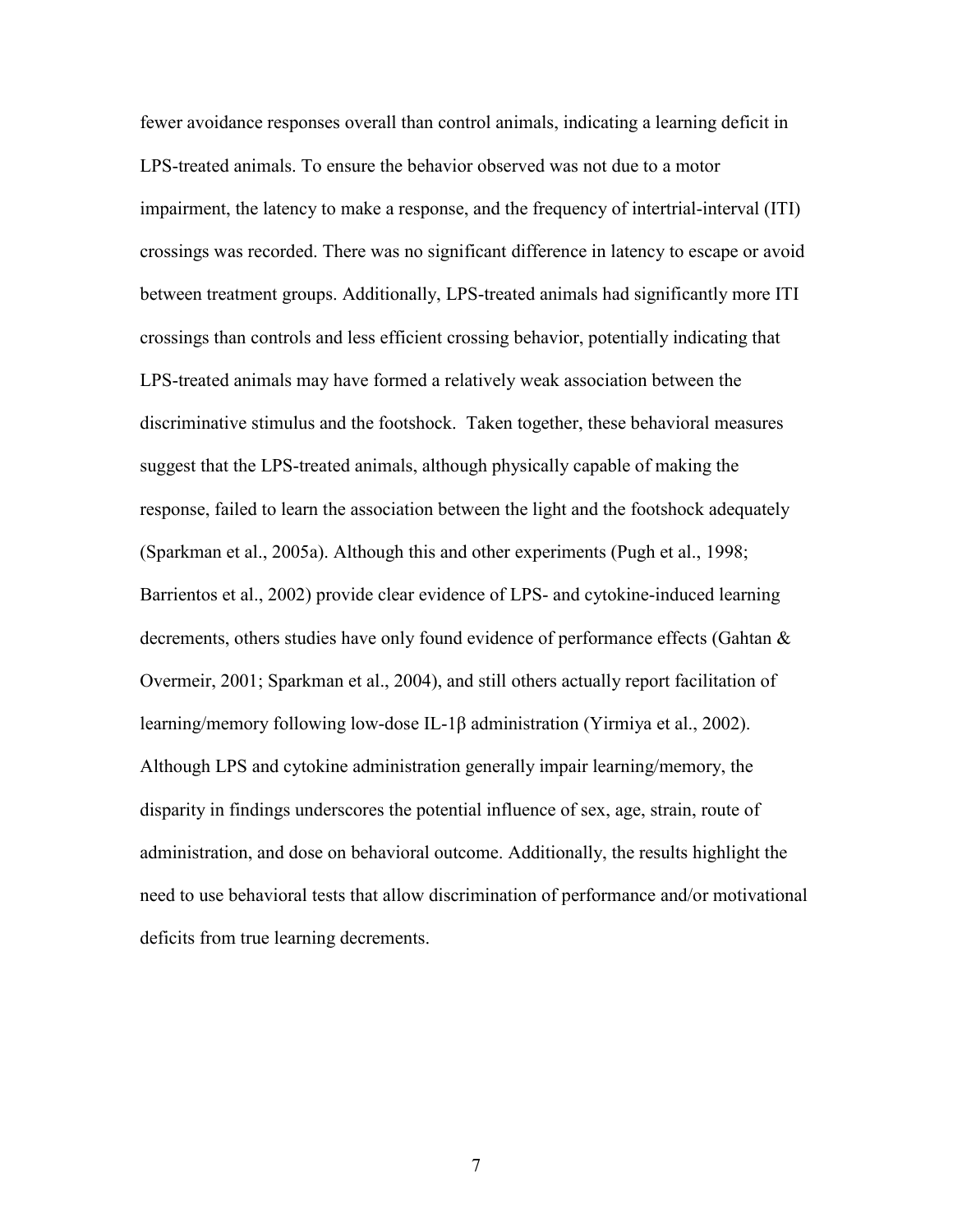## *1.3. Stress and immune function*

The discovery that the immune system can influence neural functioning and can lead to cognitive impairments has produced a need to explore possible factors that may exacerbate the development of cytokine-induced cognitive deficits. Factors that lead to altered immune function may have relevance to the onset of cognitive deficits, particularly in a developing organism. One likely mediating factor of immunocompetence for an organism is stress (Bauer et al., 2001; Cohen et al., 1991; Esterling & Rabin, 1987; Keller et al., 1983; Palermo-Neto et al., 2003; for review, see Moynihan, 2003). Societies throughout history have proposed that, in one form or another, challenging life events and the personality reacting to them can influence an individual's wellbeing (Reiser, 1985). Some of the first experimental evidence for physiological manifestation of stress was provided by Hans Selye (1936) who, by accident, discovered that exposure to stress can lead to enlargement of adrenal glands, development of ulcers, and shrinking of immune tissues. Current evidence indicates that the effects of stress on immune function are tremendously complex, as a stressful experience can lead to either suppression or enhancement of immune function, dependent upon a number of factors.

When an individual encounters a stressor, the brain releases neurotransmitters (e.g., norepinephrine and epinephrine) and hormones (e.g., glucocorticoids) to prepare the body for handling the stressor. Stressful events lead to activation of the sympathetic nervous system and the parvocellular neurosecretory cells, located in the paraventricular hypothalamus, causing the release of corticotropin-releasing hormone (CRH) into the anterior pituitary (for review, see Rivier, 2001). The presence of CRH in the pituitary initiates the release of adrenocorticotropic hormone (ACTH) into the bloodstream. When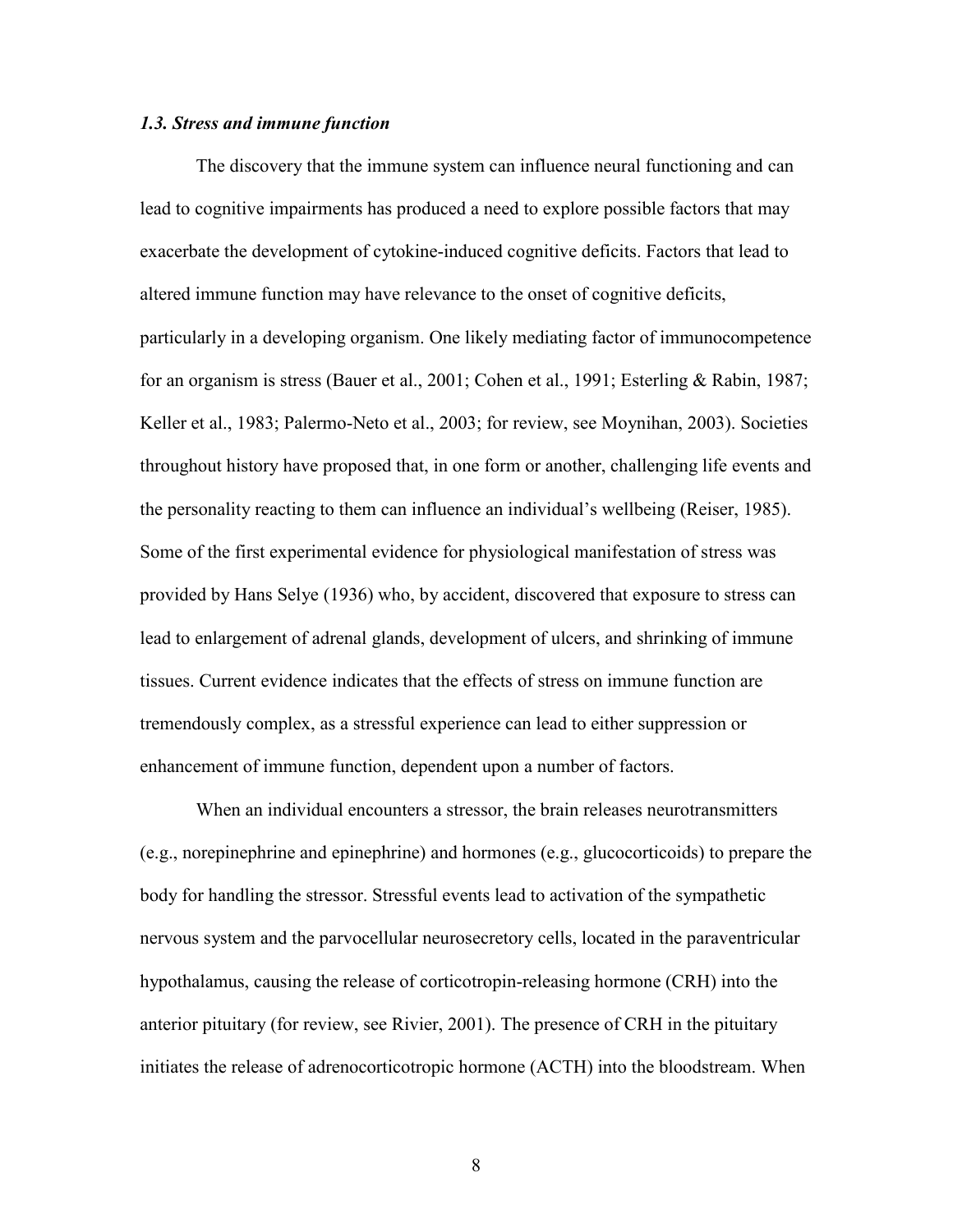ACTH reaches the adrenal cortex, it in turn triggers the release of cortisol or corticosterone (the primary glucocorticoid in rodents). Once released into the bloodstream, the circulating cortisol will increase blood glucose levels and alter metabolic processes (and is shown to impact immune function). This sequence of events (in conjunction with epinephrine and norepinephrine release) is an important part of the stress response, and some of the structures involved make up the hypothalamic-pituitaryadrenal (HPA) axis (Rivier, 2001). The activation of the HPA axis is thought to help the body cope with a threatening stimulus or event by focusing attention and energy resources towards potentially dangerous stimuli (Schurmeyer & Wickings, 1999) or recovery from energy depletion in the wake of a stressor.

Activation of the sympathetic nervous system and the HPA-axis have been shown to have biphasic effects on certain parameters of immune function (for review, see Dhabhar & McEwen, 2001; Bauer et al., 2001). For example, exposure to an acute stressor has been found to increase the number of blood leukocytes initially. Through the activity of epinephrine and norepinephrine, leukocytes previously stored in the lungs, spleen, and thymus are drawn out into the blood. This increase in the number of leukocytes in the blood is transient, as these cells are then distributed to the skin, lymph nodes, and other organs in preparation for a potential assault (Dhabhar & McEwen, 2001). Therefore, alterations in blood leukocyte numbers apparently reflect a redistribution of the cells rather than a change in the total number of cells. One to four hours following the stressful event, the number of blood leukocytes returns to the prestress levels (Dhabhar & McEwen, 2001).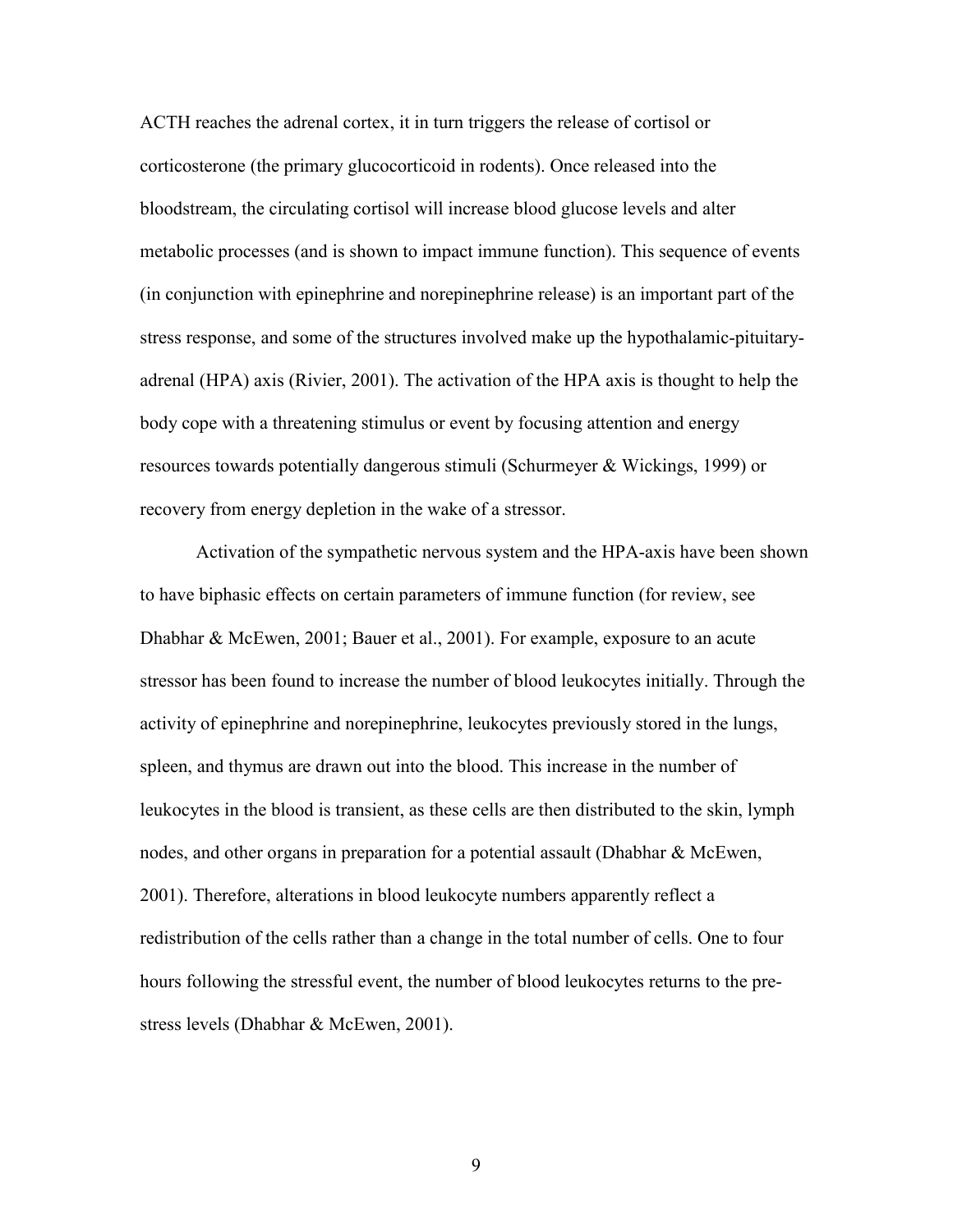Although some stress-induced immunosuppression may reflect a redistribution of cells rather than a decrease in the total number of cells, a host of studies, indicate that stress can depress immune function. For example, research has shown that following a stressful experience, humans are more susceptible to the common cold (Cohen et al., 1991). In animal research, a number of studies have reported exposure to stress decreases lymphocyte proliferation in response to a mitogen (Bauer et al., 2001; Keller et al., 1981; Laudenslager et al., 1983; Mormede et al., 1988). Furthermore, a study by Palmermo-Neto et al. (2003) found that stress decreases activity of macrophages and increases growth of tumor cells. To evaluate the effects of stress on macrophage activity, mice were subjected to either a physical (escapable shock ES or inescapable shock IS) or a purely psychological stressor (PS; being exposed to the responses of animals in IS condition) and macrophage spreading and phagocytic activity was measured from cultured peritoneal macrophages. Results showed that ES and IS stress decreased both spreading and phagocytic activity in comparison to control animals, though PS had no effect on either measure. To evaluate the effects of stress on tumor growth, mice were injected intraperitoneally with Ehrlich tumor cells. Results showed that exposure to IS or ES stress lead to a greater number of tumor cells in comparison to controls, and again PS had no effect on tumor growth. Although Palmermo-Neto et al. (2003) found that exposure to a psychological stressor did not alter activity of macrophages cells, a number of others have reported that exposure to psychological stress induces central cytokine production, suppresses T cell proliferation, and alters lymphocyte distribution (Bauer et al., 2001; Esterling & Rabin, 1987; Minami et al., 1991; Morméde et al., 2002; Nguyen et al., 1998). Collectively, these data indicate that stress can alter the activity of the immune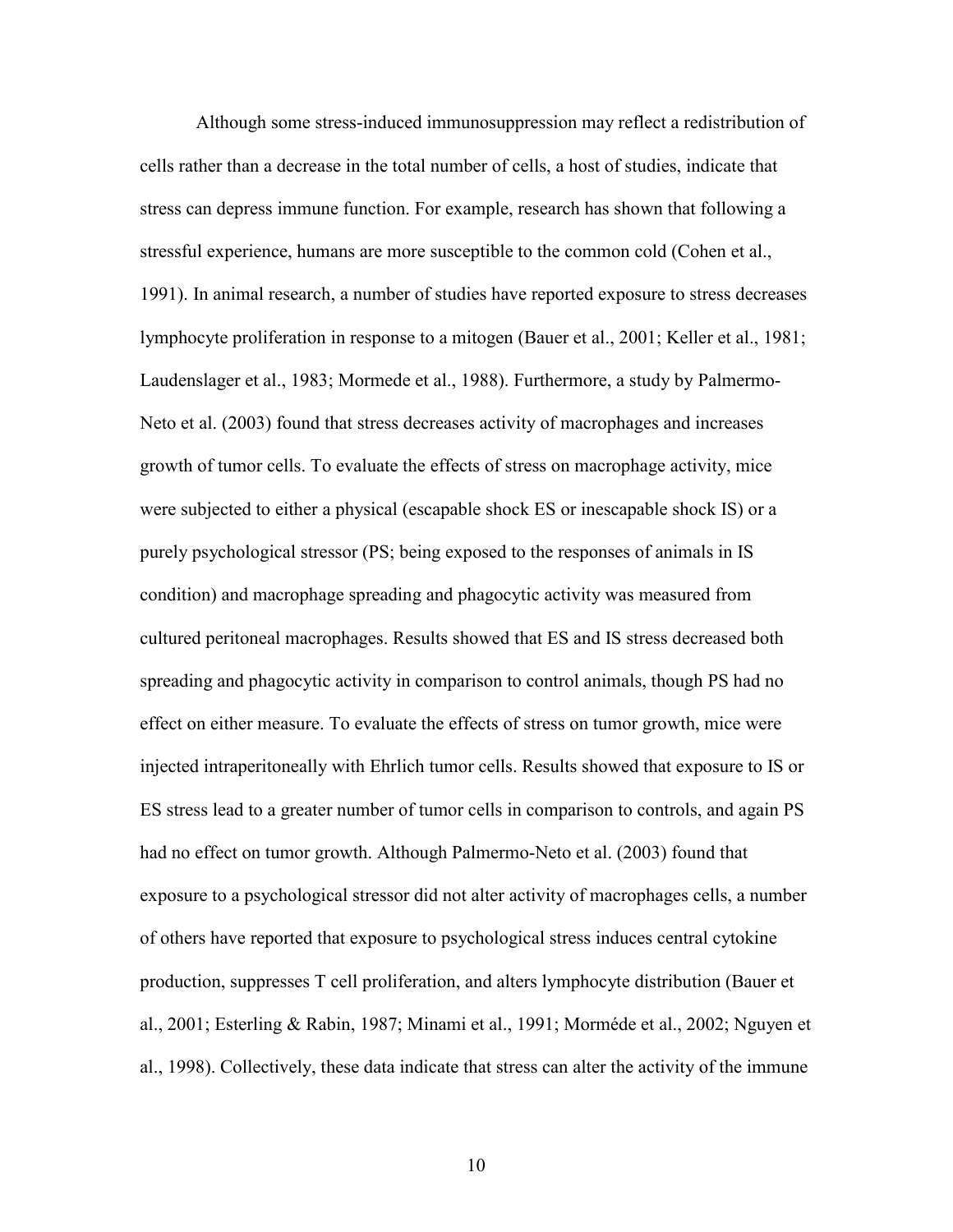system, potentially leaving an organism vulnerable to infection.

 Activation of the HPA axis is believed to partially mediate the immunosuppressive effects stress. For example, through feedback on activated macrophages and monocytes, glucocorticoids decrease the synthesis and release of IL-1 $\beta$ and other proinflammatory cytokines (high levels of cortisol may also induce apoptosis and other effects in immune cells). Through the negative feedback loop of HPA activation, IL-1 $\beta$  triggers glucocorticoid production and inhibits additional cytokine release (Knudsen et al., 1987; Zuckerman et al., 1989). Supporting this notion that glucocorticoid secretion will suppress immune function, research has shown that adrenalectomized animals produce an exaggerated response to infection (e.g., excessive release of proinflammatory cytokines), as removal of the adrenal cortex eliminates this route of negative feedback on the immune system. Furthermore, supplementary replacement of corticosterone reverses this effect (Bertini et al., 1998; Morrow et al., 1996). Moreover, Auphan et al. (1995) have demonstrated that glucocorticoids in culture may suppress immune function by inhibiting the activity of the immunoregulatory transcription factor NF- $K\text{B}$ . NF- $K\text{B}$  is involved in the production of many of the cytokines and immune cell receptors. Glucocorticoids apparently inhibit immune function by inactivating NF- $\kappa$ B, via increasing levels of  $I\kappa B\alpha$ , thereby preventing transcription of immunoregulatory genes (Auphan et al., 1995). Although the HPA axis clearly plays a role in regulating the immune system, evidence suggests that other mechanisms also exist, including mechanisms involving sympathetic activation (for review, see Moynihan, 2003). For example, a number of studies have shown that stress-induced changes in immune function can occur in the absence of any changes in corticosterone levels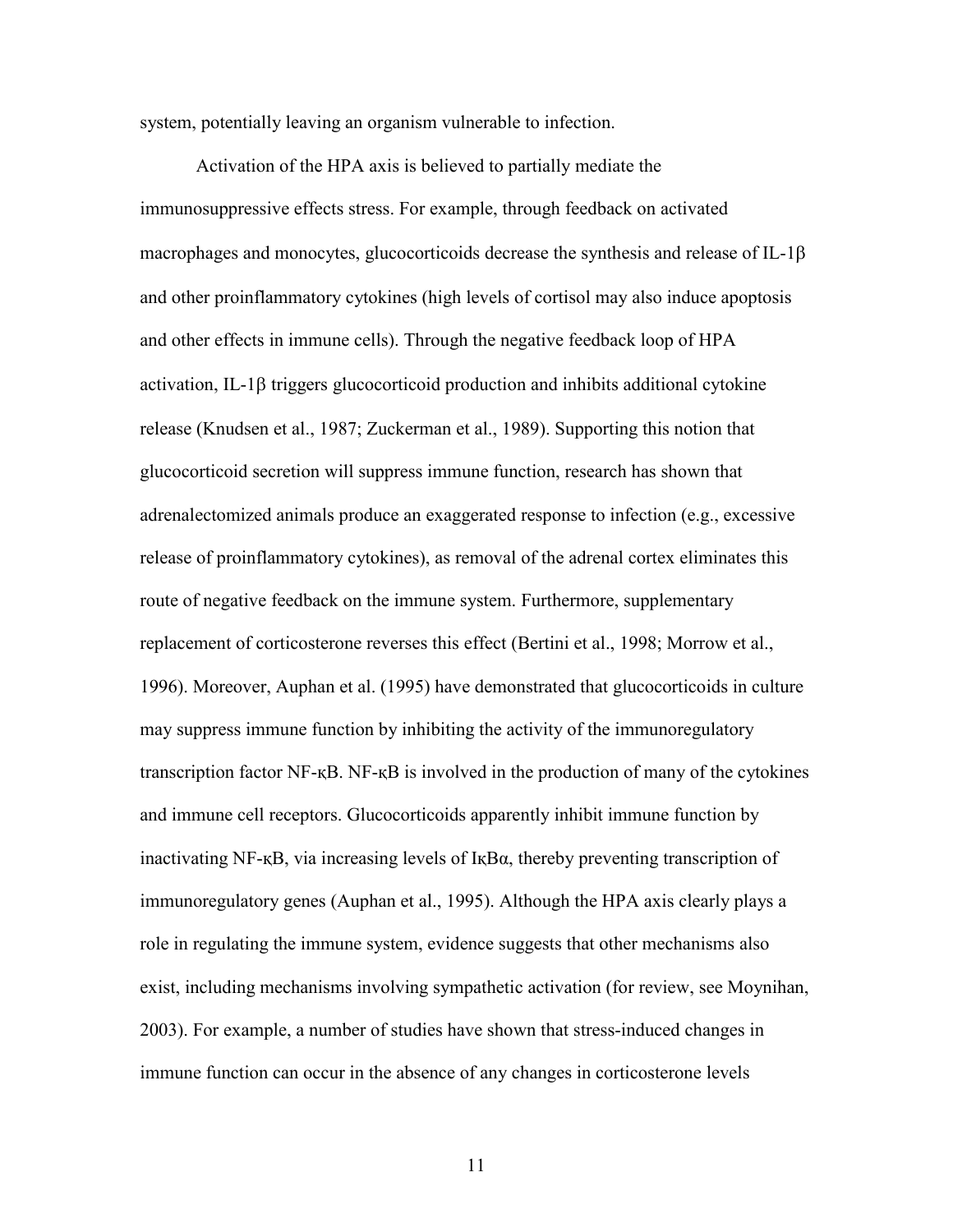(Moynihan et al., 2000), and adrenalectomized animals still show evidence of altered immune function following stress (Esterling et al., 1987; Keller et al., 1983). Furthermore, Mormede et al. (1988) found that animals exposed to predictable or unpredictable footshocks had similar corticosterone responses, but only the animals in the unpredictable condition showed evidence of suppressed immune function. These data suggest that corticosterone production cannot completely account for all stress-induced changes in immune function.

The effects of stress on immune function are not completely straightforward (for review, see Moynihan, 2003). For example, exposure to some kinds of stressors can enhance immune function (for review, see Dhabhar & McEwen, 2001). Consistent with this notion, research suggests that stress can sensitize the physiological response to LPS administration. Rats injected with LPS 24 hours after exposure to inescapable tailshock show increased peripheral and central levels of IL-1 $\beta$  and TNF- $\alpha$  1 hour after LPS administration, relative to LPS-treated non-stressed controls. Exposure to tailshock sensitized the LPS-induced cytokine production up to 4 days following stress exposure, however no differences were observed 10 days after shock administration (Johnson et al., 2002). In addition, stressed animals administered LPS exhibit a higher fever response during the light, but not dark phase, relative to controls (Johnson et al., 2003). These findings indicate that pre-exposure to stress may lead to enhancement of the response of the innate immune system for several days following the stressor. Furthermore, stressful events have been found to induce IL-1 $\beta$  and IL-6 expression in the brain in the absence of an immune stimulus (Minami et al., 1991; Morméde et al., 2002; Nguyen et al., 1998). A study by Bauer et al. (2001) demonstrated that rats exposed to acute stress showed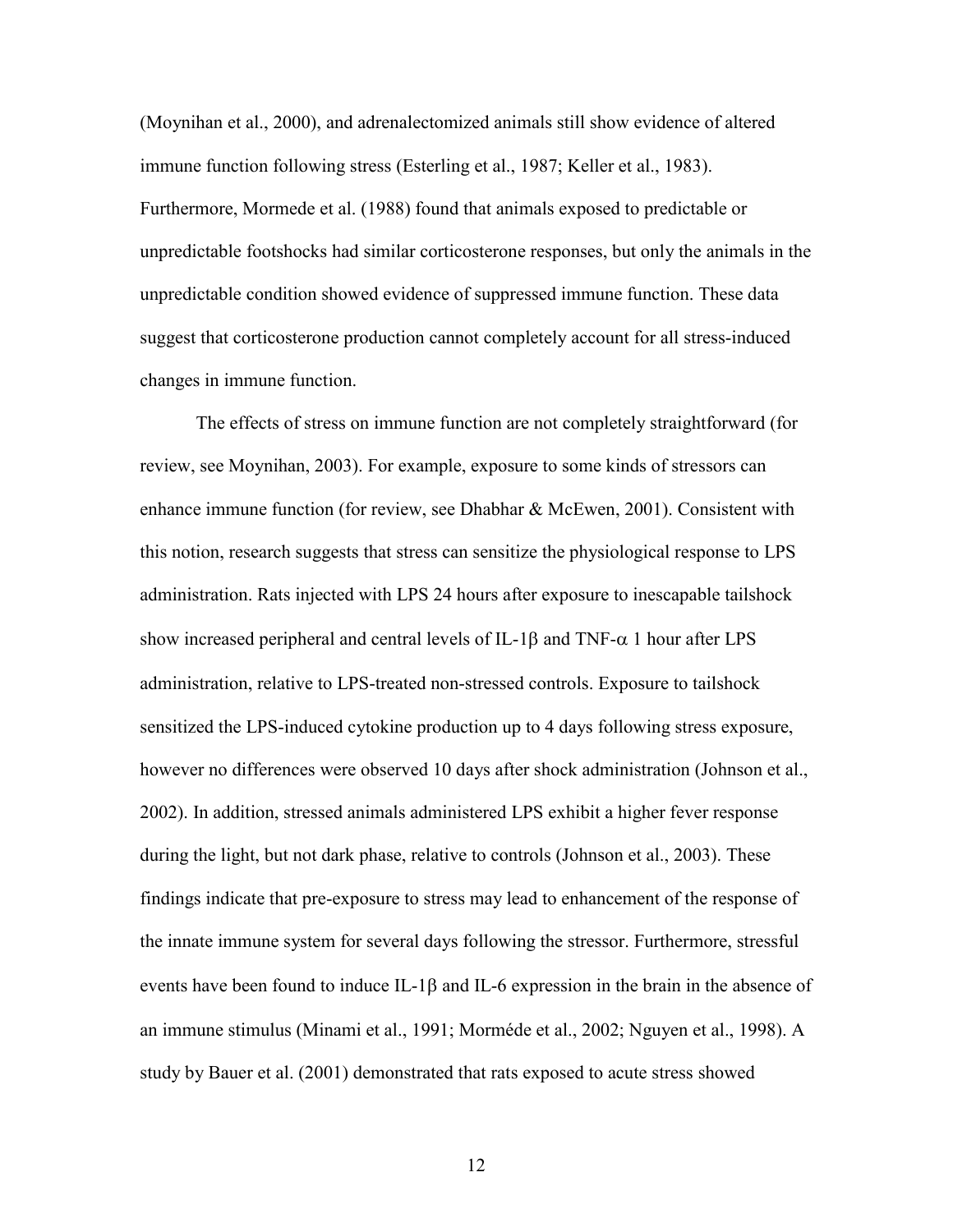increased phytohemagglutinin-induced splenocyte proliferation, but a reduced proliferation response in the blood, relative to non-stressed controls. Together, these findings show that exposure to stress does not strictly depress all aspects of immune function, but rather that stress may exaggerate some aspects of immune function.

 Clearly, stressful experiences can lead to imbalances in immune function, though the direction of the effect is dependent on a number of influential variables such as the type of the stressor, the state of the animal, or the type of immune function/immune compartment assayed (Laudenslager et al., 1983). For example, research by Mormede et al. (1988) demonstrated the exposure to inescapable footshock reduced splenocyte proliferation. However, there was no difference in the proliferation response if the shock was preceded by a warning signal. The duration of the stressor has also been found be a mediating factor. Exposure to acute stress is often followed by an enhancement of immune function, whereas exposure to chronic stress is generally followed by suppression of immune function (for review, see Dhabhar & McEwen, 2001). Collectively, these data show that characteristics of the stressor are important factors (e.g., physical, psychological, predictability, duration, intensity, etc.) in determining the effects of stress on immunity (Laudenslager et al., 1983; Mormede et al., 1988; Palermo-Neto et al., 2003). Findings suggest that although stress does not necessarily lead to illness through suppression or exaggeration of certain parameters of immune function, an organism may be more vulnerable to develop an autoimmune disease, cancer, or show an increased susceptibility to infection (for review, see Elenkov & Chrousos, 2002; Madden, 2003; Moynihan, 2003). Moreover, these stress-induced alterations of immune function may have potential implications for the neural effects of immune activation.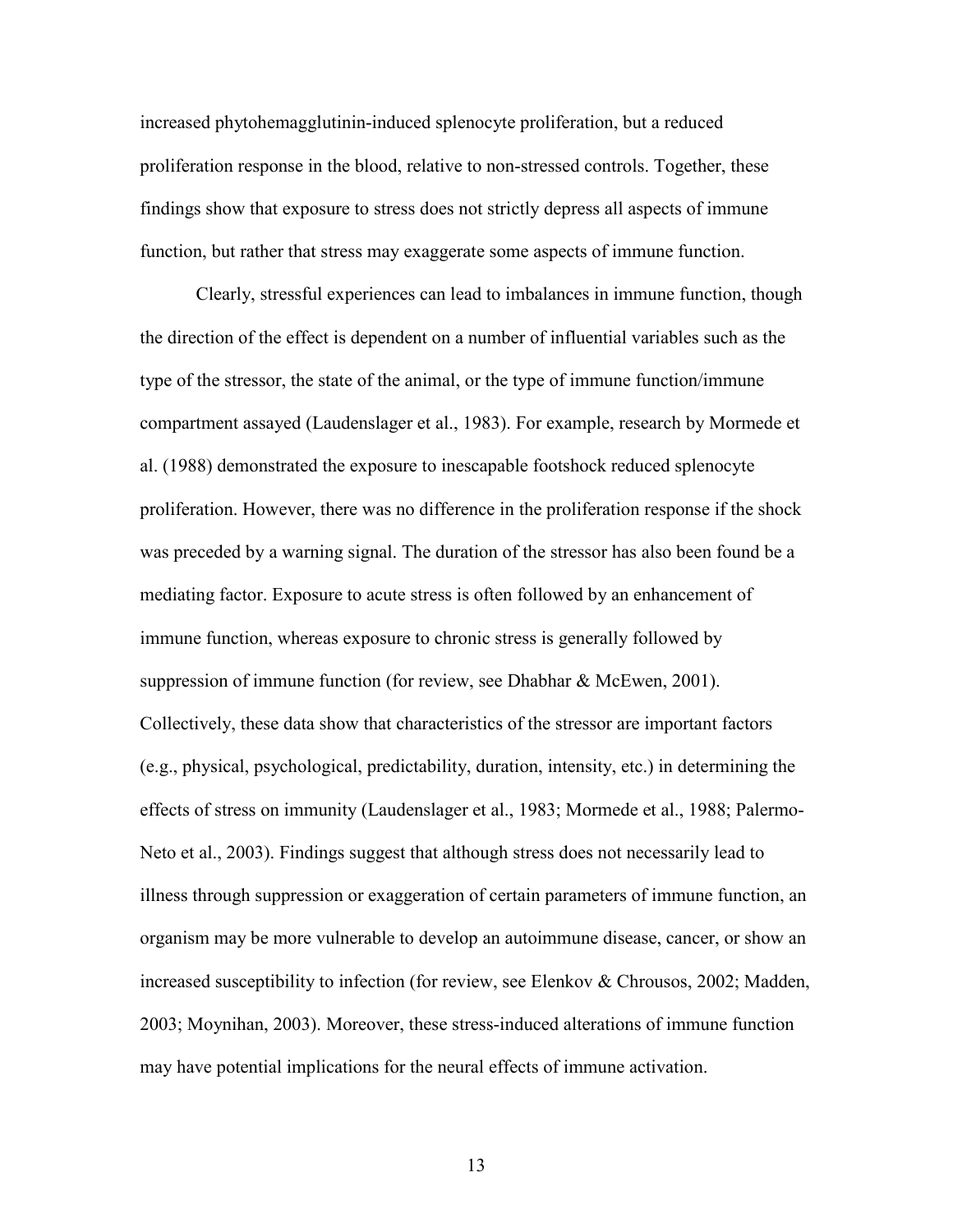## *1.4. Perinatal stress and immune function*

In part, the responsiveness of the immune system can be determined by events occurring during early development. For example, Kennedy et al. (1994) found that separating pups from their mother for 24 hours suppressed splenocyte proliferation in response to the mitogen concanavalin A at 16 and 20 days of age, however no differences were found in younger pups. This research indicates that, as in adulthood, exposure to stress can produce alterations in immune function in youth.

Evidence for prenatal programming of adulthood immunity has come from a number of studies that have shown application of a variety of stressors to mothers during pregnancy can affect both the humoral response and the cell-mediated response of the adaptive immune system. Humoral immunity is mediated by the production of antibodies from B-cells, and allows for a quicker and more effective response to an infection on subsequent exposures (Fearon & Locksley, 1996). Kay et al. (1998) found that exposure to bright lights and noise throughout pregnancy led to a decreased B-cell proliferation response to a mitogen in 2-month-old offspring. The reduced B-cell response was not due to alterations in lymphocyte distribution, since decreases were observed in multiple compartments. In addition, research has shown that prenatally stressed animals show altered antibody levels in comparison to controls (Klein & Rager, 1995; Sobrain et al., 1992; Tuchsherer et al., 2002). For example, Sobrain et al. (1992) evaluated the effects of daily prenatal environmental stress (PES; exposure to unsignaled, inescapable footshocks) and prenatal psychological stress (PPS; watching, hearing, and smelling females in the PES condition) on gestational days 15–21. On postnatal days 0, 7, 14, 21,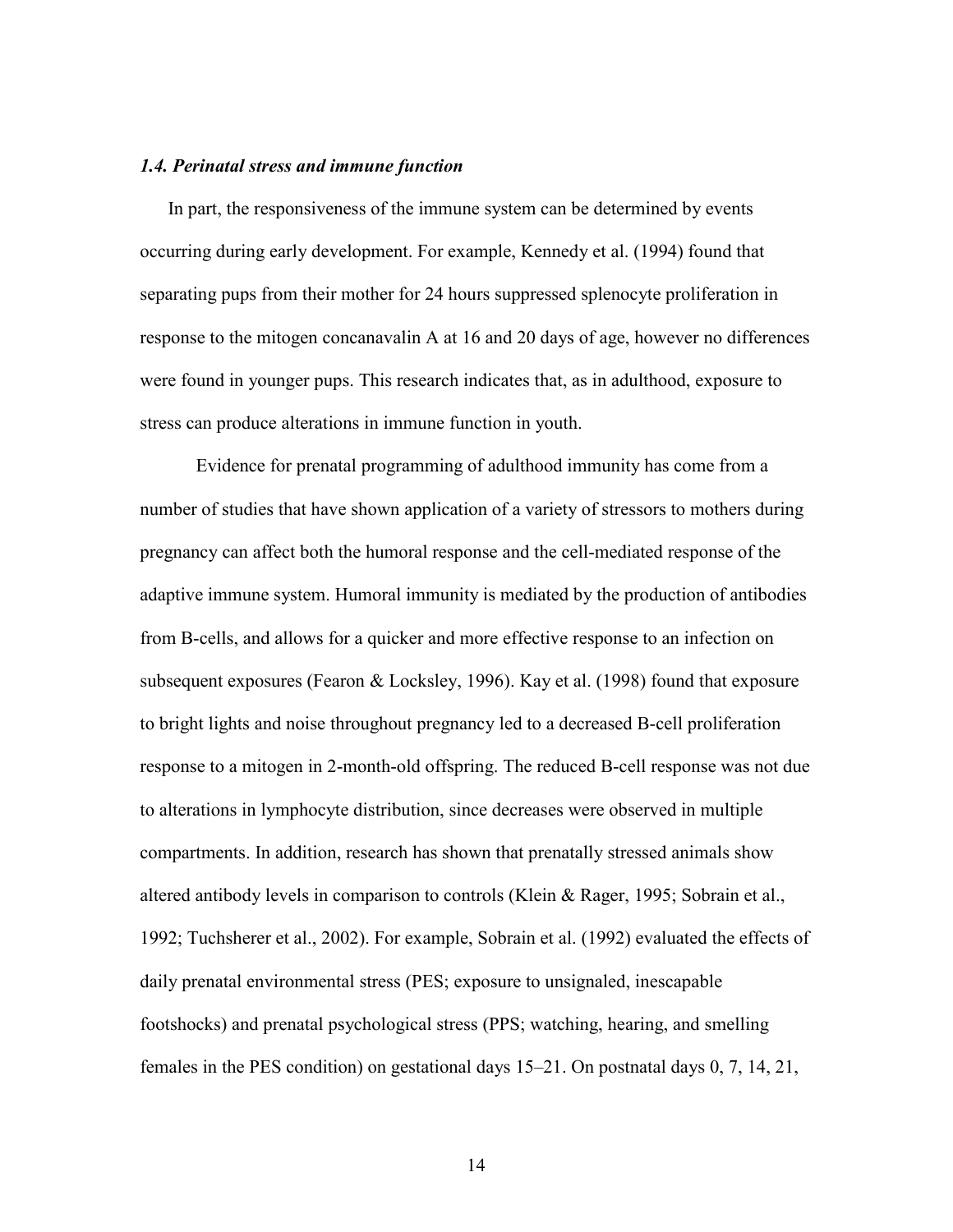and 28, serum basal levels of IgG (immunoglobin G) were determined from trunk blood samples. PPS decreased basal IgG levels only on postnatal day 0, where as environmental stress decreased basal IgG levels on postnatal days 0, 7, and 28, suggesting that environmental stress may produce prolonged alterations in antibody production.

 Exposure to prenatal stress has also been found to decrease the cell-mediated response (immune response mediated by T cells) of the adaptive immune system. Research suggests that, in humans, prenatal stress may further increase the risk of developing asthma by inhibiting the shift towards  $T_H1$ -dominated immunity via the activity of glucocorticoids (for review, see von Hertzen et al., 2002), which inhibition may diminish the cell-mediated immune response and increase susceptibility to viruses and intracellular bacteria. In rodent models, exposing pregnant rats to three 45-minute sessions of restraint stress on gestational days 11–21 decreased the offspring's basal levels of circulating lymphocytes. Laviola et al. (2004) collected tail vein blood samples from the offspring of prenatally stressed and control animals on postnatal day 36, and the sample were analyzed for levels of CD4+ and CD8+ cells (T helper cells and T cytotoxic cells, respectively) by using fluorescent-labeled antibodies. Results showed that prenatally stressed animals had 80 percent fewer circulating CD4+ T cells, but prenatal stress had no effect on the number of CD8+ T cells relative to controls. In addition, rats from disturbed pregnancies had a decreased CD4:CD8 ratios in comparison to control rats, suggesting prenatal stress can lead to alterations in the cell-mediated immune response (Laviola et al., 2004). The effect of a reduction in cell-mediated immunity can clearly been seen in individuals suffering from AIDS (acquired immune deficiency syndrome), a disease which destroys CD4+ T cells, leaving the individual highly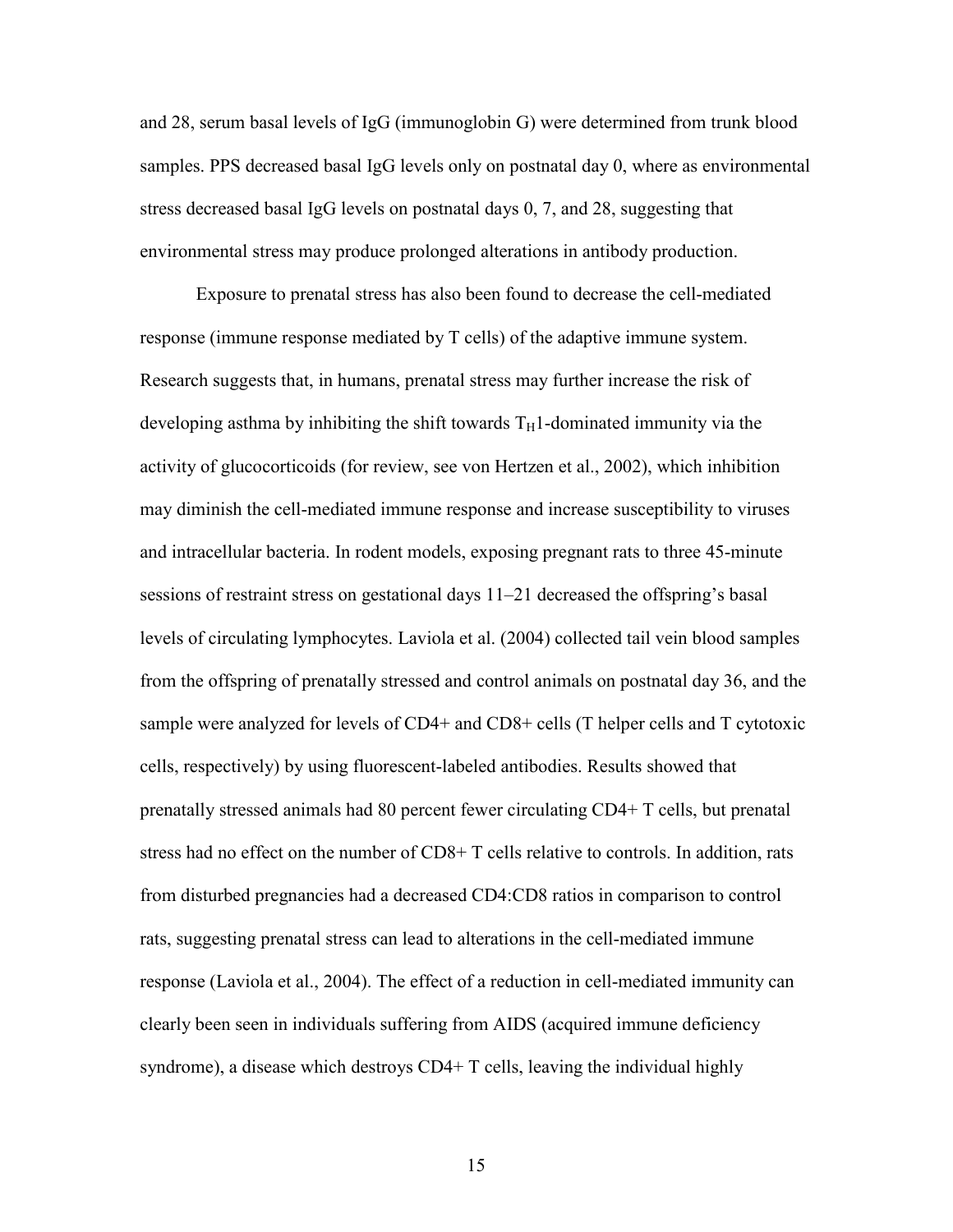susceptible to infections caused by intracellular pathogens (for review, see Fauci, 1988). Although, the effects of prenatal stress are certainly not as devastating as the effects of AIDS, the reduction in the activity of  $CD4+T$  cells caused by prenatal stress may make an individual more susceptible to disease.

In addition to the effects on the adaptive immune system, a few studies have shown that prenatal stress alters the innate immune system, the body's first line of defense against infection (Fearon & Locksley, 1996). The action of cells of the innate immune system, such as macrophage and neurtrophils, typically precedes any action by B- and T cells. Fonseca et al. (2002) administered daily footshock to pregnant dams from gestational day 15 to 19, and then measured the activity of peritoneal macrophage cells, collected after an intraperitoneal injection of *Mycobacterium bovis*, in the male offspring at postnatal days 30 and 60. Exposure to prenatal stress decreased macrophage spreading in adult (i.e., 60 day old), but not juvenile (i.e., 30 day old) subjects. Although neither prenatal nor postnatal stress alone had an effect on phagocytosis, measured by counting the number of cells with phagocytized particles of zymosan, exposure to both pre- *and* post-natal stress led to decreased phagocytic activity (Fonseca et al., 2002). Prenatal stress has also been found to alter the activity of NK (natural killer) cells (Kay et al., 1998; Klein & Rager, 1995; Tuchscherer et al., 2001). Kay et al. (1998) reported suppressed NK cytotoxicity in 2-month-old prenatally stressed animals, and similar results have been reported in offspring of prenatally stressed sows up to 35 days of age (Tuchscherer et al., 2001). However, other researchers have reported an initial suppression of NK activity followed by a trend towards heightened NK activity with age  $(i.e., 90 \text{ days of age};$  Klein & Rager, 1995).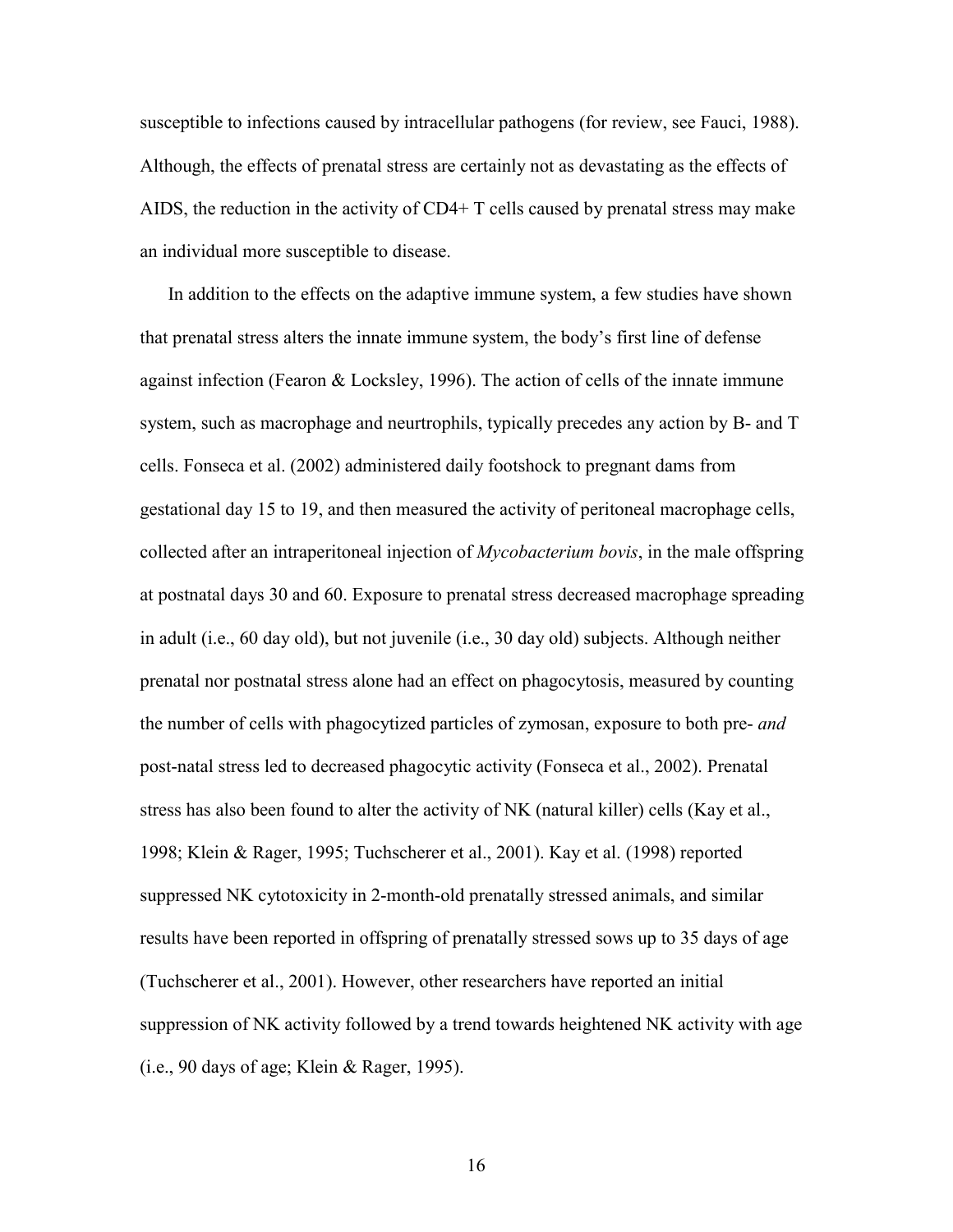Although the literature predominantly shows that prenatal stress suppresses the offspring's immune system, a few papers have reported that prenatal stress can exaggerate certain aspects of the immune system. For example, Laviola et al. (2004) showed that exposure to prenatal stress can enhance central and peripheral cytokine levels, though they showed a significant decrease in the circulating number of CD4+ Thelper cells relative to controls. Cultured splenocytes, from the offspring of mothers exposed daily to three 45-minute sessions of restraint stress, produced significantly higher levels of IL-1 $\beta$  in response to the mitogen phytohaemagglutinin than non-stressed controls. In addition, prenatally stressed subjects showed increased IL-1 $\beta$  levels in the cortex, but not in the hypothalamus, relative to non-stressed controls. Prenatally stressed subjects also showed enhanced effects of cyclophophamide (an immunosuppressive agent) administration, as indicated by a decrease in the percentage of T cells. Moreover, a study by Hashimoto et al. (2001) demonstrated that prenatally stressed adult rats showed an altered fever response to LPS administration. On gestational days  $15-17$ , pregnant rats were exposed to 30 or 240 minutes of restraint stress. Offspring were then evaluated for changes in body temperature, corticosterone, epinephrine, and norepinephrine levels following 60 minutes of restraint stress or LPS administration (10 $\mu$ g/kg) at 9-10 weeks of age. Adulthood exposure to restraint stress produced opposite effects on fever response relative to the LPS-treated subjects. Offspring from the 240 minute prenatal stress condition showed a decrease in body temperature following adulthood restraint stress. However, they developed significantly higher fevers in response to LPS administration relative to non-stressed controls. Although the offspring from the 30 minute prenatal stress condition showed the same pattern of results following exposure to LPS or restraint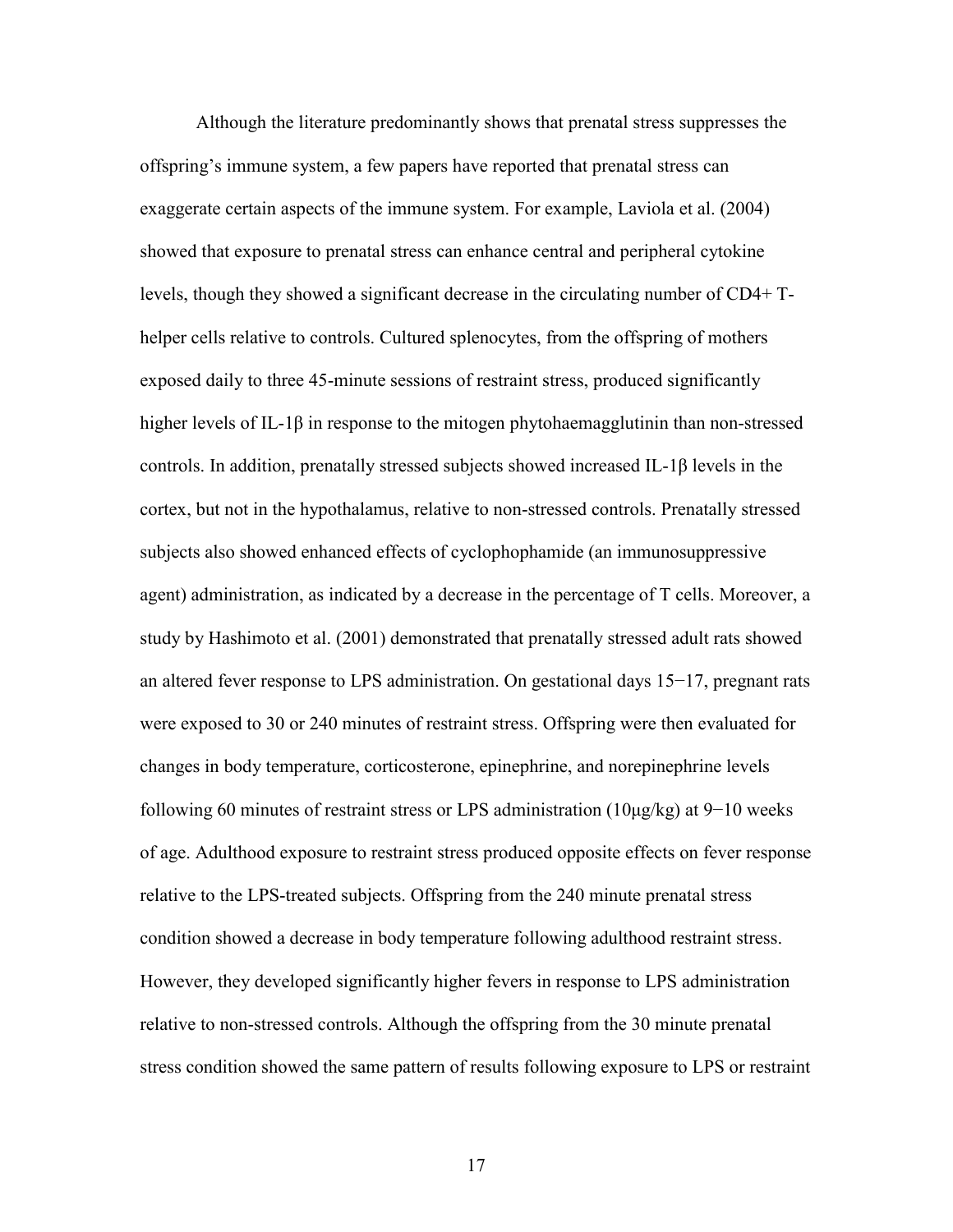stress in adulthood, they were not significantly different from control animals. The duration of maternal stress also had different effects on corticosterone and catecholamine production for the offspring exposed to restraint stress as adults. Prenatally stressed subjects exposed to 240 minutes of restraint stress, but not those exposed only for 30 minutes, showed significantly increased levels of corticosterone relative to controls. The reverse was true for catecholamine release; significantly higher levels were only found in the subjects from the 30-minute maternal stress condition, whereas both groups of prenatally stressed subjects showed a significant increase in corticosterone and no effect on catecholamine release following LPS administration. These results suggest that prenatal stress may lead to an exaggerated response to low doses of LPS (i.e.,  $10\mu g/kg$ ), and that the febrile response induced by an immune stressor is mediated by a different mechanism than the febrile response to restraint stress.

Collectively, these findings suggest the immunocompetence of an individual may be partially determined prior to birth. As with adulthood exposure to stress, prenatal stress may produce different effects on immune function, depending on which parameter of the immune system is measured. These findings have clear implications for whether an organism can mount an appropriate immune response against an infection. As both depression and exaggeration of the immune system can have potentially detrimental health effects, further research is needed to better characterize the changes in immune function induced by prenatal stress, and how such changes may alter neural-immune interactions more generally.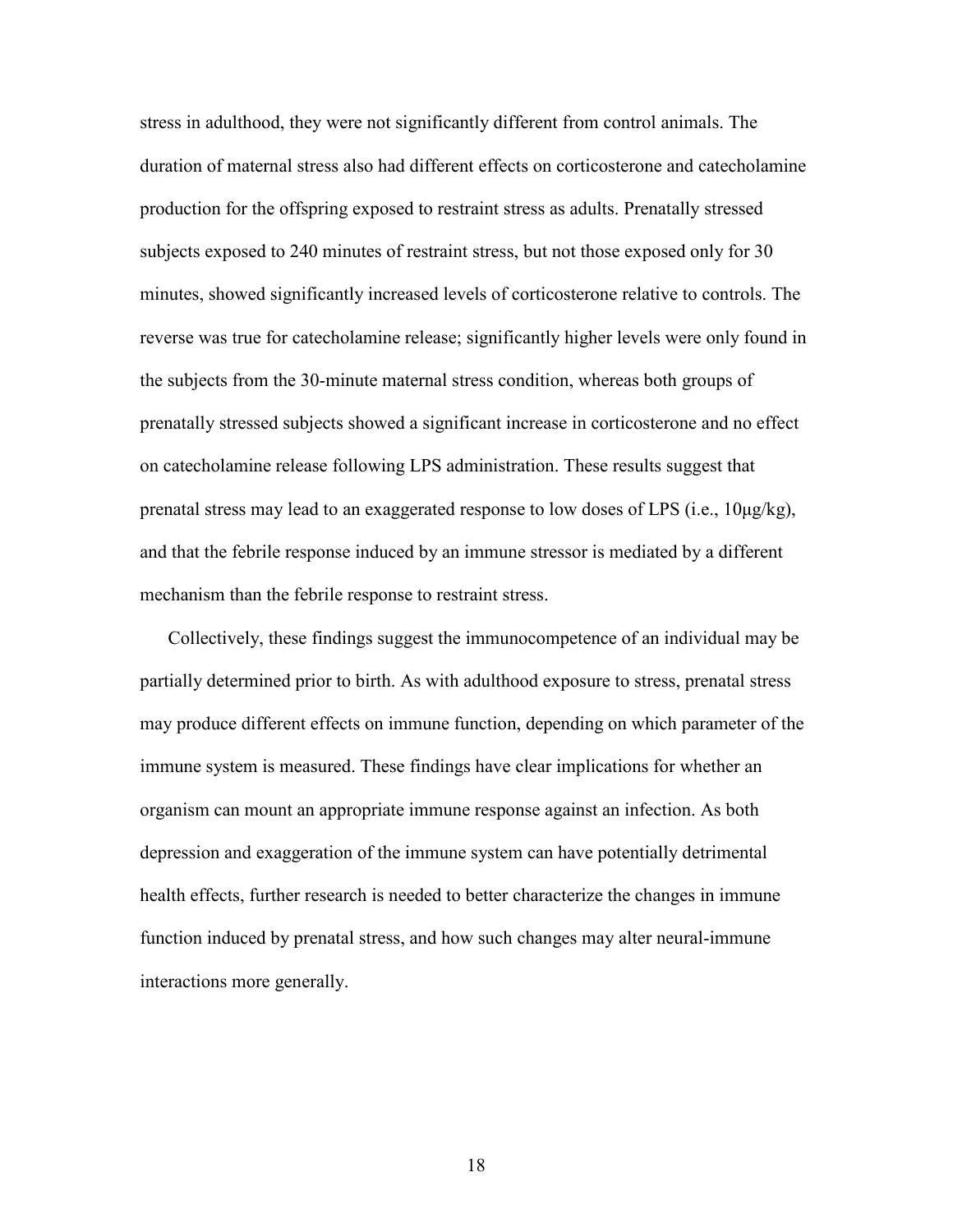## *1.5. Behavioral and endocrine effects of prenatal stress*

 Exposure to stress during pregnancy may be sufficient to induce lifelong alterations in emotionality, cognition, neuroendocrine response, and behavior. However, these effects are not reported consistently, and some differences can be partially explained by a gender difference, as there is evidence to suggest that the effects of prenatal stress may differ based on the gender of the offspring. Prenatally stressed females appear to exhibit greater deficits in learning and alterations in the reactivity of their HPA axis than do their prenatally stressed male counterparts.

 Several studies report that prenatal stress can lead to alterations in learning/memory in adulthood. For example, Meek et al. (2000) showed that exposing pregnant CD-1 mice to bright light and noise during the last week of pregnancy impaired learning in the female, but not male offspring. Prenatally stressed females had significantly longer latencies to locate the platform in the MWM, whereas prenatally stressed males were not different from non-stressed controls. This lack of a spatial learning deficit in prenatally stressed males in the MWM, and in the radial arm maze has been reported by multiple researchers (Aleksandrov et al., 2001; Bowman et al., 2004; Valleé et al., 1999). However Valleé et al. (1999) reported that although no deficits were evident in younger males, by 21-months of age, the prenatally stressed male subjects performed a significantly greater number of errors on the Y-maze and the radial arm maze relative to controls. Sex differences in learning ability in prenatally stressed subjects was also found in a passive avoidance conditioning paradigm, in which female subjects had significantly shorter (i.e., worse) step-through latencies to enter the dark compartment than males (Gué et al., 2004). However, both male and female prenatally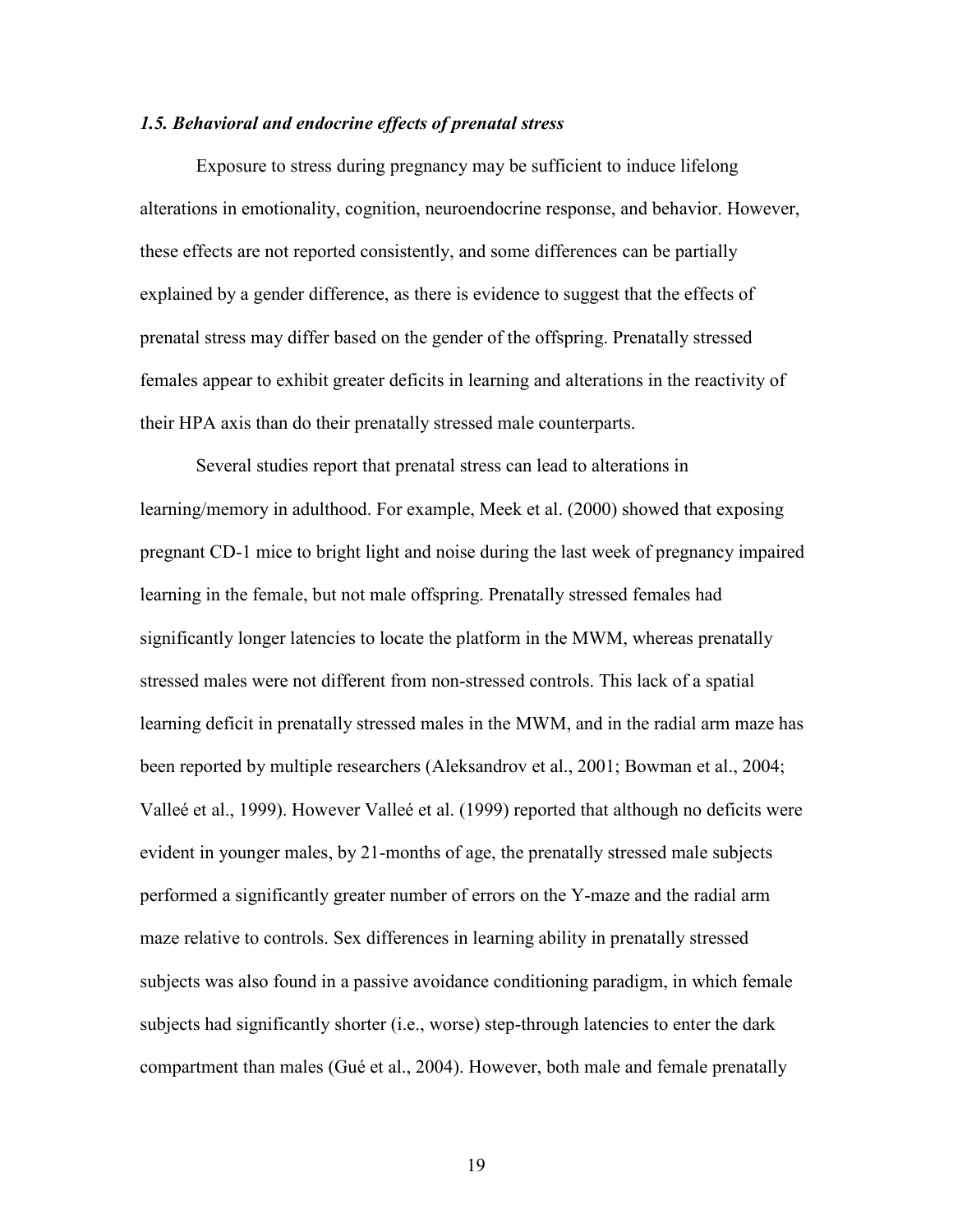stressed subjects showed deficits in the T-maze (Gué et al., 2004). The learning differences between males and females may not be surprising since the effects of prenatal stress on endocrine and neurodevelopment are known to be gender-specific (McCormick et al., 1995; Szuran et al., 2000). Exposure to prenatal stress may actually facilitate learning in fearful situations, as prenatally stressed subjects performed more avoidance responses in a two-way active avoidance conditioning paradigm than non-stressed controls (Fride et al., 1986). This facilitation in avoidance conditioning may reflect a behavioral supersensitivity to adulthood stress, as documented by Rimondini et al. (2003) in the elevated plus maze. At best, the literature on the effects of prenatal stress exposure on learning are inconsistent. As noted, although some researchers report prenatal stress exposure alters learning (Fride et al., 1986; Gué et al., 2004; Lordi et al., 1997; Louvart et al., 2005; Meek et al., 2000; Valleé et al., 1999), others found that prenatal stress has no effect on learning, or that the deficits are gender-specific (Aleksandrov et al., 2001; Bowman et al., 2004; Fride et al., 1986; Gué et al., 2004; Meek et al., 2000; Valleé et al., 1999).

 In humans, exposure to early stress appears to increase the likelihood of developing a mood disorder such as anxiety or depression (Heim et al., 2002). Similar effects have been reported in the animal literature. For example, prenatally stressed offspring are more responsive to adulthood stress exposure, as indicated by alterations in behavior in the elevated plus maze. A number of studies report that prenatally stressed animals have longer latencies to enter the open arms and spend less time in the open arms when exposed to restraint stress as adults (Estanislau et al., 2005; Rimondini et al., 2003). This anxiety-like behavior was not observed in the subjects that were only exposed to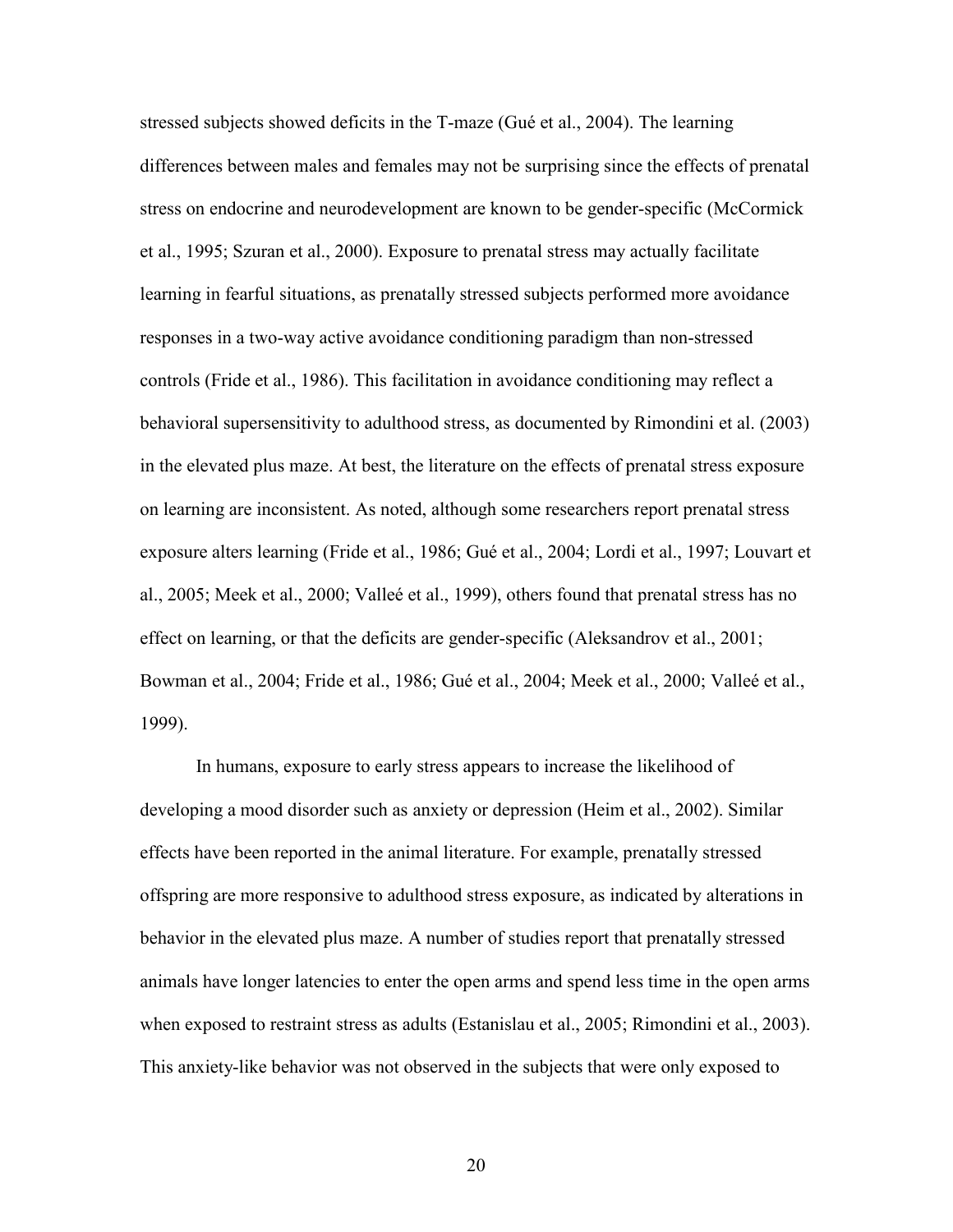restraint stress in adulthood; this adulthood stressor only affected the behavior of the prenatally stressed subjects. A few studies have reported that offspring from stressful pregnancies show increased anxiety-like behavior relative to non-stressed controls in the absence of any adulthood stressor. Laviola et al. (2004) reported that prenatally stressed subjects, had significantly longer latencies to approach a novel object in an open field unit. Furthermore, Ward et al. (2000) found that prenatally stressed subjects had exaggerated behavioral and neuroendocrine responses to novel and aversive stimuli, relative to controls. Based on these experiments, it appears that exposure to prenatal stress may have lifelong anxiogenic effects. However, it seems that exposing the subject to a stressor in adulthood is sometimes necessary to produce an increase in anxiety greater than observed in controls.

 In addition to the behavioral effects, exposure to prenatal stress alters the activity of the offspring's HPA axis. Previous reports have shown that prenatal stress exposure increased females', but not males' basal corticosterone levels (Szuran et al., 2000; Valleé et al., 1999). This suggests that female offspring may be more vulnerable, in terms of effects on the HPA axis, to the effects of prenatal stress (McCormick et al., 1995). In general, findings show that prenatally stressed females produce higher levels of ACTH and corticosterone in response to adulthood stress than control animals. Prenatally stressed males do not show an increased corticosterone response to stress (McCormick et al., 1995). Although most studies found that prenatal stress does not alter basal levels or the amount of corticosterone produced in male offspring, there is evidence to suggest that prenatally stressed males, as well as females, take longer to return to baseline levels following adulthood stress exposure (Barbazanges et al., 1996; Kinnunen et al., 2003;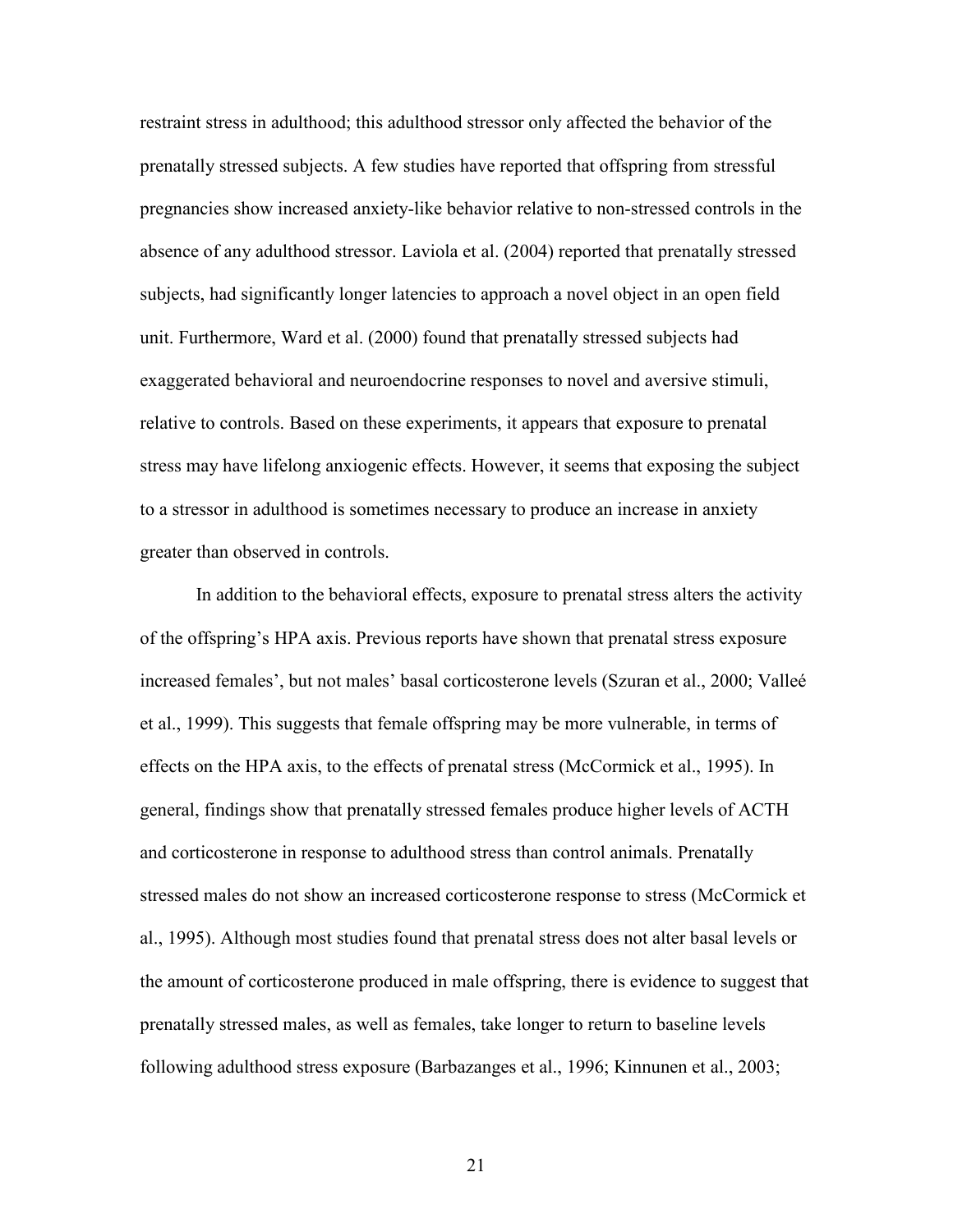Koenig et al., 2005; Maccari et al., 1995; Valleé et al., 1999). This slowed return to basal levels likely reflects impairment in the offspring's negative-feedback loop, as prenatally stressed subjects express fewer type I and type II corticosterone receptors within the hippocampus than non-stressed controls (Barbazanges et al., 1996; Koehl et al., 1999; Maccari et al., 1995). Prenatally stressed subjects also fail to adapt to repeated exposure to a novel stimulus, as they continue to show elevated levels of corticosterone in response to a stressor whereas, non-stressed controls show habituation in their HPA axis response to re-exposure to a stressor (Fride et al., 1986). Collectively, these findings indicate that exposing pregnant dams to stressful events leads to alterations in their offsprings' HPA axis, although the nature and severity of the abnormality is dependent on the gender of the offspring.

## *1.6. Mechanisms of the effects of prenatal stress*

Activation of the mother's HPA axis is believed to be the primary cause of the developmental effects of maternal stress. Maternal corticosterone can readily cross the placenta and reach the fetus (Zarrow et al., 1970). Research has shown that blocking maternal corticosterone secretion, via adrenalectomy, prior to stress, prevents the prenatal stress-induced changes in the offspring's HPA axis and glucocorticoid receptor density (Barbazanges et al., 1996). Furthermore, if during the prenatal stress procedure, adrenalectomized mothers were given injections of corticosterone, the effects of prenatal stress were reinstated in the offspring (Barbazanges et al., 1996). In addition, Cratty et al. (1995) reported that prenatally stressed offspring showed elevated levels of CRH within the amygdala relative to non-stressed controls. Similar increases in amygdala mRNA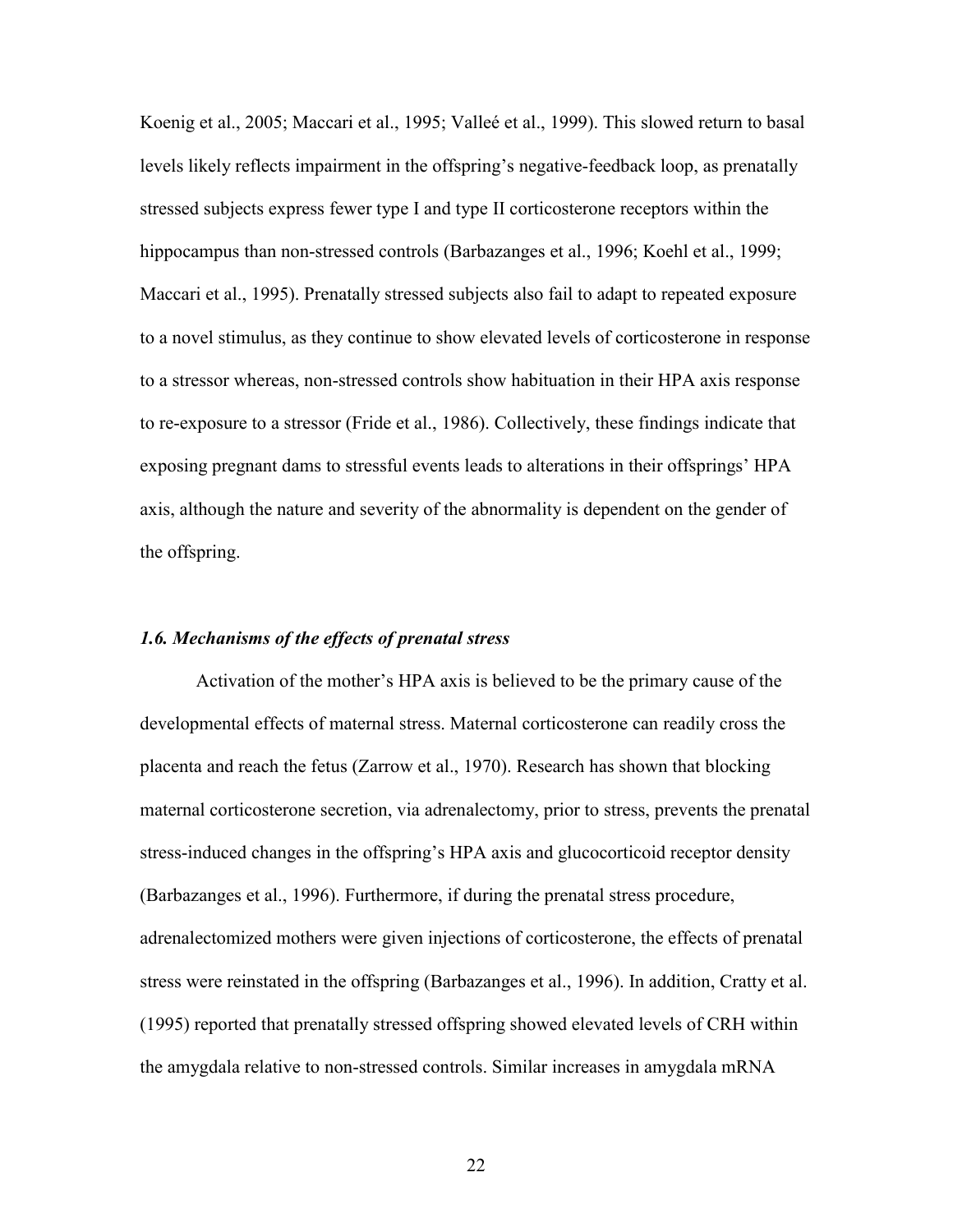levels of CRH were found in the offspring of mothers that were administered the synthetic glucocorticoid dexamethasone during pregnancy, suggesting that exposing a fetus to corticosterone in utero leads to increased CRH production (Welberg et al., 1995). As CRH plays a role in modulating behavioral responses to stress (Dunn and Berridge, 1990), corticosterone exposure, via increased amygdala levels of CRH, may be the primary cause of the alterations in anxiety and the behavior response to stress frequently observed in prenatally stressed subjects (for review, see Chapillon et al., 2002). These findings suggest that maternal corticosterone secretion is an important mechanism for the developmental effects of prenatal stress.

 Altered HPA activity in pups receiving prenatal stress, may lead to long-term alterations in the offspring's immune system. As previously discussed, corticosterone production plays a significant role in stressed-induced alterations in certain aspects of the immune system (for review, see Moynihan, 2003). However, the effects of prenatal stress on the offspring's immune system could also be the result of alteration in their catecholamine levels. Exposure to prenatal stress has been show to increase epinephrine and norepinephrine turnover rates in the offspring (Huttunen, 1971; Moyer et al., 1977; Takahashi et al., 1992). These neurotransmitters have been found enhance or depress immune function depending upon the immune parameter measured, and often act in conjunction with the HPA axis to modulate immune function during stressful events (for review, see Madden, 2003). Although the specific mechanisms of prenatal stress-induced immune alterations have not been determined, the direct application of a stressor to a pregnant female indirectly alters the offspring's immune system, which may have implications for how an offspring responds to exposure to pathogens in adulthood.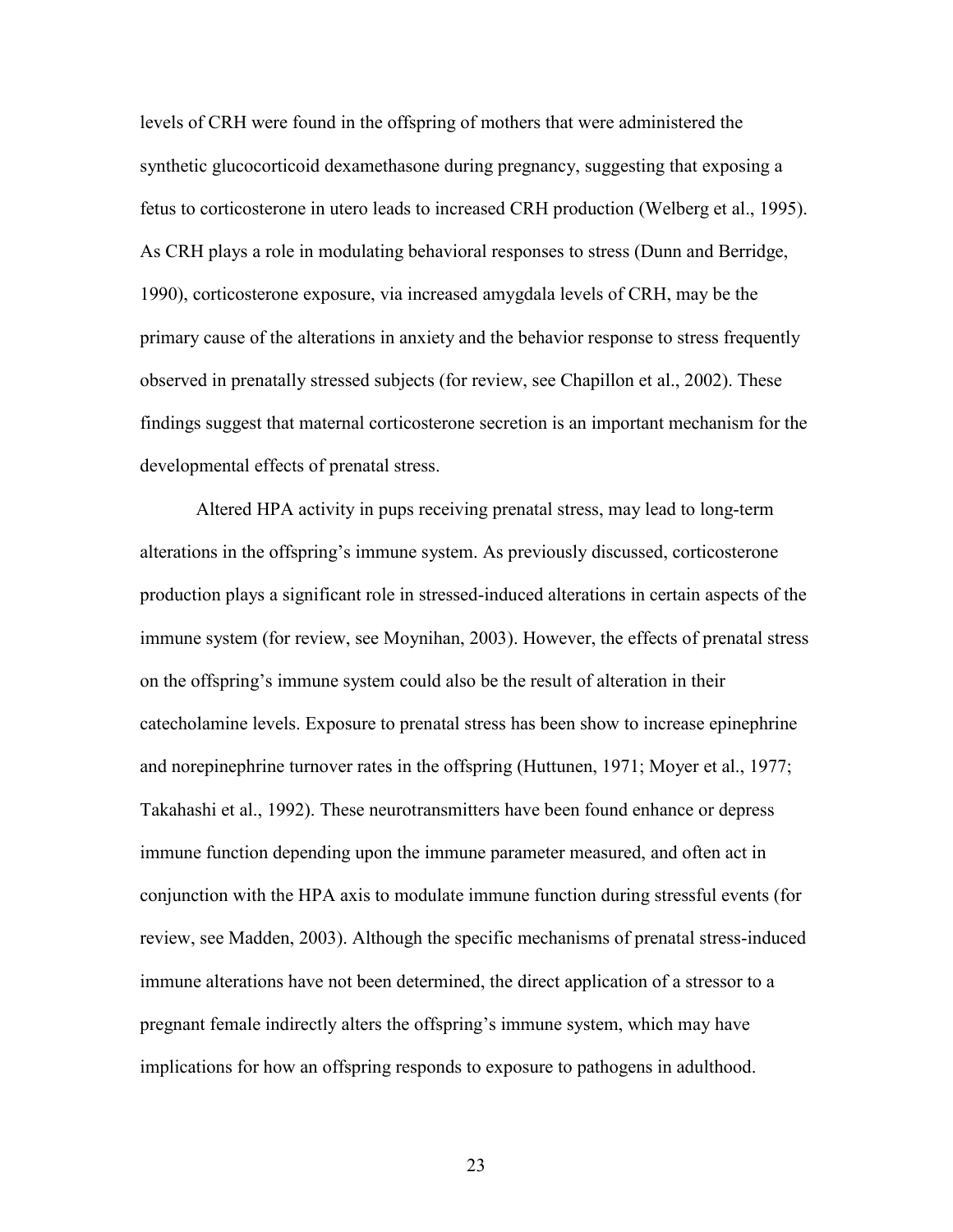Clearly, exposure to prenatal stress can lead to developmental alterations that can have implication for the offspring's health, endocrine function, and emotional wellbeing. Although a number of researchers have focused on the effects of prenatal stress on immune function, many important questions remain. For instance, to date, no one has explored the possibility that prenatally stressed subjects may be more vulnerable to cognitive deficits following an infection. This possibility seems likely, as previous research has found that prenatally stressed subject's show an exaggerated fever response to adulthood LPS administration (Hashimoto et al., 2001). Furthermore, offspring from stressful pregnancies show enhanced cytokine levels, the primary mediators of LPSinduced learning/memory deficits, in both the periphery and the brain (Laviola et al., 2004).

The proposed experiments were designed to explore the behavioral ramifications of adulthood LPS exposure following unusual stress during early development. To test our hypothesis that prenatal stress would enhance susceptibility to LPS-induced learning deficits and that these behavioral effects would coincide with increased IL-1 $\beta$  expression, we evaluated performance in multiple behavioral tasks and explored concomitant IL-1 $\beta$ expression in the brain and periphery. We hypothesized that the prenatally stressed animals would be hypersensitive to endotoxin exposure and would therefore show evidence of learning impairments at a subthreshold dose of LPS, and/or show exaggerated deficits in learning and increased anxiety following endotoxin administration in adulthood. Regardless of the adulthood treatment condition, we predicted that prenatally stressed subjects would show evidence of anxiety-like behavior in the elevated plus maze relative to non-stressed controls. Furthermore, we anticipated that males and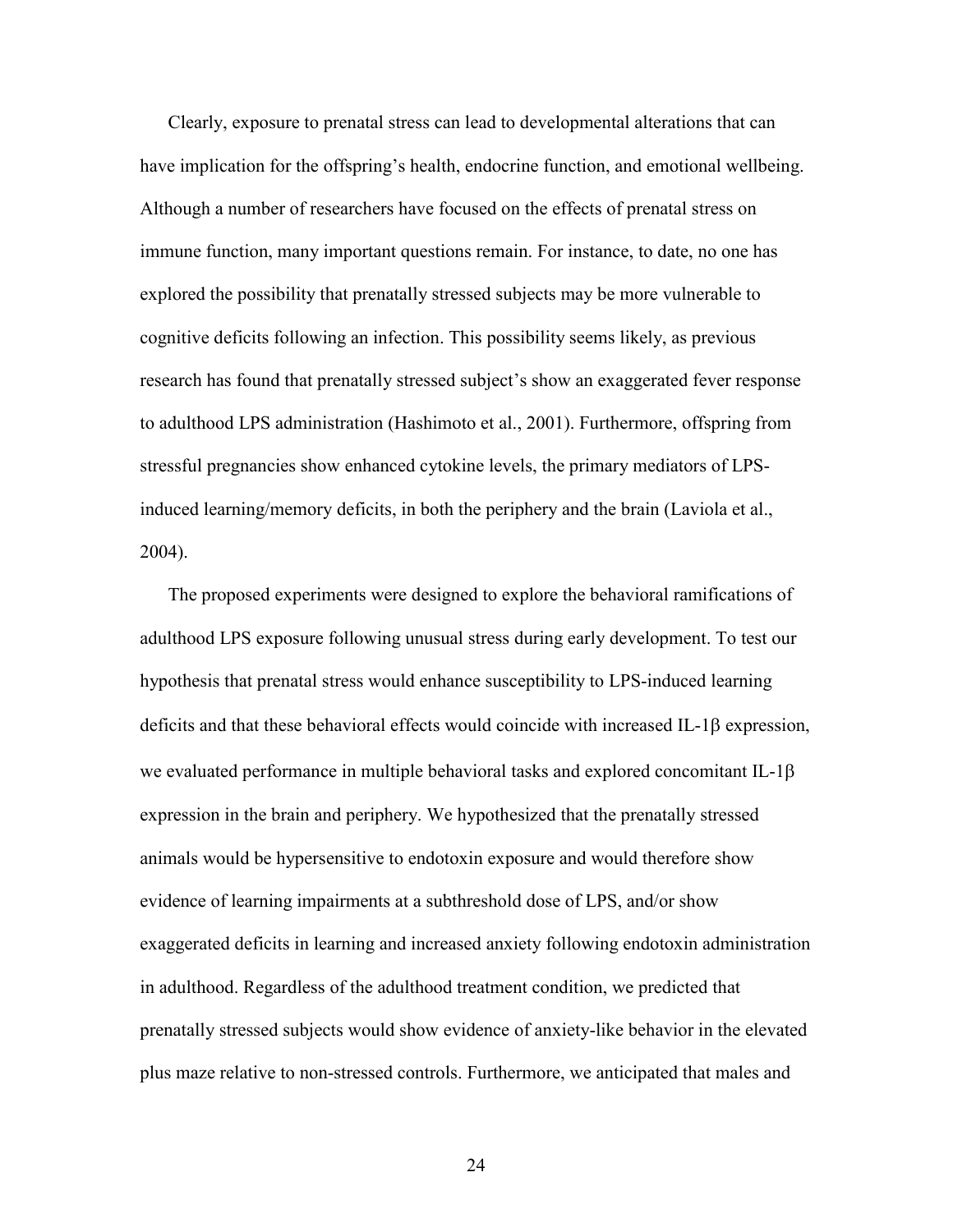females would respond differently to prenatal stress exposure in terms of their behavior and corticosterone response. Specifically, we hypothesized that females would show a higher peak corticosterone response to adulthood LPS administration, and that prenatally stressed females will perform worse in the MWM in comparison to males. In addition, we expected to replicate the findings of Hashimoto et al. (2001) who showed that prenatally stressed subjects show an enhanced fever response and display greater corticosterone production. Furthermore, we hypothesized that exposure to prenatal stress would enhance central and peripheral cytokine production in response to LPS administration in adulthood. Finally, based on previous research, we predicted that regardless of prenatal treatment, re-exposure to LPS after a recovery period would sensitize behavioral and physiological responses to endotoxin exposure.

# **2. METHODS**

#### **2.1.** *Subjects*

Subjects were 307 male and female C57BL/6J mice bred at the TCU vivarium from breeding stock obtained from The Jackson Laboratory (Bar Harbor, ME). Forty mice were used as breeders, 227 of their offspring were used as subjects in Experiment 1, and 40 mice were used to complete Experiment 2. Animals were housed, with free access to food and water under a 12:12 light/dark cycle, in standard polycarbonate mouse cages, in groups of 3–4. All animals were housed and treated in accordance with the *Guide for the Care and Use of Laboratory Animals* (NRC, 1996), and in accordance with a protocol approved by the TCU Institutional Animal Care and Use Committee.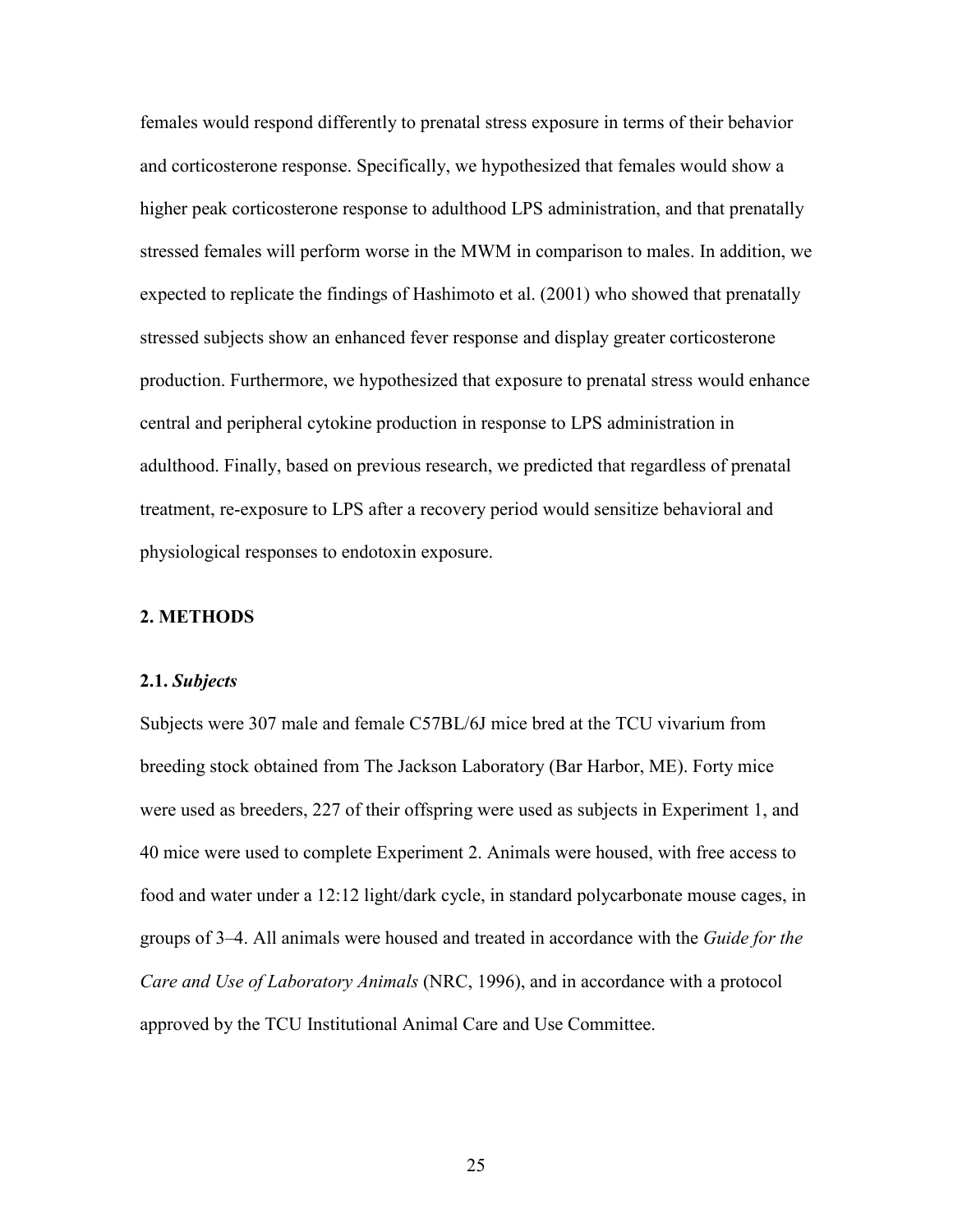## *2.2. Prenatal stress procedure*

Pregnancy was determined by inspecting females 2–3 times daily until the appearance of a vaginal plug was noted (designated as gestation day [GD] 0). Pregnant females were randomly assigned to either the prenatal stress (PS) or control group. The subjects in the PS groups were exposed daily to 240 min of restraint stress in a brightly lit room, on GD 15–17 (Hashimoto et al., 2001). Females in the control group were left undisturbed in their home cages. Only litters consisting of 4–6 pups were used in the two experiments; litters were culled to six pups if necessary. To diminish potential litter effects, no more than 2 mice of the same sex from each litter were assigned to an experimental condition (Chapman & Stern, 1977). At 4 weeks of age, pups were weaned and housed in groups of 3–4 per cage. Behavioral testing began on postnatal day 90, a time point by which the neuroendocrine and cathecholaminergic system have already reached maturity (Choi  $\&$ Kellogg, 1996; Kellog et al., 1998; Laviola et al., 2002). See Table 1 for experimental time-line.

## *2.3. Evaluation of maternal care*

To assess whether maternal stress altered the mother-pup interaction, mothers were observed twice a day for alterations in nursing on postnatal days 0–3 and for changes in pup retrieval on postnatal day 2. The frequency of mothers nursing their litters was assessed twice a day, once in the morning and early evening. Pup retrieval was evaluated by gently removing the pups from the nest and placing them on the opposite end of the cage. The time for the mother to return all of the pups to the nest was recorded; data are expressed as the average latency per pup by taking the total time divided by the number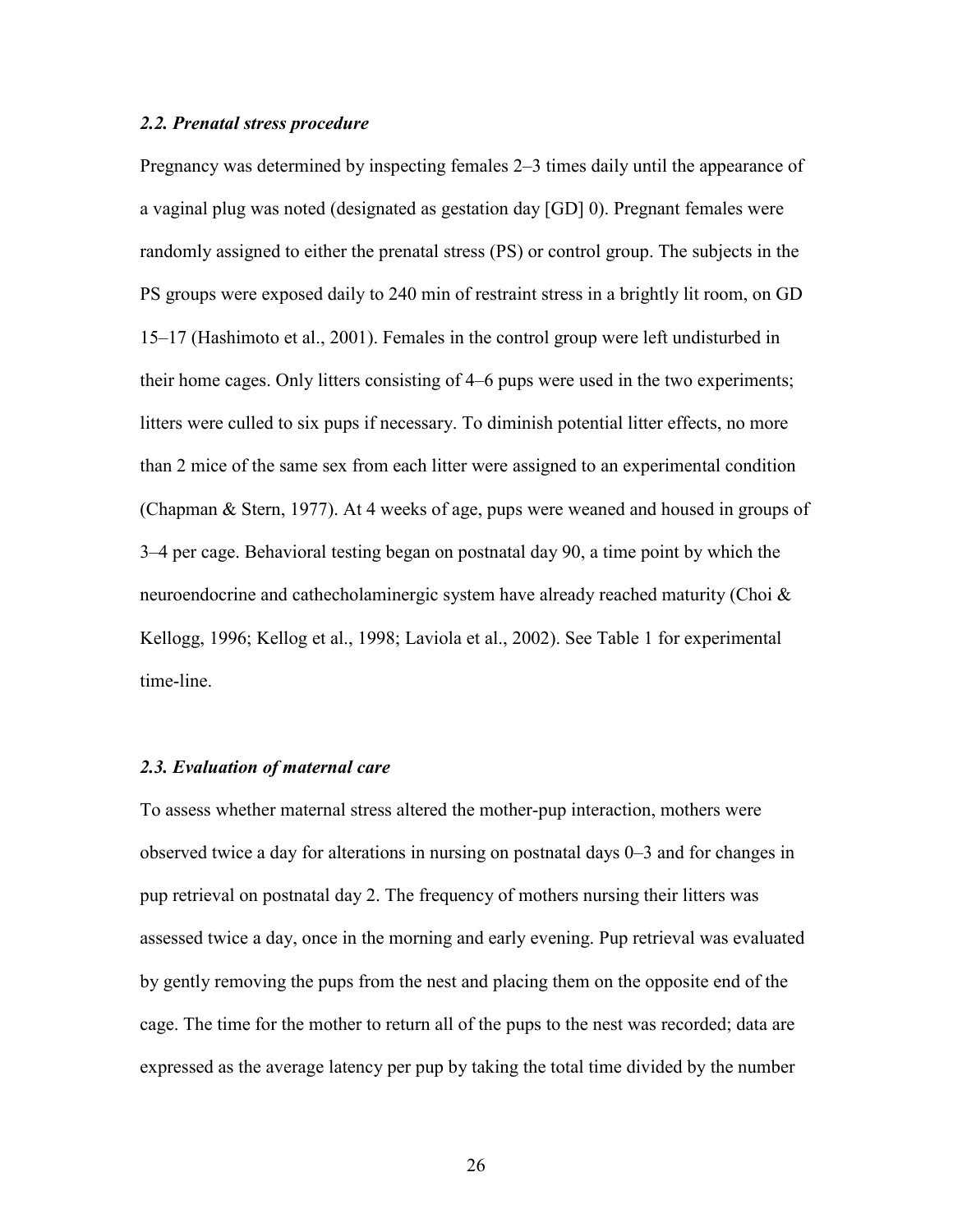of pups in the litter, to control for differences in litter size. Although it is possible that any prenatal manipulation can affect maternal care (Denenberg 1977; Meaney, 2001), a number of studies have reported that prenatal stress produced no differences in maternal care of pups (Meek et al., 2001; Pardon et al., 2000; Sobrian et al., 1992).

*Table 1***.** Experimental time-line. Table shows the age of the animals (in days) at time of testing, timing of LPS administration, and order of behavioral tests for Experiment 1

|                     |                   | Elevated plus maze &<br>avoidance learning |              | <b>Endotoxin tolerance:</b><br>spatial learning & fever |
|---------------------|-------------------|--------------------------------------------|--------------|---------------------------------------------------------|
| GD15-17             | PND <sub>28</sub> | PND90-94                                   | PND95-108    | PND109-113                                              |
| Restraint<br>stress | Weaning           | LPS 0, 50, 250µg/kg<br>only on day 1       | <b>Break</b> | LPS 0 or 250µg/kg given<br>on all 5 test days           |

# *2.4. Treatment conditions and experimental design*

Our design is a 2 x 3 factorial with two between-subject factors (i.e., Prenatal Treatment and LPS Condition; see Table 2). At postnatal day (PND) 90, two-thirds of the prenatally stressed and control groups received a single intraperitoneal (ip) injection of lipopolysaccharide at a dose of 50 or 250µg/kg; the remaining animals in the prenatal stress group and control group received an equivalent volume of sterile saline (see Table 2), and then tested for five consecutive days on two-way active avoidance conditioning. The high dose of LPS (i.e.,  $250\mu g/kg$ ) is a dose commonly used in the literature, and has produced consistent learning deficits in our lab. Based on our previous experience with these mice, we selected the lower dose of LPS (i.e., 50µg/kg), as it is not sufficient to produce learning deficits in the unstressed control animals. Following avoidance testing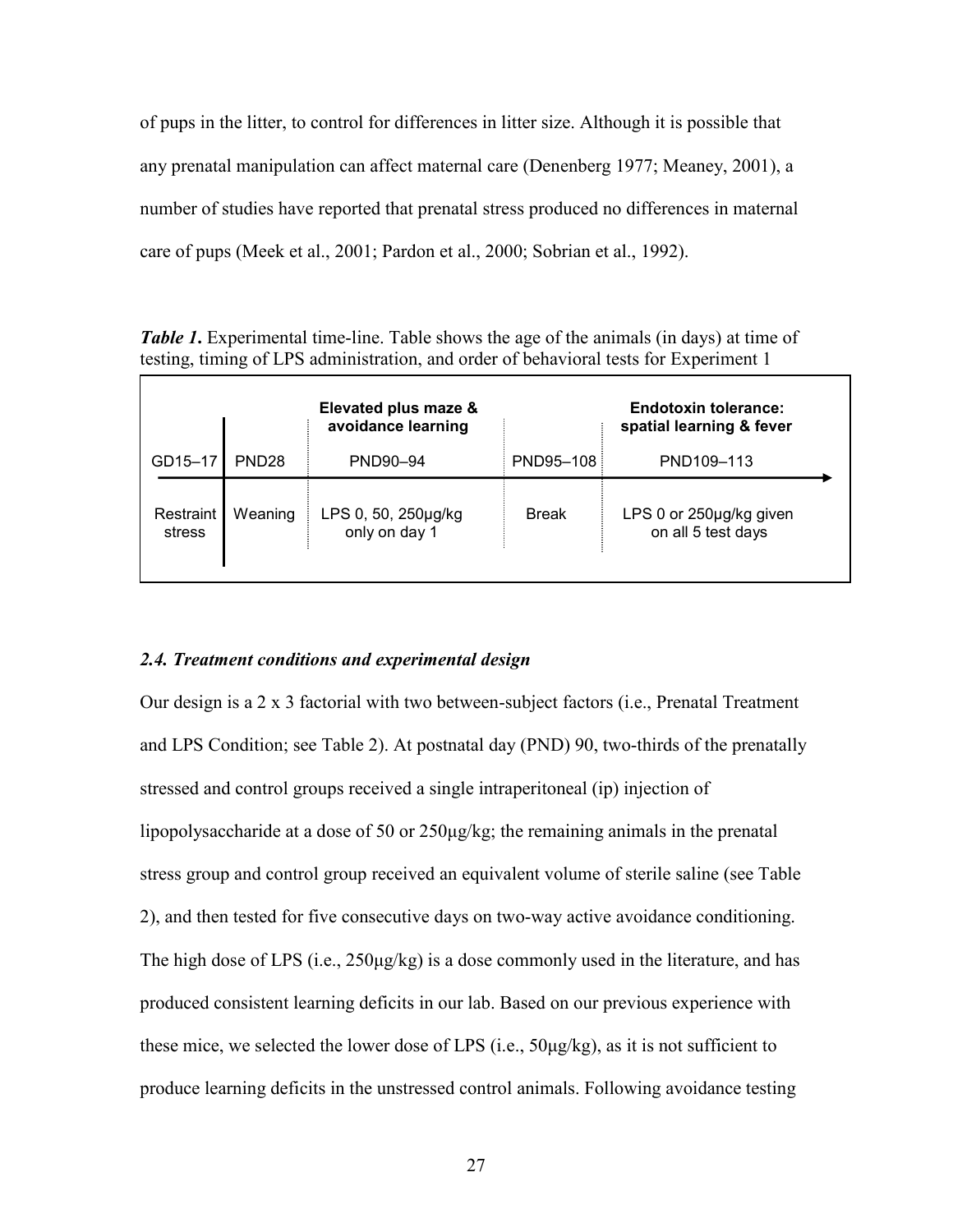and a subsequent fourteeen day break, subjects were administered either repeated ip LPS (250µg/kg) or sterile saline injections for five days to evaluate physiological and behavioral manifestations of endotoxin tolerance. This was measured via evaluation of the fever response and performance in a spatial learning task (see Table 3). A detailed description of the behavioral testing paradigms and procedures are discussed in sections below. Due to the experimental design, counter balancing the order of the behavioral tests, to eliminate possible carryover effects, was not possible. To minimize carryover effects the least aversive test, the elevated plus maze, was conducted first followed by active avoidance training. Subjects were allowed a two-week rest period between avoidance training and the water maze. Although we cannot completely rule out the possibility, training in the active avoidance paradigm is unlikely to influence perform in the water maze as the tests evaluate different types of learning (i.e., associative versus spatial) and are conducted in separate apparatuses in different testing rooms.

|                    | <b>Table 2.</b> Effects of prenatal stress and adulthood LPS administration on anxiety and |  |
|--------------------|--------------------------------------------------------------------------------------------|--|
| avoidance learning |                                                                                            |  |
|                    |                                                                                            |  |

| $N=104$ females     | Saline |         | LPS low        |         | LPS high        |         |
|---------------------|--------|---------|----------------|---------|-----------------|---------|
| $N=119$ males       |        |         | $(50\mu g/kg)$ |         | $(250\mu g/kg)$ |         |
| Prenatal stress     | Males  | Females | Males          | Females | Males           | Females |
|                     | $n=23$ | $n=19$  | $n=19$         | $n=19$  | $n=20$          | $n=16$  |
| Control (no-stress) | Males  | Females | Males          | Females | Males           | Females |
|                     | $n=20$ | $n=17$  | $n=17$         | $n=16$  | $n=20$          | $n=17$  |

## *2.5. Experiment 1A: testing procedures*

 On PND 90, subjects were tested in the elevated plus maze three hours after a single ip injection of LPS (0, 50, 250µg/kg) injection (see Table 1) and then in two-way active avoidance, four hours post-injection. The elevated plus maze is a simple plusshaped, black Plexiglas platform, with arms 10 cm wide, lifted 50 cm off the floor. Two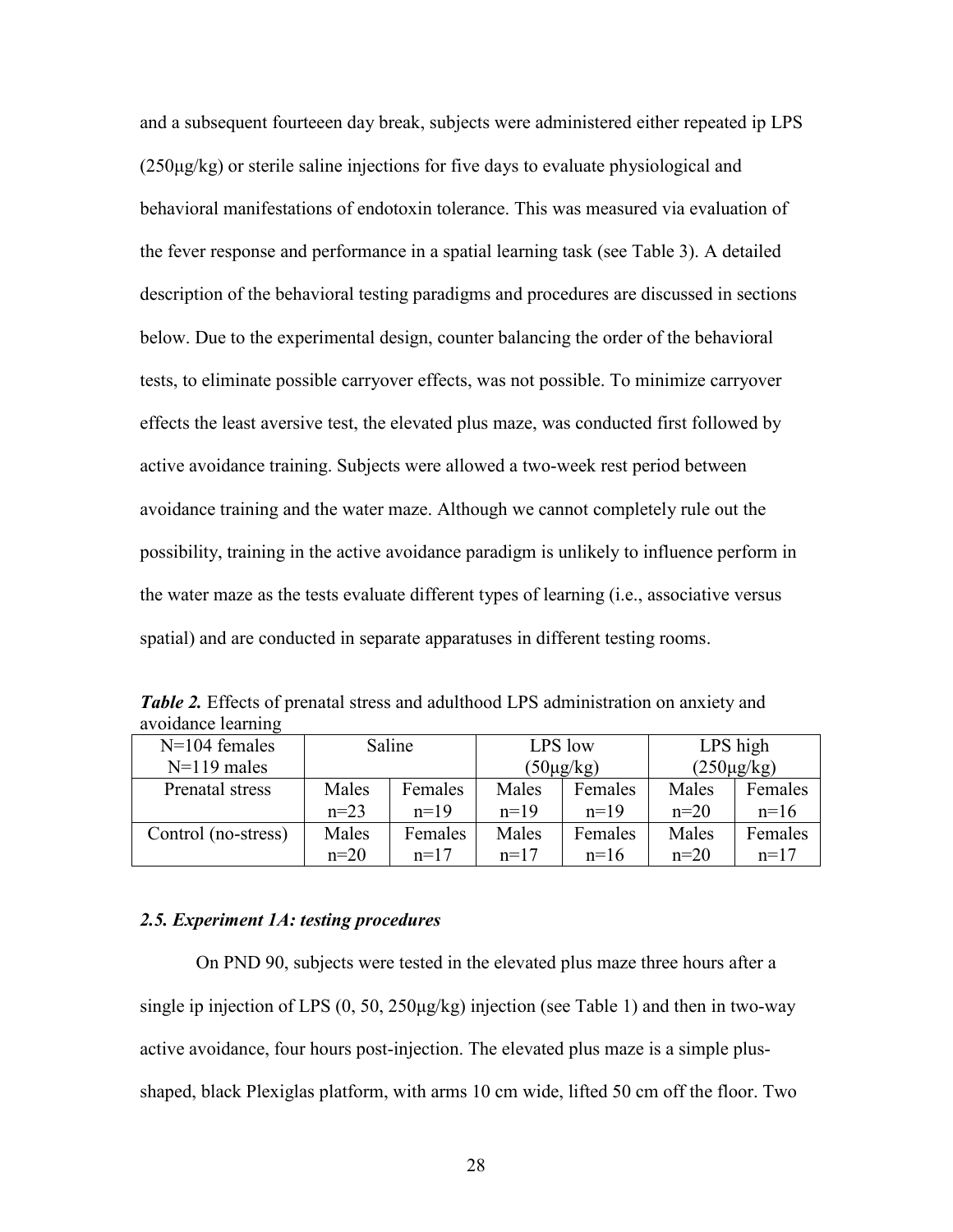of the four arms are enclosed with translucent Plexiglas walls, while the other two arms have no walls. Each animal was tested only once; the trial is recorded by a computerized animal tracking system (Accuscan Instruments, Columbus, OH) for 5 minutes. Measures recorded include time spent in closed arms, time spent in open arms, time spent in the central square, and total distance traveled.

 Approximately one hour after testing in the elevated plus maze, subjects then began testing in a two-way active avoidance conditioning paradigm, which occurred in six identical Gemini II shuttlebox units manufactured by San Diego Instruments (San Diego, CA). The apparatus contain two equal compartments divided by a partition, with an opening at floor level. To assess avoidance learning, all subjects received a 50-trial session per day, for five consecutive days. At the beginning of each testing session, a mouse is placed in the right chamber of the shuttlebox. The room lights were turned off, to ensure the salience of the conditioned stimulus, and the program began. Subjects received a 5-minute acclimatization period, during which they can move freely between the compartments. Following the acclimatization period, the light (the conditioned stimulus; CS) was presented for 5-seconds. If the mouse crossed to the other chamber within 5-seconds (avoidance response), the light was turned off and the 20-second intertrial interval (ITI) began. If the mouse did not cross within 5-seconds, a mild foot shock (0.4mA) for up to 5-seconds (the unconditioned stimulus; US) was delivered through an electronic scrambler. Following the presentation of the shock, the mouse could terminate the shock by crossing to the other side (escape response), or fail to cross (null response). Following a 20-second ITI, the next trial began. The number of avoidance responses, Escape responses, and null responses was recorded to assess learning. Additionally, the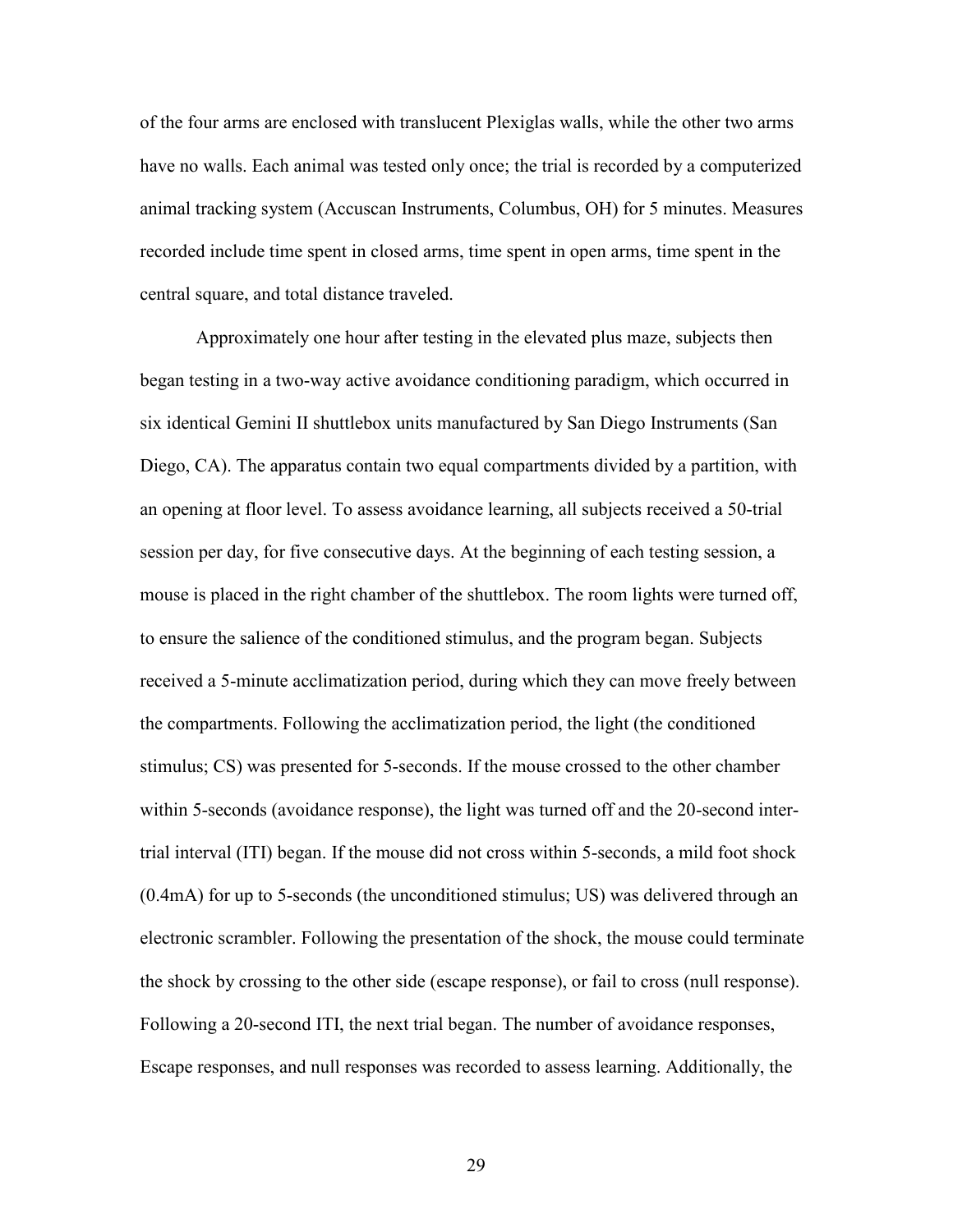number of ITI crossings was recorded as a measure of non-cued crossing behavior. To evaluate overall performance, each subject's discrimination index score in performing the task was calculated (i.e., (number of Avoidances/number of Avoidances + number of Escapes  $+$  number of ITI crossings) x 100). The discrimination index score provides information on the subject's ability to discriminate between when a crossing response is necessary to avoid the presentation of the US from when it is not. The measure provides valuable information on whether the subject has learned the association between the US and CS, by distinguishing cued crossings from random crossing behavior. After completing the session, the animals were visually inspected, weighed, and then returned to their home cage. To limit noise transfer, 1-inch acoustic foam (Auralex Acoustics, Indianapolis, IN) was placed around each chamber and a white noise generator was used  $(Gold Line, West Redding, CT)$ . The apparatus were cleaned with Odormute<sup>TM</sup> (Ryter Corp., Madelia, MN) between subjects. Following the five days of avoidance learning testing subjects were given a fourteen-day rest period.

## *Experiment 1B: testing procedures*

 After the fourteen-day rest period following activate avoidance training, subjects were subsequently evaluated for alterations in the development endotoxin tolerance by recording rectal temperature and looking at performance and learning alterations in a spatial learning task. On postnatal days 109–113 subjects received daily ip injections of LPS (250µg/kg; see Table 3) or saline (each subject received five injections). Approximately two hours after LPS or saline administration, rectal temperatures were obtained (Thermalert TH-5, Physitemp Instruments Inc., Clifton, NJ). Two hours after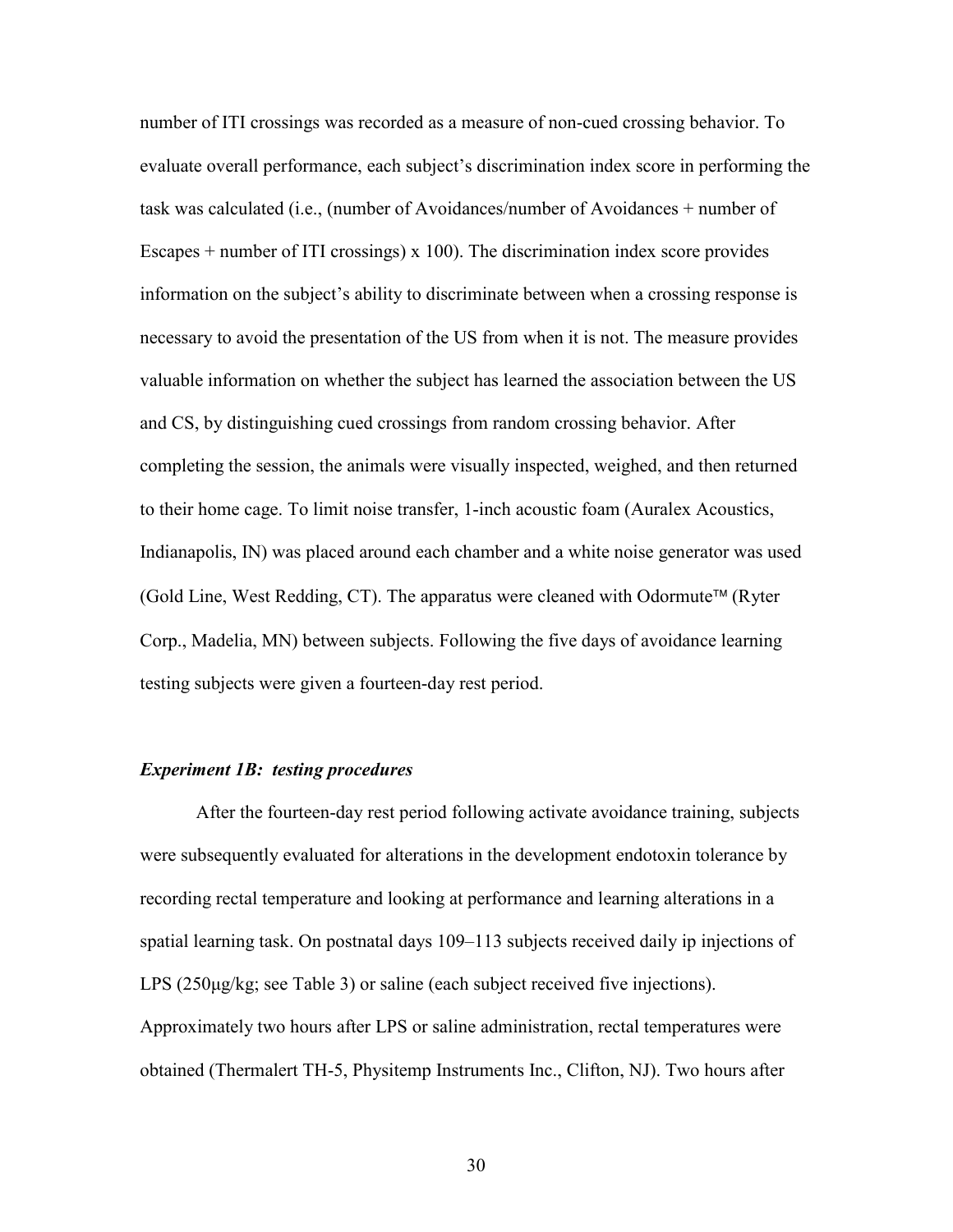measuring fever response, subjects were tested in the Morris water maze (MWM) for six consecutive days. In this task, a mouse was placed into a white circular tub (d=123 cm) of water from any of four locations, and has to utilize extramaze cues to find a submerged platform (d=10 cm) set 23 cm from the wall. At the end of each trial, the mouse remained on the platform for 10–15 seconds, and then placed in a cage under a red light. After each animal in the testing squad (4–6 mice) completed trial 1, the next trial began. Each mouse was given four trials (maximum time of 60 seconds per trial) a day, one from each of four positions, with the order determined semi-randomly. Subjects were tested for five days with the platform in a fixed position. On the sixth day of testing, a "probe trial" was conducted, in which the platform was removed from the maze and each subject received two 60-second trials. The mouse's path was recorded via our EZ Video animal tracking system (Accuscan Instruments, Columbus, OH) that includes a camera mounted on the ceiling, which sends data to a computer containing a template of the maze. The computer program computed the following measures: latency to locate the platform, distance traveled (cm), and swim speed (cm/sec). For the probe trials, the percent of time spent in the portion (i.e., quadrant 1) of the maze where the platform was previously located was recorded.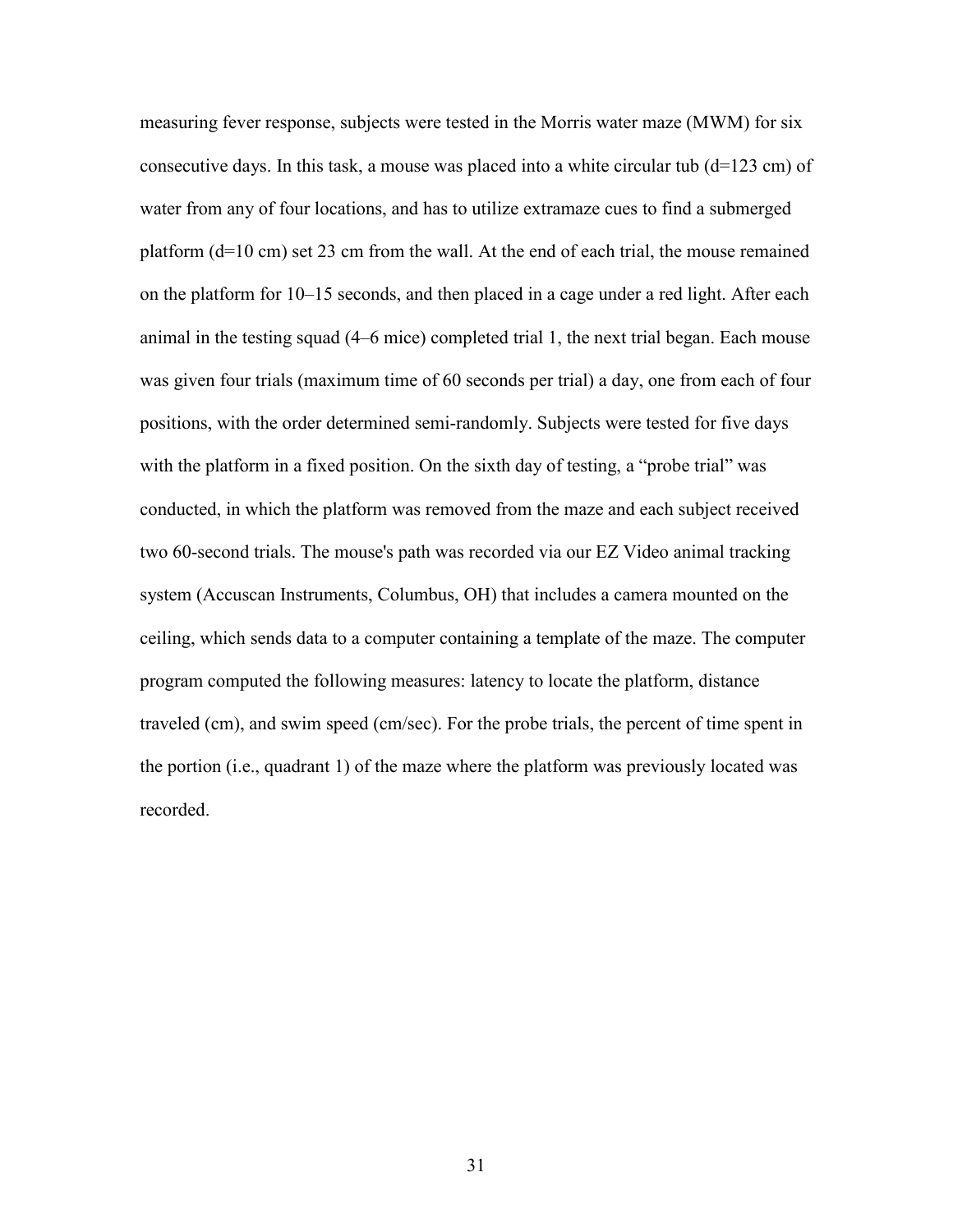| Saline |            | <b>LPS</b> |        |            |                 |
|--------|------------|------------|--------|------------|-----------------|
|        |            |            |        |            |                 |
| Saline | <b>LPS</b> | <b>LPS</b> | Saline | <b>LPS</b> | <b>LPS</b>      |
|        | low        | high       |        | low        | High            |
| Male   | Male       | Male       | Male   | Male       | Male            |
| $n=8$  | $n=9$      | $N=8$      | $n=9$  | $n=9$      | $n=8$           |
| Female | Female     | Female     | Female | Female     | Female          |
| $n=10$ | $n=9$      | $N=8$      | $n=11$ | $n=10$     | $n=9$           |
| Male   | Male       | Male       | Male   | Male       | Male            |
| $n=8$  | $n=8$      | $N=9$      | $n=10$ | $n=7$      | $n=11$          |
| Female | Female     | Female     | Female | Female     | Female          |
| $n=8$  | $n=8$      | $N=8$      | $n=9$  | $n=8$      | $n=9$           |
|        |            |            |        |            | $(250\mu g/kg)$ |

*Table 3.* Alterations in spatial learning and fever response following repeated LPS injections and LPS re-exposure (a further division of treatment groups shown in Table 2)

# *2.7. Experiment 2*

A new batch of 40 (5 males & 5 females per treatment condition) C57BL/6J mice following prenatal treatment were given an ip injection of LPS (0 or 250µg/kg) on PND 90 (see Table 4). Four hours following LPS administration, subjects were rapidly euthanized, and trunk blood, spleens, and brains were collected. Using an RNase-free sample corer, tissue punches were dissected on a chilled glass plate from the hippocampus and cortex. The amount of specific mRNA transcript present in each sample was determined by quantitative real-time reverse-transcription polymerase chain reaction (qRT-PCR), since this procedure is more sensitive than other methods of measuring central cytokine expression. The RNA was first isolated (RNeasy Micro kits, Qiagen, Valencia, CA), then quantified and assessed for purity using a NanoDrop ND-1000 Spectrophotometer (NanoDrop Technologies, Wilmington, DE). The amount of IL- $1\beta$  RNA present was determined by utilizing TaqMan<sup>TM</sup> probe and primer chemistry (Applied Biosystems, Foster City, CA) specifically designed to bind to reverse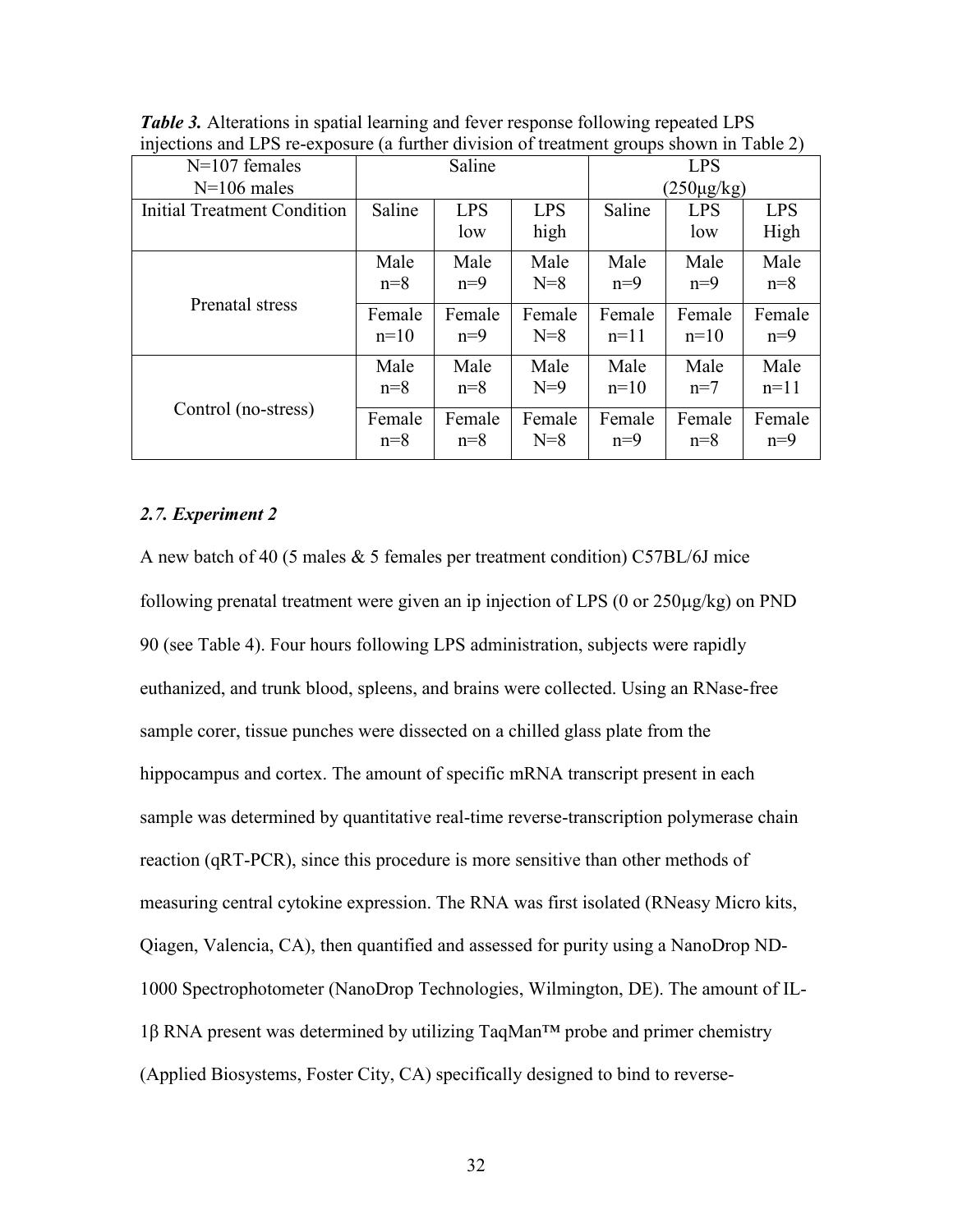transcribed IL-1 $\beta$  cDNA. The relative amount present was then compared across the treatment conditions. Serum levels of IL-1 $\beta$  and corticosterone were measured by an ELISA (enzyme-linked immunosorbent assay), according to the manufacturer's instructions (R&D Systems, Minneapolis, MN). Using standards of known concentrations, an individual standard curve was created for each plate. The value of each unknown sample well was then quantified based on the standard curve, to determine the amount of IL-1<sub>B</sub> or corticosterone present.

*Table 4.* Effects of prenatal stress and endotoxin administration on central and peripheral IL-18 and corticosterone production.

| $\vert$ N=20 females N=20 males | Saline | $LPS 250\mu g/kg$ |
|---------------------------------|--------|-------------------|
| Prenatal stress                 | $N=10$ | $n=1$ ()          |
| Control (no-stress)             | $N=10$ | $n=10$            |

### *2.8. Statistical procedures*

Elevated plus maze data were analyzed by standard factorial ANOVAs, with Prenatal Treatment, Gender, and LPS Treatment as the between-subject variables. Data from the two-way active avoidance paradigm were analyzed using repeated-measures ANOVAs, with Prenatal Treatment, Gender, and LPS Treatment  $(0, 50, 250\mu g/kg)$  as the betweensubjects variables, and Test Day (days 1–5) as the within-subjects (i.e., repeatedmeasures) variable. Morris water maze and rectal temperature data were also analyzed using repeated-measures ANOVAs, with Prenatal Treatment, Gender, LPS Treatment, and Repeated LPS Treatment as between-subject variables, and Test Day as the withinsubjects variable. Significant effects were submitted to Fisher's PLSD post-hoc test to analyze significant differences between treatment groups and/or days. An alpha level of 0.05 was the criterion for rejection of the null hypothesis. Central IL-1<sub>8</sub> gene expression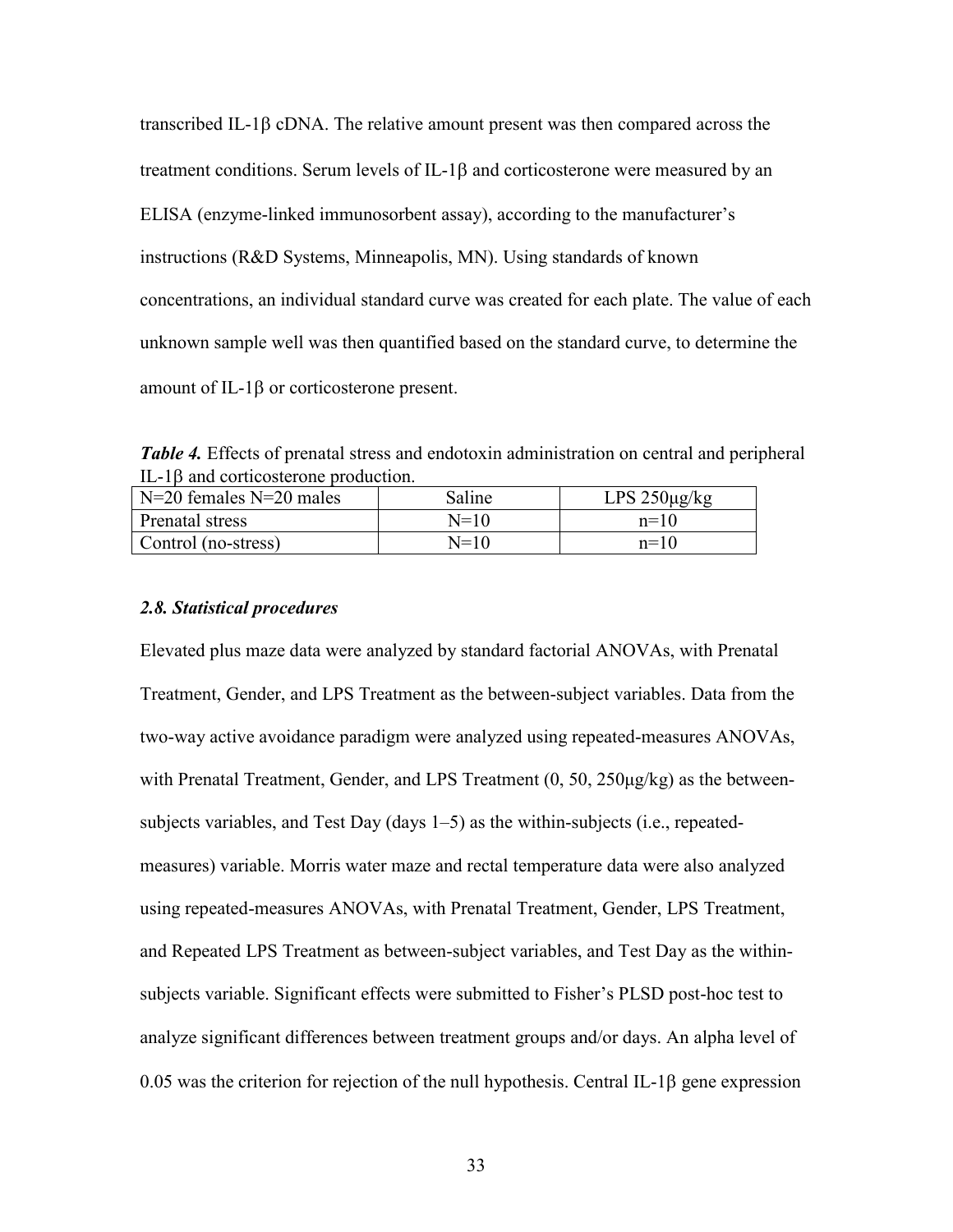was calculated by normalizing the amplification efficiency of IL-1 $\beta$  expression against the amplification efficiency of  $\beta$ -actin (the endogenous control gene), which has equal expression across treatment conditions, using the DART-PCR method (Peirson et al., 2003). Standard factorial ANOVAs were then used to compare differences in IL-1 $\beta$ expression levels across treatment conditions. Corticosterone and peripheral IL-1 $\beta$ production were analyzed by standard factorial ANOVAs, with Prenatal Treatment, Gender, and LPS Treatment as the between-subject variables.

### **3. RESULTS**

### *3.1. Maternal care*

As an attempt to determine whether restraint stress during pregnancy altered the dams care of their offspring, nursing behavior, pup retrieval latency, and litter size were measured. Results showed that there were no significant effects of Stress Exposure on litter size  $(F(1,67)=0.30, p=0.58$ ns, see Figure 1), as stressed and control dams both had an average litter size of five pups. In addition, there were no significant effects of Stress Exposure on latency to retrieve pups  $(F(1,67)=1.15, p=0.29$ ns, see Figure 1). Furthermore, there no significant differences between control and stressed dams on frequency of nursing their pups over three days of observation (*F*(1,67)=0.50, *p*=0.47ns, see Figure 1).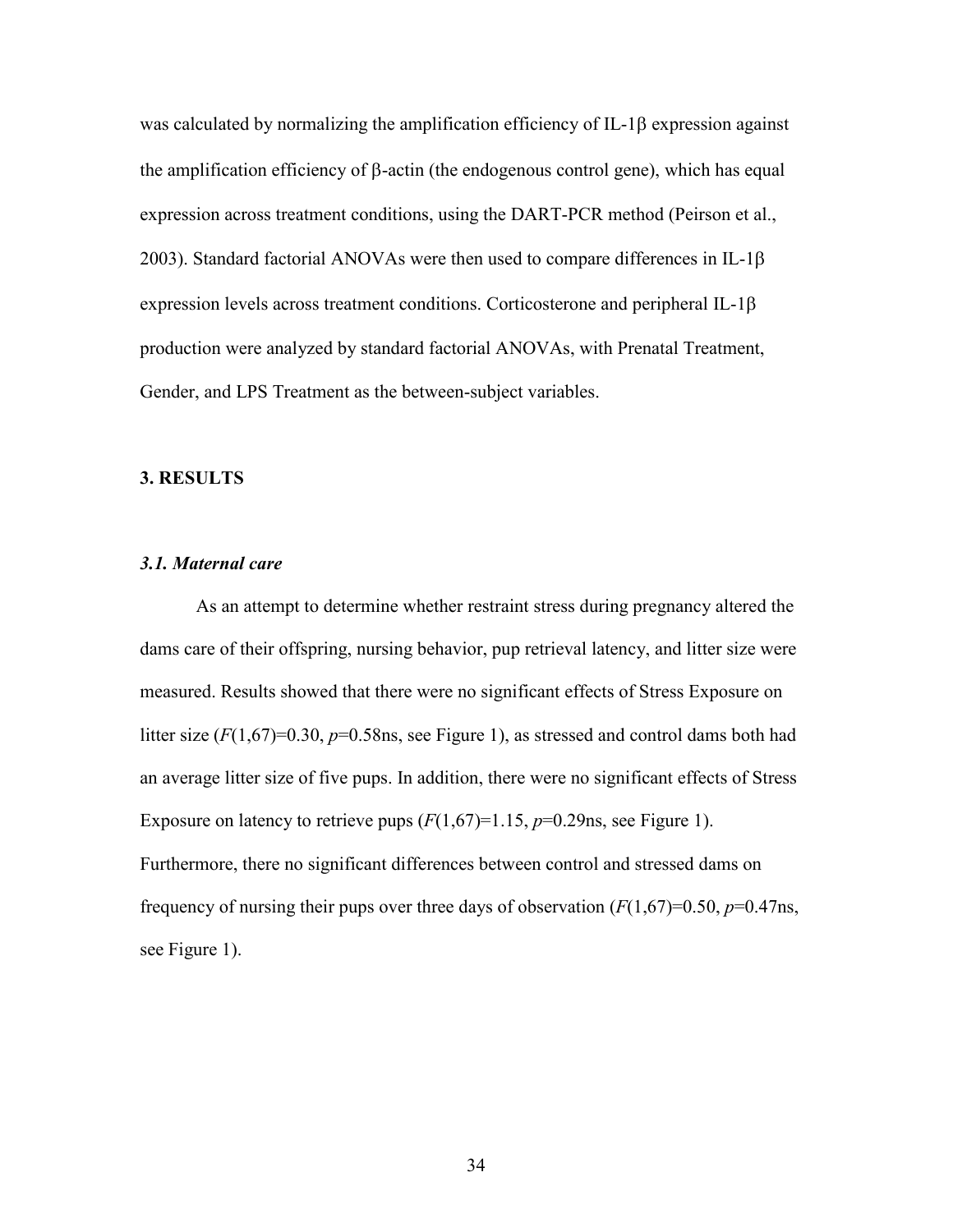

Figure 1. Exposure to restraint stress during pregnancy did not significantly influence litter size, nursing behavior, nor latency to retrieve pups. Bars represent mean  $\pm$  standard error of the mean (SEM).

### *3.2. Weight of offspring in adulthood*

 Administration of LPS, at either dose, lead to a significant, albeit slight, reduction in weight relative to saline controls  $(F(2, 215)=7.92, p<0.0005)$ . A significant main effect of Gender  $(F(1,215)=461.43, p<0.0001)$ , showed, as expected, that male subjects weigh more than female subjects. A significant Prenatal Treatment X LPS Treatment X Day interaction (*F*(8,860)=3.18, *p*<0.005) showed that non-stressed controls subjects treated with the high LPS dose showed a significant reduction in weight on day 2 relative to saline controls (*p's*<0.05), whereas prenatally stressed subjects administered LPS showed a significant reduction in weight on days 2–3 relative to saline-treated subjects (*p's*<0.05).

# *3.3. Experiment 1A: Elevated plus maze*

Prenatally stressed subjects spent significantly less time in the open arms of the maze and significantly more time in the closed arms relative to non-stressed controls (*F*(1,210)=4.0, *p*<0.05; *F*(1,210)=6.61, *p*<0.05, respectively, see Figures 2A and 2B). Administration of LPS significantly increase the amount of time spent in closed arms  $(F(2,210)=3.08, p<0.05,$  see Figure 2B), as subjects that received the low or high dose of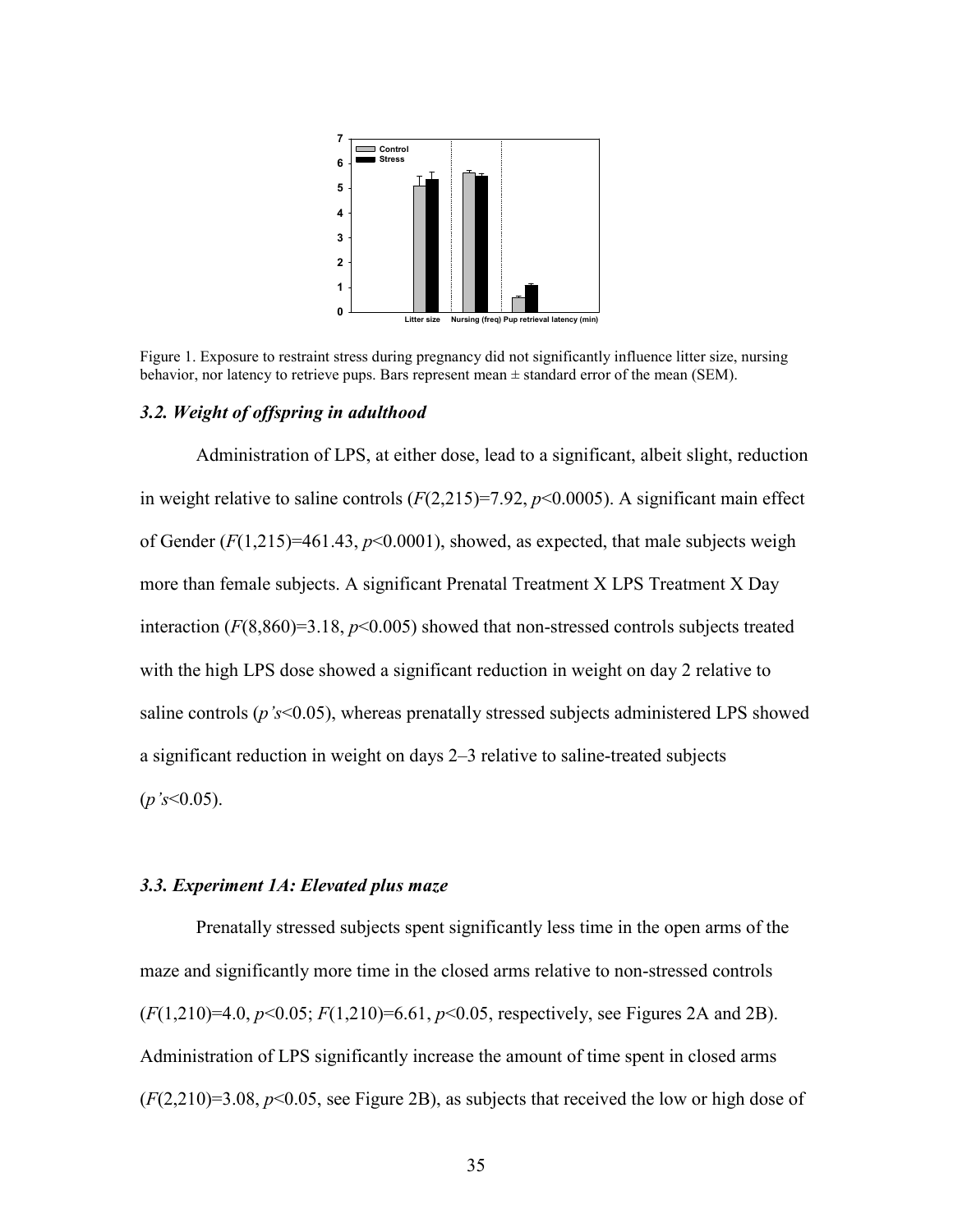LPS spent significantly more time in the closed arms than saline-treated subjects (*p's*<0.05). Subjects administered the high dose of LPS spent significantly less time in the center of the maze than saline-treated subjects  $(F(2,210)=3.83, p<0.05,$  see Figure 2C). As expected, administration of LPS significantly reduced distance traveled in a dose-dependent manner  $(F(2,210)=89.04, p<0.0001,$  see Figure 2D), as both LPS treatment groups traveled a shorter distance than saline-treated subjects (*p's*<0.0001), and subjects given the high LPS dose traveled a significantly shorter distance than subjects given the low LPS dose (*p*<0.0001). There was a significant Prenatal Treatment X LPS Treatment interaction for time spent in the closed arms  $(F(2,210)=3.28, p<0.05,$  see Figure 2B). While there was no significant difference between prenatally stressed and non-stressed subjects administered saline, the prenatally stressed subjects administered the high dose of LPS spent significantly more time in the closed arms of the maze than prenatally stressed subjects administered saline and non-stressed controls administered the high dose of LPS (*p's*<0.05). Significant main effects of Gender for the percent time spent in the center of the maze and distance traveled  $(F(1,210)=6.85, p<0.01;$ *F*(1,210)=25.91, *p*<0.0001, respectively, see Figures 2C and 2D), showed that female subjects spent significantly less time in the center of the maze and traveled a longer distance than males subjects. However, there were no significant Prenatal Treatment X

Gender nor LPS Treatment X Gender interactions for any of the dependent measures.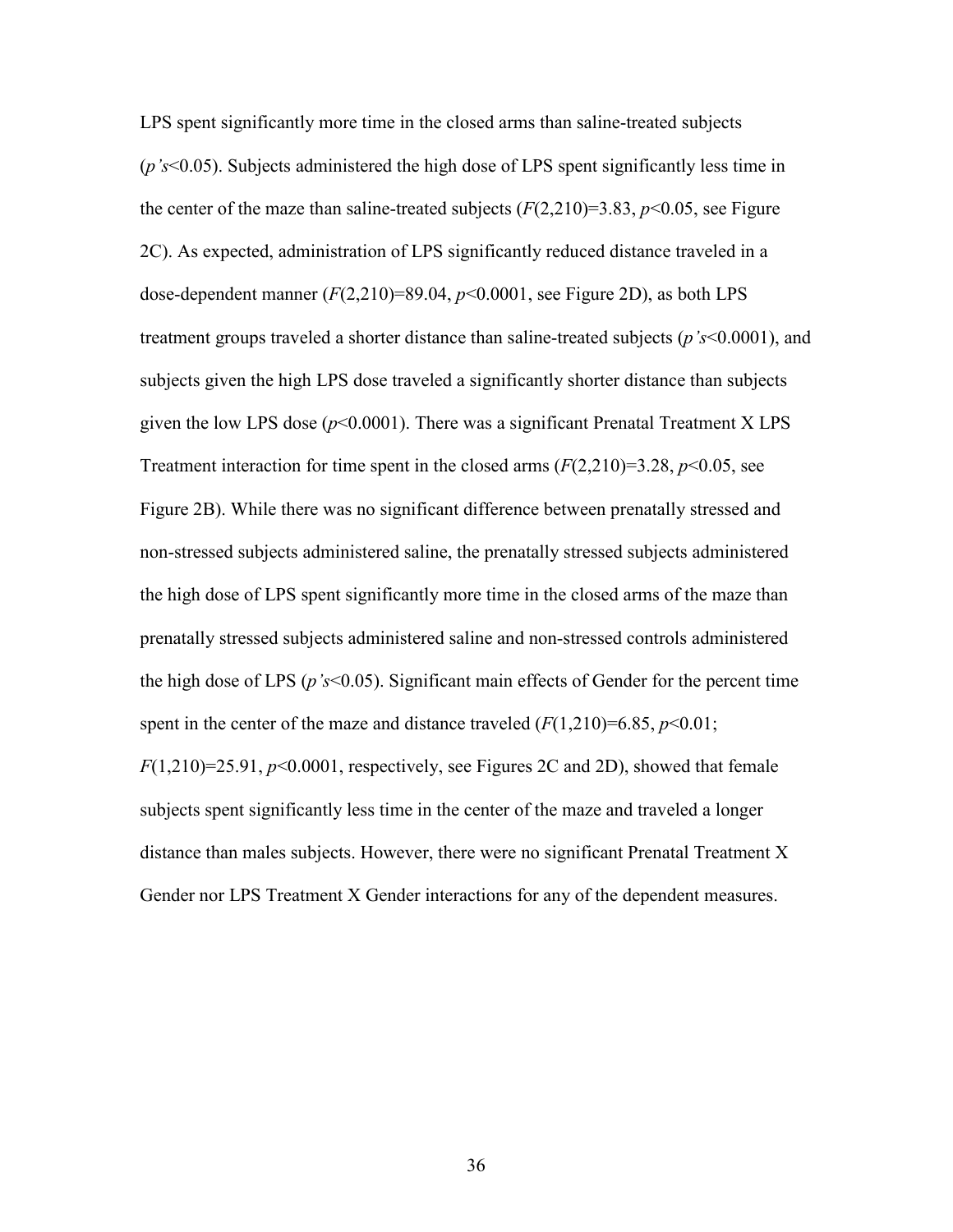

Figure 2. Prenatally stressed subjects spent significantly less time in the open arms (A) and more time in the closed arms (B); Prenatally stressed subjects administered the high dose of LPS spent significantly more time in the closed arms than saline-treated subject. LPS administration significantly reduced time spent in the center of the maze (C) and distance traveled (D). NS=non-stressed controls, PS=prenatal stress, Fem=Female subjects, Mal=Male subjects. Bars represent mean ± standard error of the mean (SEM).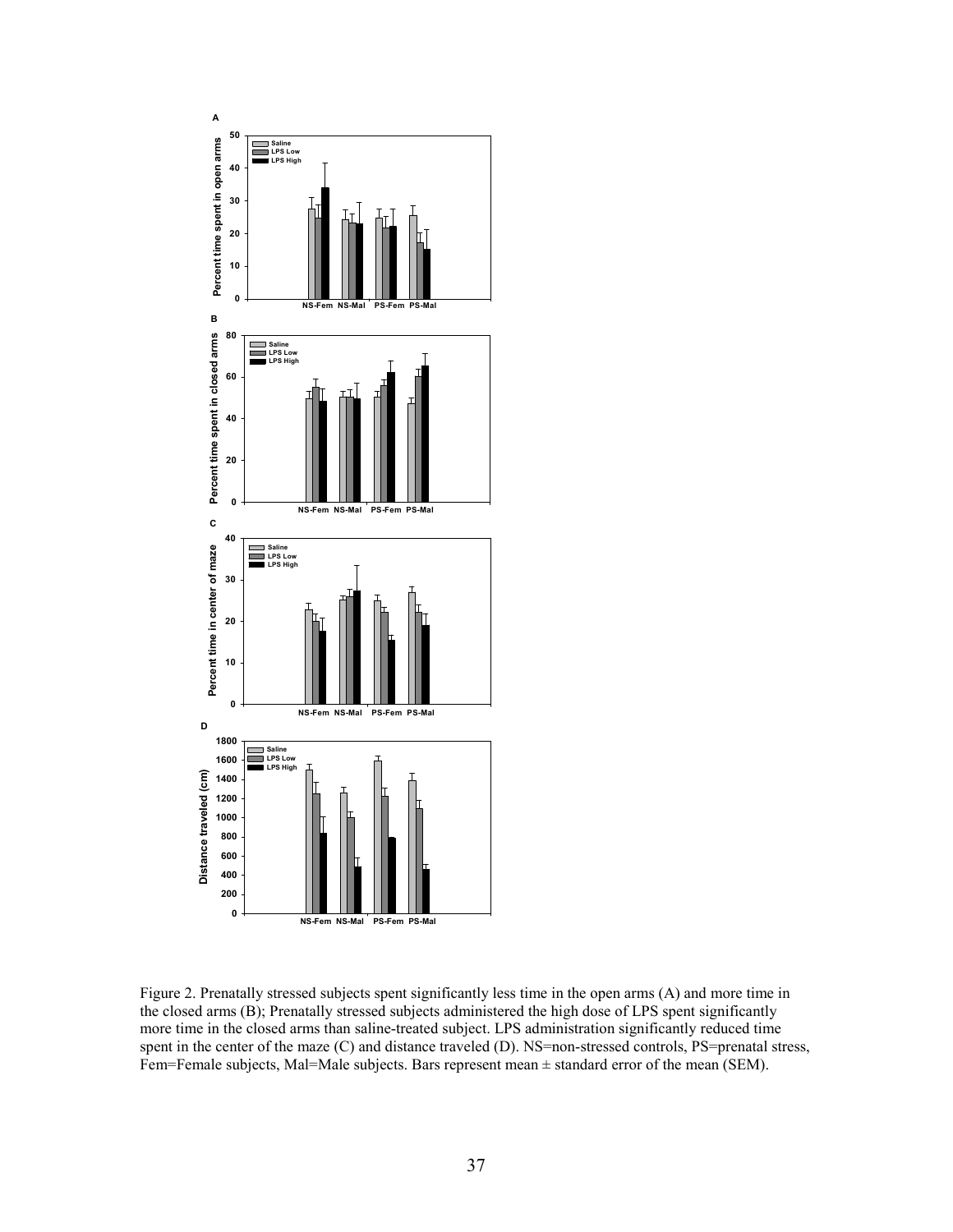#### *3.4. Experiment 1A: Two-way active avoidance conditioning*

There were significant main effects of Gender for the number of avoidance and escape responses  $(F(1,211)=5.44, p<0.05; F(1,211)=7.19, p<0.05)$ , which showed female subjects performed significantly more avoids and fewer escape response than male subjects. Furthermore, significant Gender X Day interactions for the number of avoidance responses, escape responses, null responses, and the discrimination index score (*F*(4,844)=28.9, *p*<0.0001; *F*(4,844)=19.7, *p*<0.0001; *F*(4,844)=2.52, *p*<0.05;  $F(4,844)=14.59, p<0.0001$ , respectively, see Figure 3), showed that on day 1 of testing female subjects performed fewer avoidance responses and more escape response and null responses than males (*p's*<0.05). However, on days 3–5 of testing, female subjects performed significantly more avoidance responses and fewer escape responses than male subjects (*p's*<0.05). There were no significant differences between males and females for the number of null responses on days 2–5 of testing. Similarly, female subjects had significantly reduced discrimination index scores on day 1 of testing relative to male subjects ( $p<0.05$ ), however, on days 3 and 4, females subjects had significantly higher discrimination scores than male subjects (*p's*<0.05). In addition, there were significant Prenatal Treatment X Gender interactions for the number of avoidance responses, escape responses, and the discrimination index score  $(F(1,211)=4.29, p<0.05; F(1,211)=3.96,$  $p<0.05$ ;  $F(1,211)=7.70$ ,  $p<0.01$ , respectively, see Figures 3A–3F). Prenatally stressed male subjects performed significantly fewer avoidance responses, more escape responses, and had significantly reduced discrimination index scores than prenatally stressed females (*p's*<0.05) and non-stressed control male and female subjects (*p's*<0.05). A significant main effect of LPS Treatment and a LPS Treatment X Day interaction for the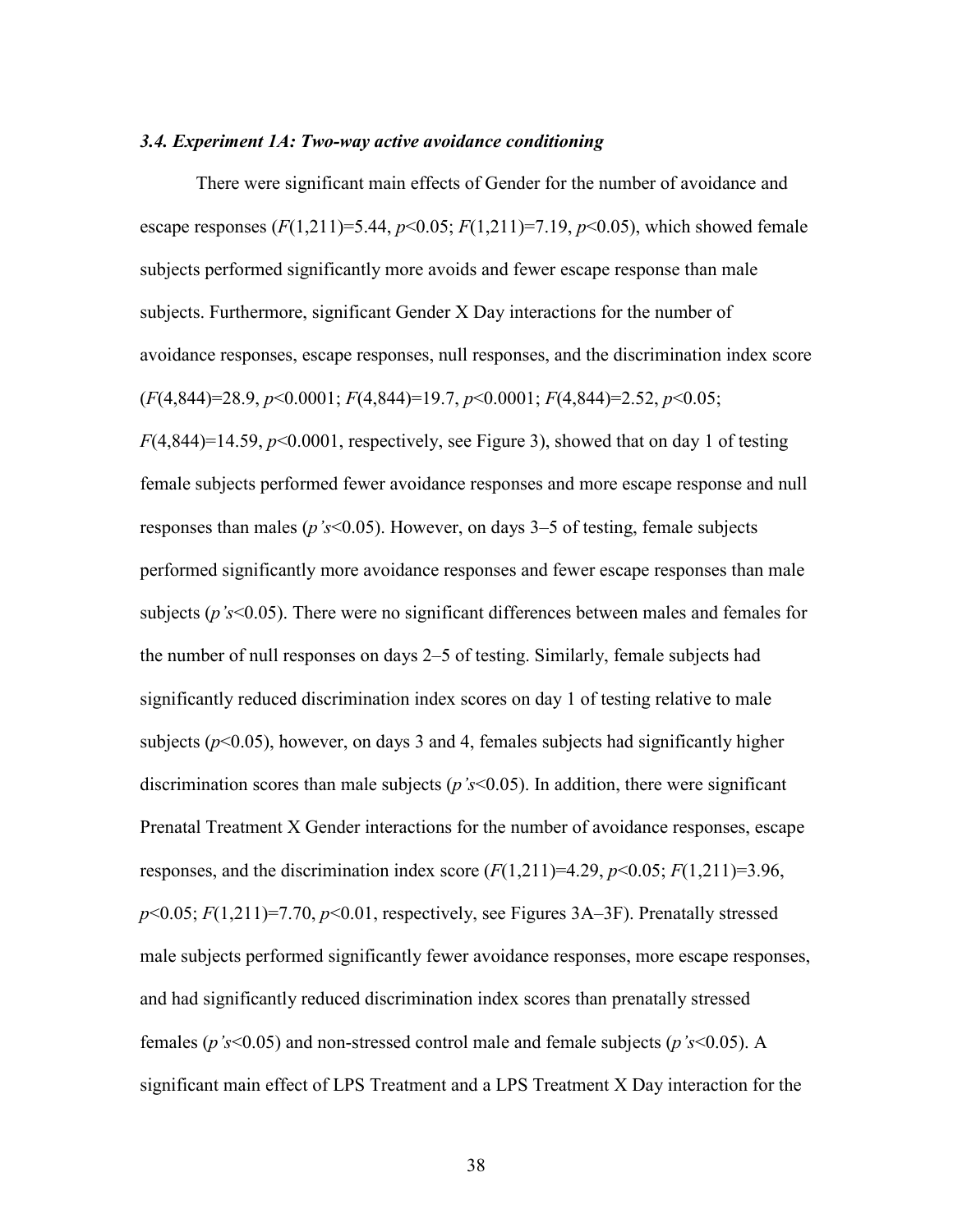number of ITI crossing (*F*(2,211)=5.29, *p*<0.01; *F*(8,884)=8.08, *p*<0.0001, respectively, see Figure 4A and 4B), revealed that both LPS treatment groups performed significantly fewer ITI crossings than saline-treated subjects on day 1 (*p's*<0.0001). In addition, subjects given the high LPS dose performed fewer ITI crossings than those given the low LPS dose ( $p$ <0.0001). A significant LPS Treatment X Gender interaction for the number ITI crossings  $(F(2,211)=4.51, p<0.05)$ , showed that saline-treated females performed significantly more ITI crossings than male subjects. Furthermore, females given LPS performed fewer ITI crossings than saline-treated females *(p's*<0.0001) and females given the low LPS dose  $(p<0.0001)$ ; however, there were no significant differences between males administered LPS or saline. Finally, a significant Prenatal Treatment X LPS Treatment X Gender X Day interaction for the number of null responses  $(F(8,844)=1.97, p<0.05,$  see Figures 4C and 4D), showed that on day 1 of testing prenatally stressed female subjects administered the high dose of LPS had significantly more null responses than prenatally stressed females administered the low dose of LPS or saline (*p's*<0.05).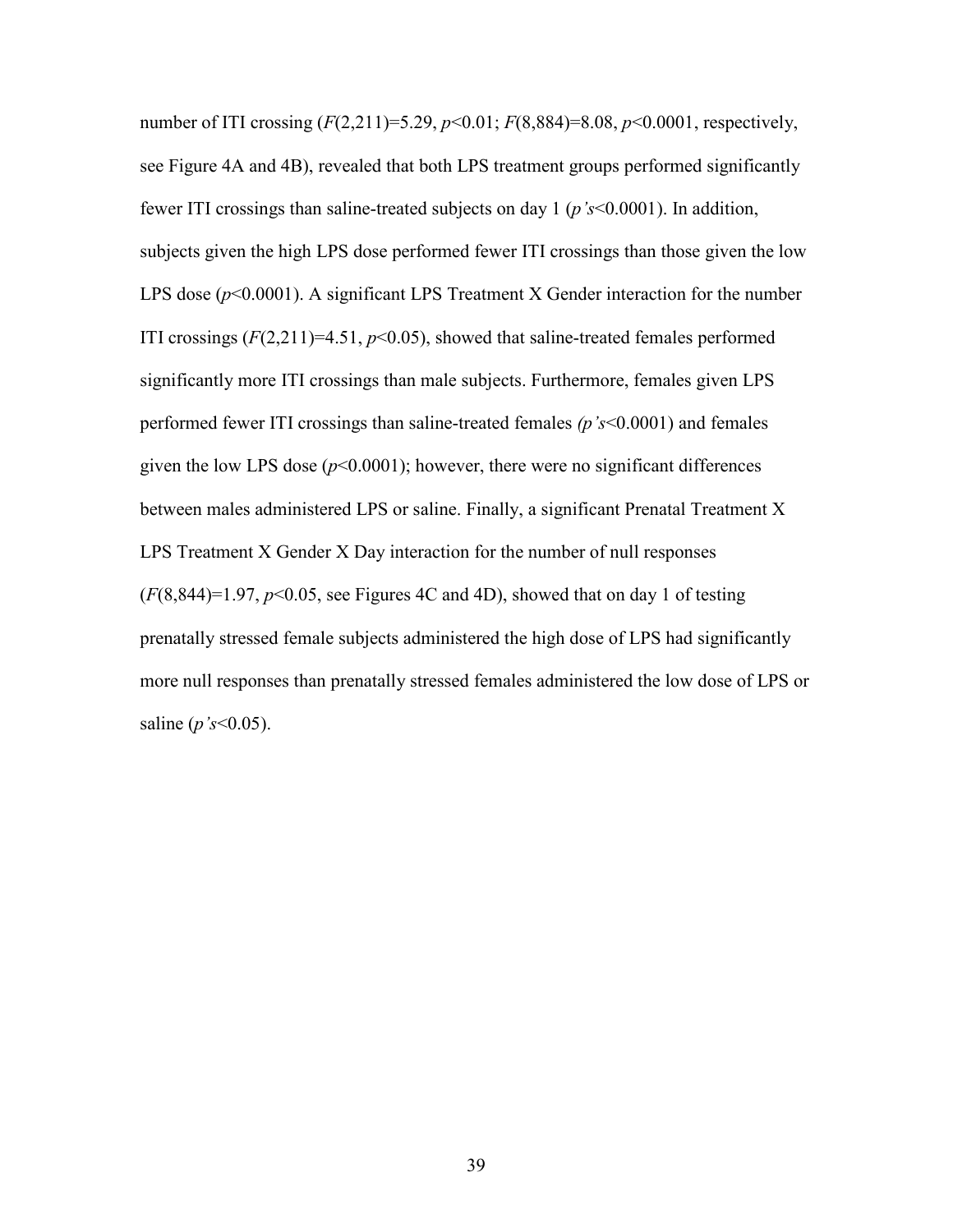

Figure 3. Prenatally stressed male subjects performed significantly fewer avoidance responses (A, B), had significantly reduced discrimination scores (E, F), and performed significantly more escape responses (C, D) than non-stressed controls. Grey line represent non-stressed controls (i.e., Control). Black lines represent prenatally stressed (i.e., Stress) subjects. Lines represent mean ± standard error of the mean (SEM).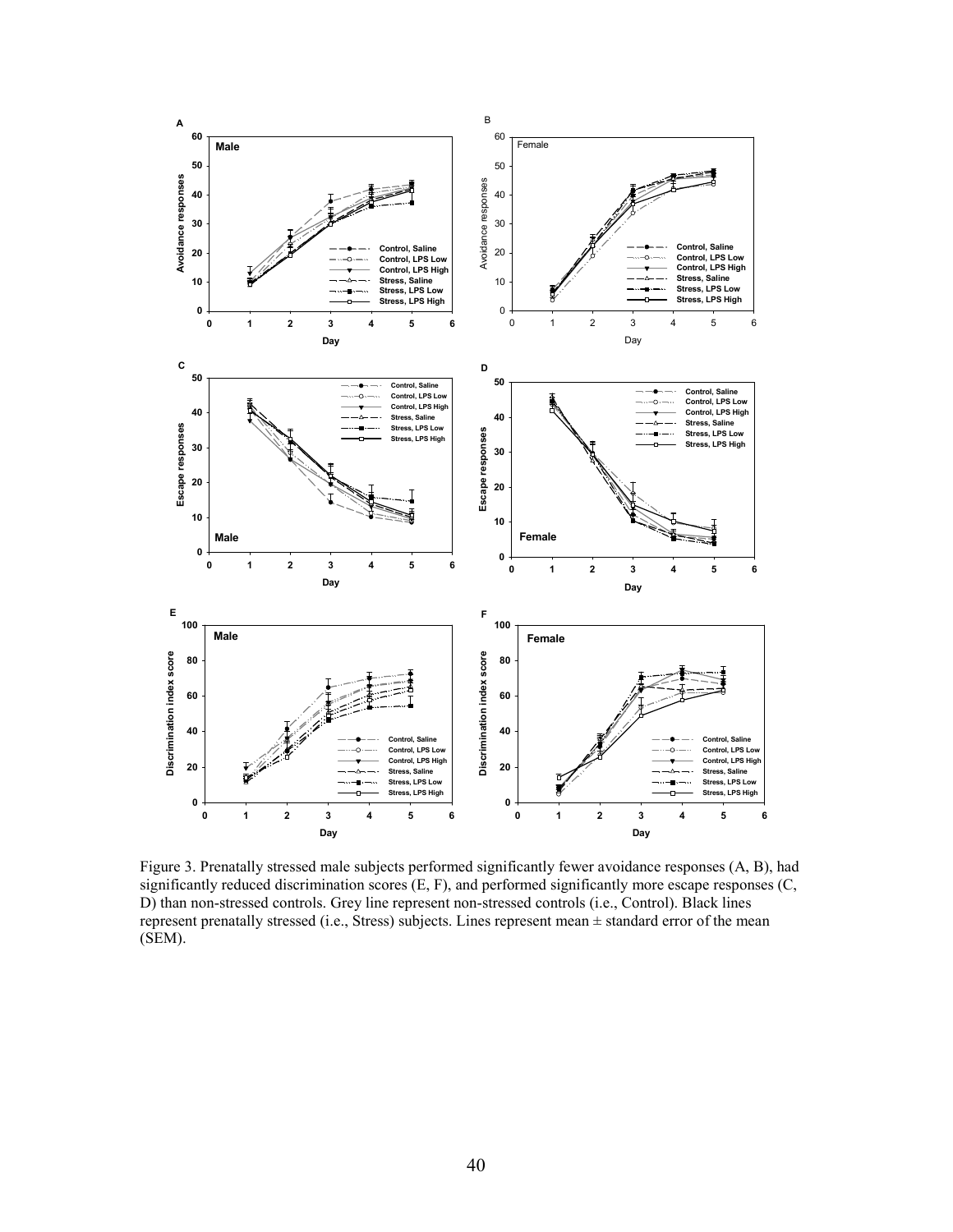

Figure 4. Prenatally stressed subjects performed significantly more ITI crossings than non-stressed control (A, B). LPS-treated subjects performed significantly fewer ITI crossings relative to saline-treated subjects (A, B). Prenatally stressed female subjects administered the high dose of LPS performed significantly more null responses on day 1 (C) than those given the low dose of LPS or saline. Lines represent mean  $\pm$ standard error of the mean (SEM).

### *3.5. Experiment 1B: Body temperature*

 Following a fourteen-day break after testing in the two-way active avoidance conditioning paradigm, subjects received five consecutive injections of LPS or saline and were evaluated for changes in temperature, followed two hours later by testing in the MWM. There was a significant main effect of Repeated LPS Treatment and a Repeated LPS Treatment x Day interaction for temperature (*F*(1,197)=170.85, *p*<0.0001; *F*(4,788)=6.13, *p*<0.0001, respectively; see Figures 5A and 5B). On days 1–5,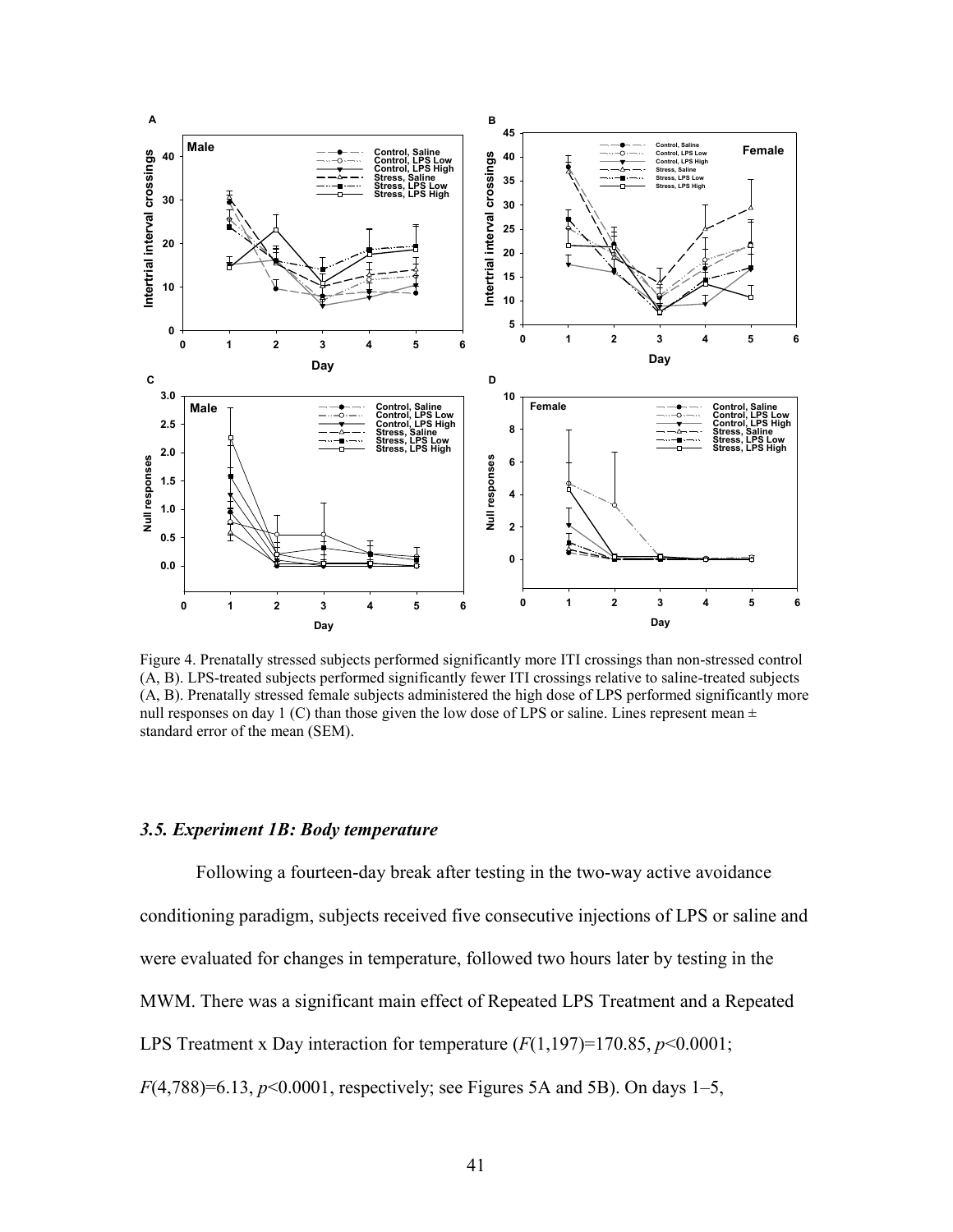administration of LPS led to a significant increase in core body temperature relative to saline-treated subjects (*p's*<0.05). In addition, subjects administered repeated LPS injections showed a larger increase in temperature on day 2 relative to all other days of LPS administration (*p*'s<0.05). There was a significant main effect of Gender and a Gender x Day interaction for temperature (*F*(1,197)=224.28, *p*<0.0001; *F*(4,788)=3.52, *p*<0.01, respectively; see Figures 5A and 5B). On days 1–5, female subjects had significantly higher temperatures than male subjects (*p's*<0.05). Furthermore, there was a significant Repeated LPS Treatment X Gender X Day interaction for temperature  $(F(4,788)=5.3, p<0.0005,$  see Figures 5A and 5B). Saline-treated females had significantly higher temperatures than saline-treated males on days 1–5 (*p's*<0.05). LPStreated females mounted a significantly higher fever response than LPS-treated males on days 1–5 (*p's*<0.05). In addition, LPS-treated males had a significantly lower temperature than saline-treated females on days 1 and 3 (*p's*<0.05); however, LPS-treated males had a higher temperature on day 2 ( $p$ <0.05). There were no significant effects of Prenatal Treatment nor any Prenatal Treatment X Repeated LPS Treatment interactions.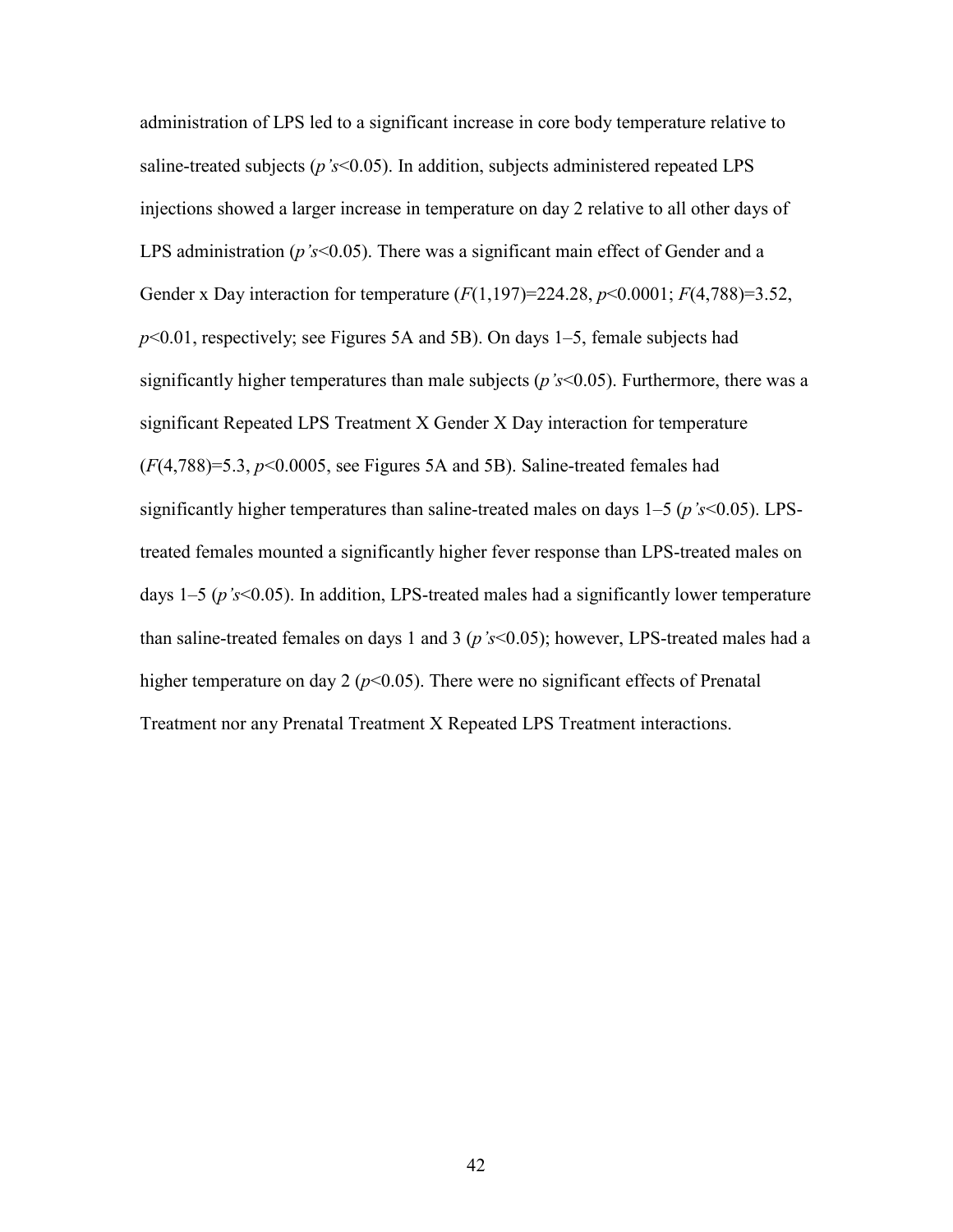

Figure 5. Administration of LPS significantly increased core body temperature in both male (A) and female (B) saline-treated subjects. Subjects displayed a fever response to LPS administration on days 1–5 of treatment, with a significantly higher fever on day 2. Grey lines are non-stressed control subjects and black lines are prenatally stressed subjects. Open symbols represent subjects given of repeated saline injections, while closed symbols represent subjects given repeated LPS injections on postnatal days 109–113. Lines represent mean  $\pm$  standard error of the mean (SEM).

### *3.6. Experiment 1B: Morris water maze*

Prenatally stressed subjects overall swam significantly more slowly than non-

stressed controls, as shown by a significant main effect of Prenatal Treatment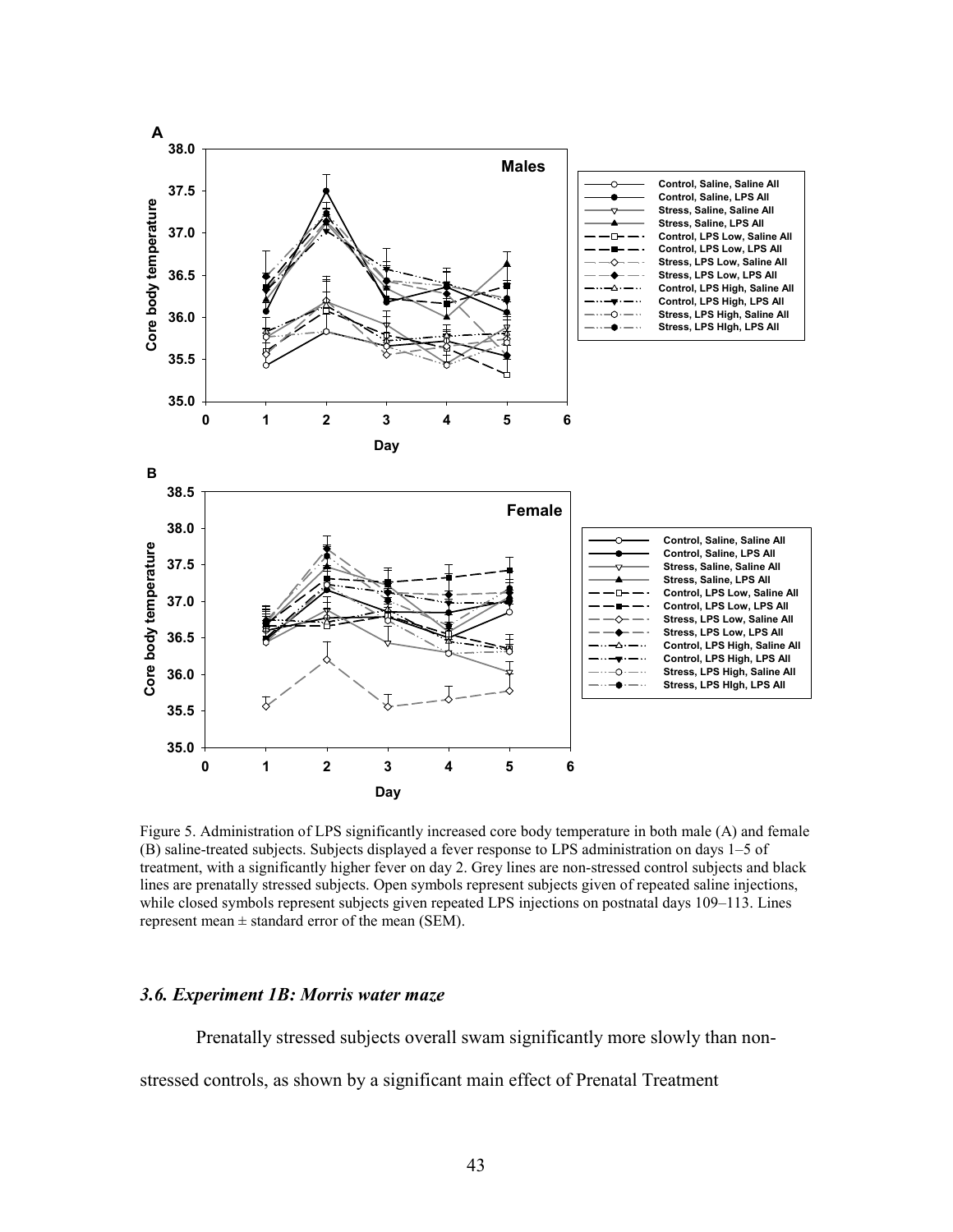(*F*(1,192)=4.45, *p*<0.05, see Figures 6E and 6F). However, Prenatal Treatment had no effect on any or the other dependent measures collected. In addition, there were no significant main effects or interaction effects of Gender for any of the dependent variables during the 5 days of MWM training.

 Repeated administration of LPS led to a significant increase in subject's latency to locate the platform relative to saline-treated subjects  $(F(1,192)=6.64, p<0.05$ , see Figures 6C and 6D). A significant Repeated LPS Treatment X Day interaction for distance swam (*F*(4,768)=6.61, *p*<0.0001, see Figures 6A and 6B) showed that LPS-treated subjects swam a significantly shorter distance to locate the platform on day  $1 (p<0.05)$  of testing and a significantly longer distance on days 3–5 of testing relative to saline controls (*p's*<0.05). There was also a significant Repeated LPS Treatment X Day interaction for swim speed  $(F(4, 768)=43.61, p<0.0001$ , see Figures 6E and 6F); on days 1 and 2 of testing, the LPS-treated subjects swam significantly slower than the saline-treated subjects (*p's*<0.0001), whereas on days 4 and 5 of testing, the LPS treated animals swam faster than the saline controls (*p's*<0.0001). There was a significant LPS Treatment X Repeated LPS Treatment interactions observed for swim speed (*F*(8,768)=3.76, *p*<0.0005), which showed administration of LPS two weeks prior during active avoidance testing modulated their response to the repeated LPS administration during MWM testing. On day 1, subjects given repeated LPS injections swam significantly more slowly than saline-treated subjects (*p's*<0.05). However, on day 2, subjects that received the high or low dose of LPS two weeks prior (during active avoidance training) and then repeated LPS injections during MWM testing swam significantly faster than subjects that received a saline injection two weeks ago followed by repeated LPS injections (*p's*<0.05).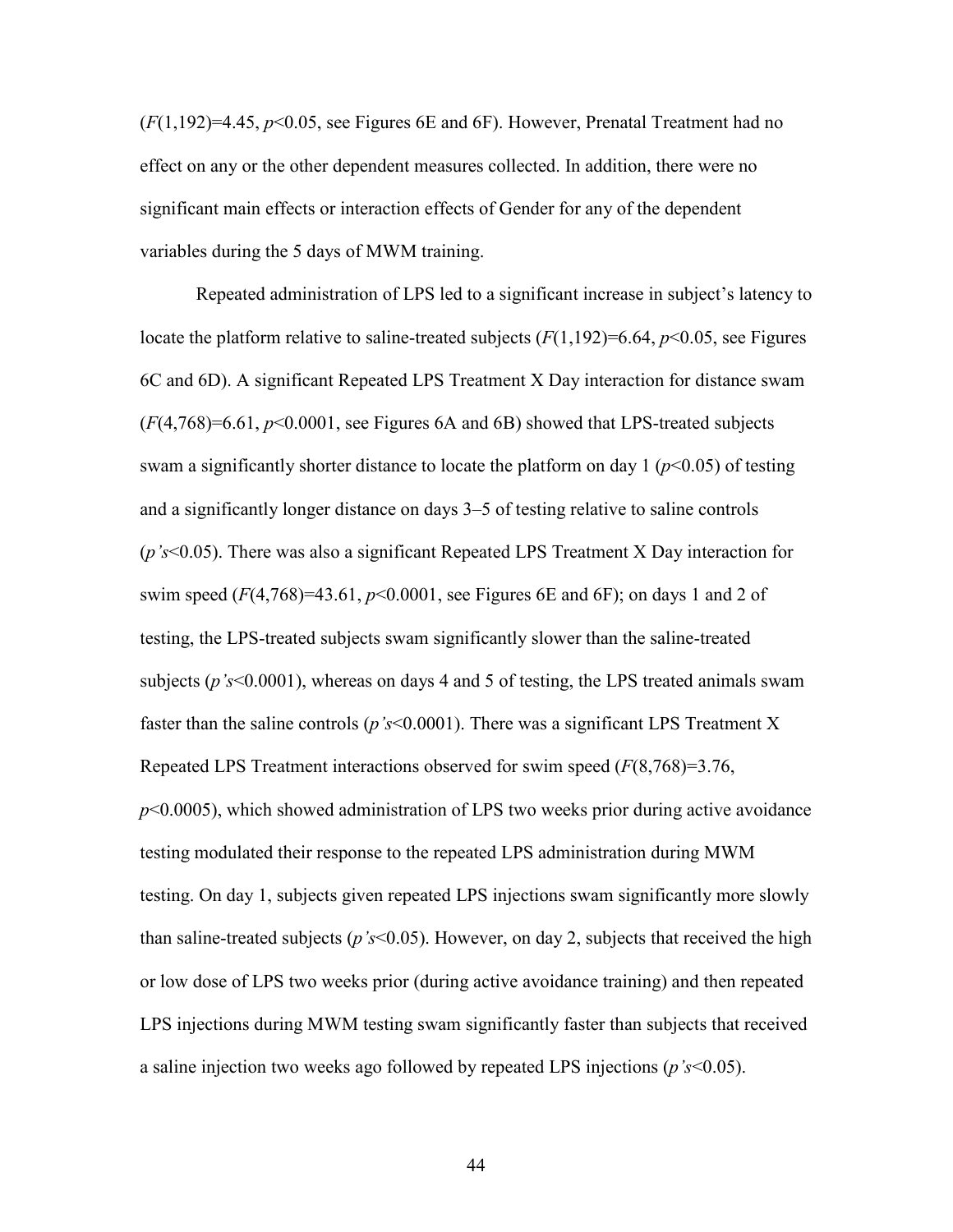Analysis of the probe trial data revealed there was a significant Repeated LPS Treatment X Gender interaction  $(F(1,196)=5.91, p<0.05$ , see Figures 7A and 7B). Female, but not male, subjects given repeated LPS injections spent significantly less time in the quadrant of the maze where the platform was previously located relative to salinetreated female subjects  $(p<0.01)$ . In addition, saline-treated females spent significantly more time in the quadrant of the maze where the platform was previously located than saline-treated males  $(p<0.05)$ . There were no significant Prenatal Treatment effects on performance in the probe trials.



Figure 6. LPS-treated subjects swam a shorter distance on day 1 and longer distance on days 3–5 to locate platform than saline-treated subjects (A, B). LPS administration significantly increased latency to locate the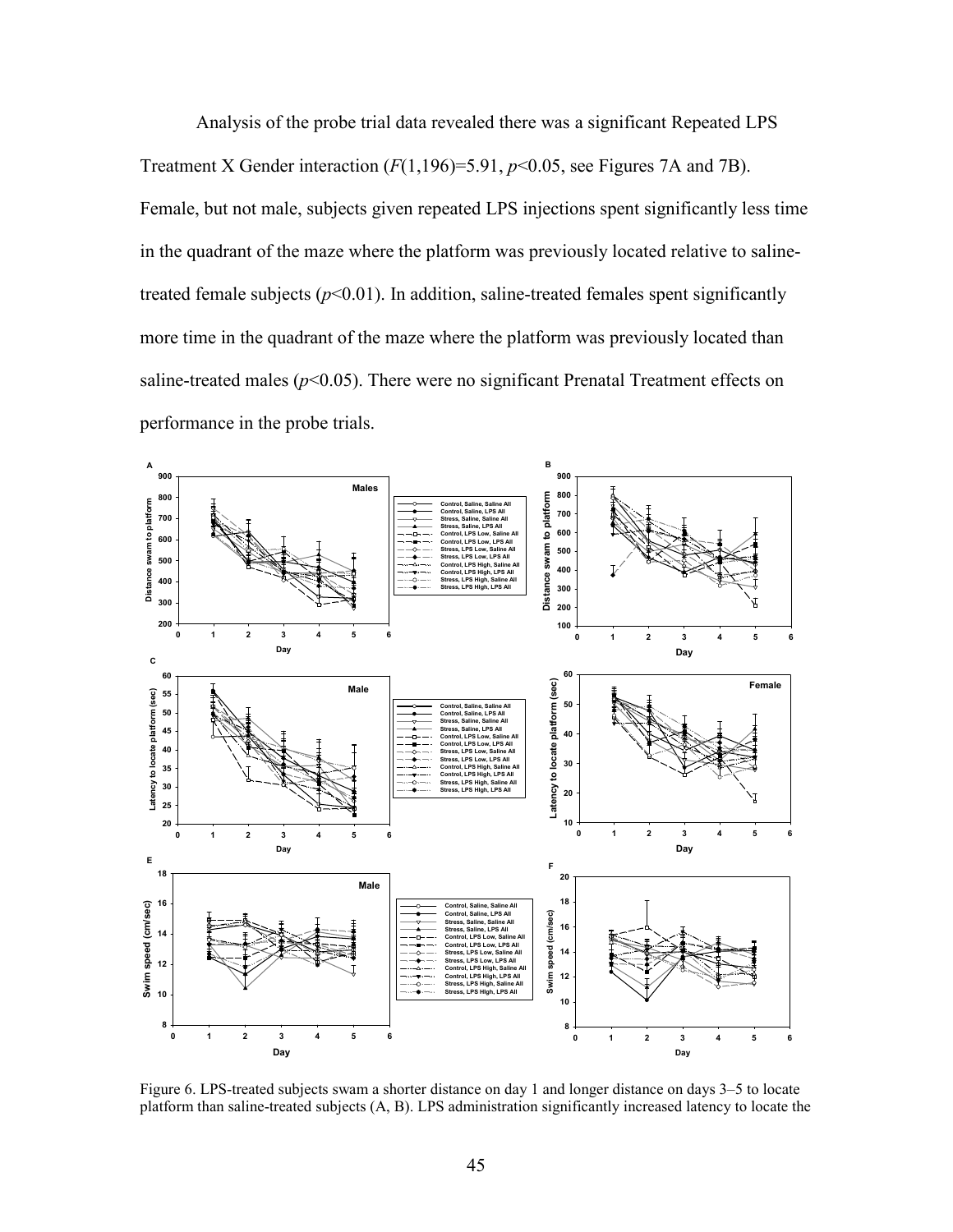platform (C, D). LPS administration significantly reduced swim speed on days 1 and 2, however, LPStreated subjects swam significantly faster than saline-treated subjects on days 3–5 of testing (E, F). Prior LPS administration modulated the response to repeated injections during MWM testing, however, as LPStreated subjects, previously exposed to LPS, swam significantly faster than subjects previously administered saline. Lines represent mean  $\pm$  standard error of the mean (SEM).



Figure 7. Percent time spent in the quadrant of the maze where the platform was previously located, male subjects (A) and female subjects (B). During probe trails, the LPS-treated female subjects spent significantly less time in the quadrant that previously contained the platform than saline-treated subjects. Bars represent mean  $\pm$  standard error of the mean (SEM).

### *3.8. Experiment 2: Serum levels of corticosterone*

Analysis of serum corticosterone levels, as expected, revealed that LPS-treated subjects (both males and females) had significantly higher levels of corticosterone than salinetreated subjects  $(F(1,35)=144.61, p<0.0001,$  see Figure 8). Further, a significant main effect of Gender and a significant LPS Treatment X Gender interaction showed that female subjects produced significantly more corticosterone in response to LPS administration than male subjects administered LPS  $(F(1,35)=19.39, p<0.0001)$ ; *F*(1,35)=14.12, *p*<0.001, respectively; see Figure 8). There were no significant effects or

interaction effects of Prenatal Treatment.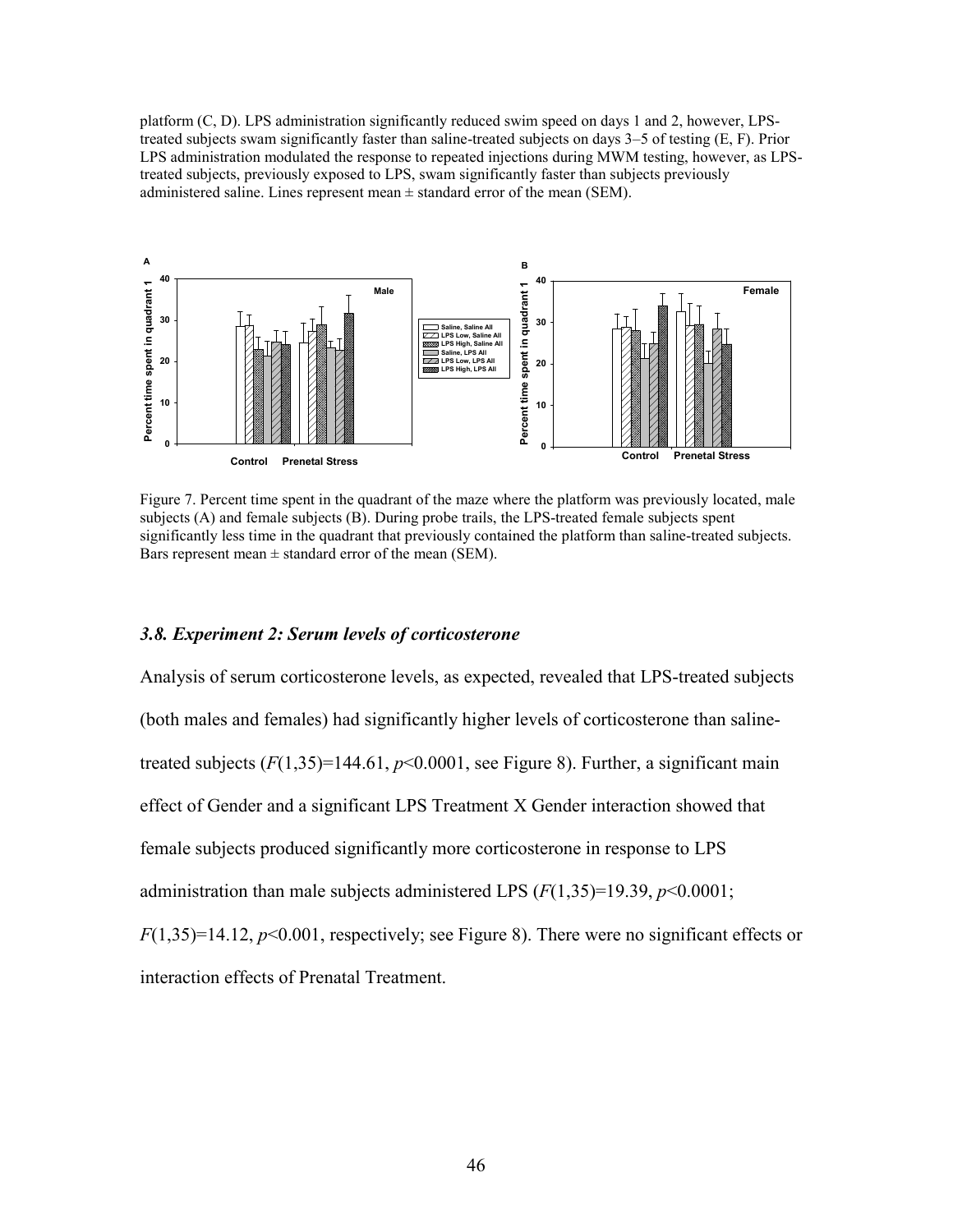

Figure 8. Administration of LPS significantly increased corticosterone production relative to saline-treated subjects ( $p$ <0.0001). Female mice released significantly more corticosterone in response to LPS administration relative to LPS-treated male mice  $(p<0.001)$ . Prenatal treatment had no effect on corticosterone production. \* indicates a significant difference from saline-treated subjects. + indicates a significant difference from female subjects. Bars represent mean  $\pm$  standard error of the mean (SEM).

# *3.9. Experiment 2: Serum and splenic levels of IL-1*

Analysis of peripheral IL-1 $\beta$  production showed that administration of LPS significantly  $i$  increased IL-1 $\beta$  in both the serum and spleen relative to saline-treated subjects (*F*(1,35)=145.08, *p*<0.0001; *F*(1,35)=34.45, *p*<0.0001, respectively; see Figures 9A and 9B). There were no significant main effects or interaction effects of Gender or Prenatal Treatment.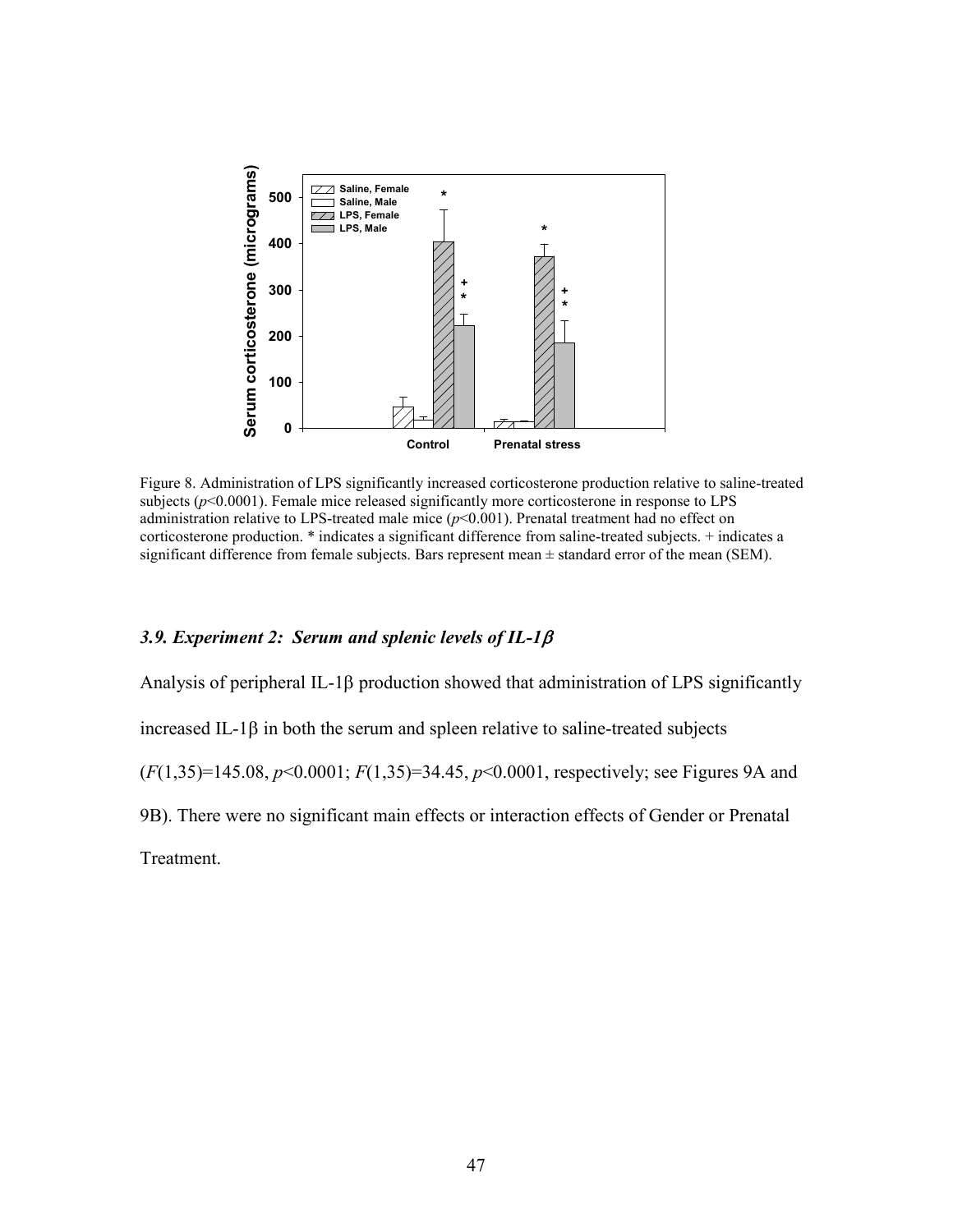

Figure 9. Administration of LPS significantly increased IL-1 $\beta$  production in both the serum (A) and the spleen (B) relative to saline-treated subjects ( $p$ 's<0.05). Prenatal treatment had no effect on IL-1 $\beta$ production. \* indicates a significant difference from saline-treated subjects. Bars represent mean ± standard error of the mean (SEM).

### *3.10. Experiment 2: Hippocampal and cortical IL-1 gene expression*

Administration of LPS significantly increased IL-1 $\beta$  mRNA expression in the hippocampus and the cortex relative to saline-treated subjects ( $F(1,34)=78.97, p<0.0001$ ; *F*(1,35)=46.83, *p*<0.0001, respectively; see Figures 10A and 10B). Furthermore, a significant main effect of Gender showed that male subjects show increased expression of IL-1 $\beta$  in both the hippocampus and the cortex relative to female subjects ( $F(1,34)=14.12$ , *p*<0.001; *F*(1,35)=5.6, *p*<0.05, respectively; see Figures 10A and 10B). There was a significant LPS Treatment X Gender interaction for IL-1 $\beta$  expression in the hippocampus, but not for the cortex  $(F(1,34)=13.74, p<0.001)$ , see Figure 10B). Expression of IL-1 $\beta$  following LPS administration was significantly higher in male subjects than in female subjects treated with LPS  $(p<0.05)$ . No significant main effects or interaction effects of Prenatal Treatment were found.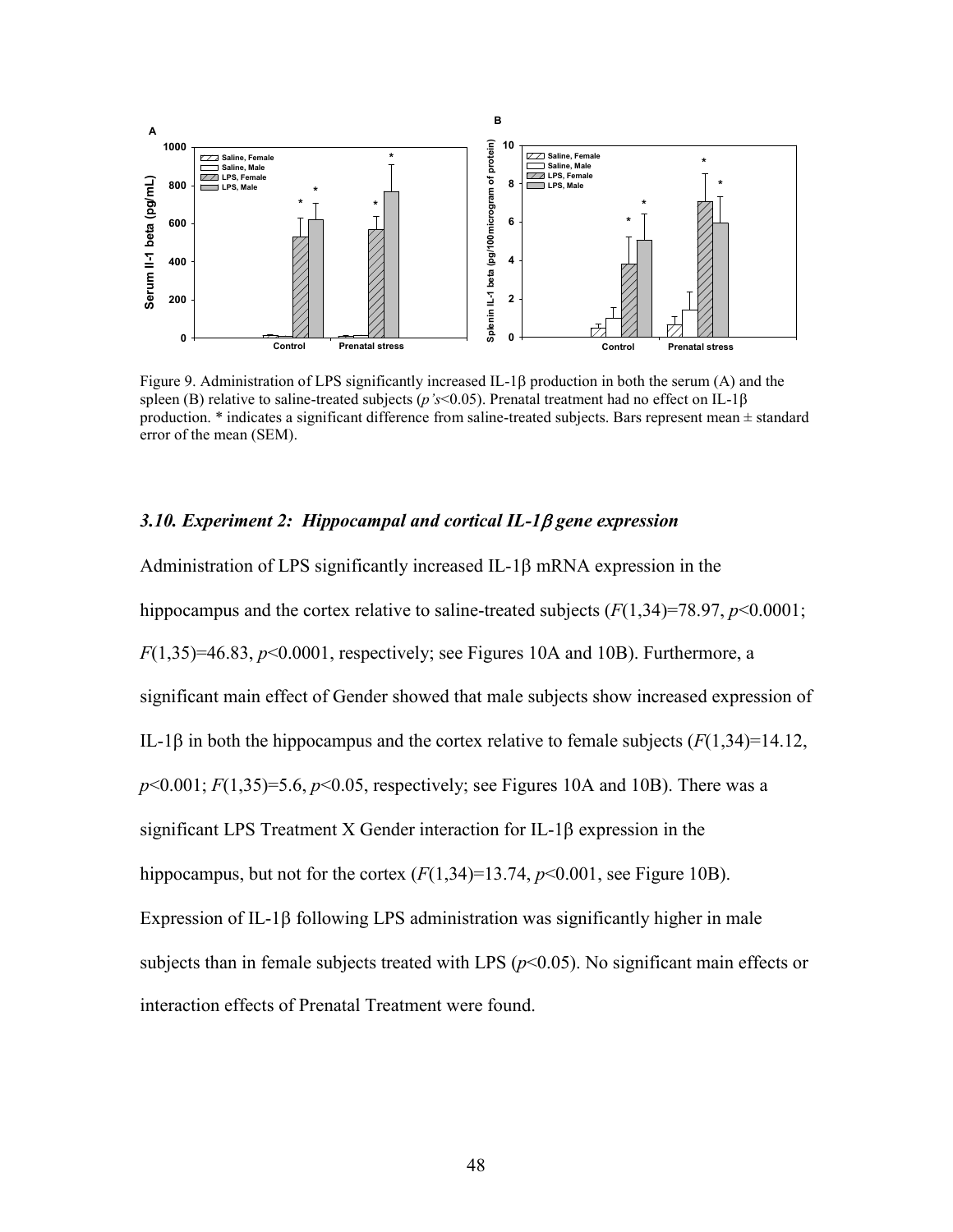

Figure 10. Administration of LPS significantly increased IL-1 $\beta$  expression in both the cortex (A), and the hippocampus (B) relative to saline-treated subjects ( $p's$ <0.05). Analysis of IL-1 $\beta$  expression in the cortex showed that female mice, regardless of their LPS treatment condition, showed significantly less IL-1 $\beta$ expression relative to male subjects  $(p<0.05)$ . For hippocampal samples, male subjects expressed significantly higher levels of IL-1 $\beta$  following LPS administration than female subjects given LPS ( $p<0.05$ ). \* indicates a significant difference from saline-treated subjects. + indicates a significant difference from female subjects. Bars represent mean  $\pm$  standard error of the mean (SEM).

# **4. DISCUSSION**

The proposed experiments were designed to explore the behavioral ramifications of unusual stress during prenatal development, both with and without endotoxin exposure in adulthood. We hypothesized that, regardless of the adulthood LPS treatment condition, prenatally stressed subjects would show evidence of increased anxiety-like behavior relative to non-stressed controls. Furthermore, we anticipated that males and females would respond differently to prenatal stress exposure in terms of their behavior and corticosterone response. Based on previous research, we predicted that, regardless of prenatal treatment, endotoxin administration would result in behavioral deficits and increased corticosterone and increased peripheral and central  $IL-1\beta$  production relative to saline controls. Moreover, we hypothesized that re-exposure to LPS after a recovery period would sensitize the subject to the behavioral and physiological responses associated with endotoxin administration. Finally, we hypothesized that there would be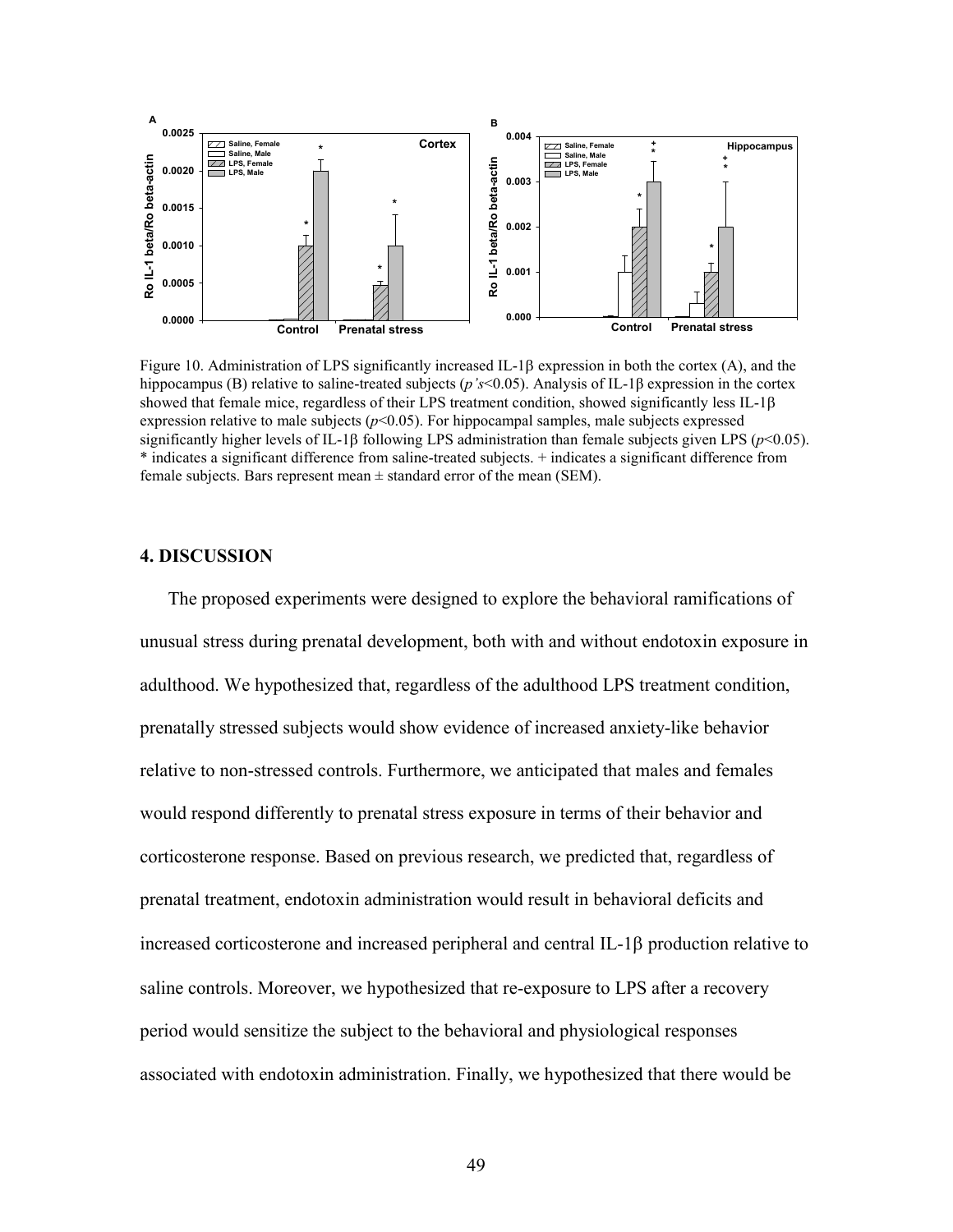synergistic effects of prenatal stress and adulthood endotoxin exposure. Specifically, we predicted that prenatal stress exposure would enhance susceptibility to LPS-induced performance and learning deficits, and that these behavioral effects would coincide with increased peripheral and central IL-1 $\beta$  expression.

 The results obtained partially supported our hypotheses, as prenatal stress exposure impaired performance in the active avoidance conditioning paradigm, and did so in a gender-dependent manner. Furthermore, as expected, endotoxin administration led to performance deficits, deficits in spatial learning, a fever response, and increased corticosterone and IL-1 $\beta$  production. However, these data failed to confirm the primary hypothesis that prenatal stress exposure would exaggerate cognitive deficits induce by immune activation. Despite this, the data provide evidence that the prenatal environment may modulate the anxiety-related behavioral response induced by endotoxin exposure.

In both human and non-human animals, prenatal stress exposure has been associated with increased anxiety and a propensity to develop depressive disorders (Estanislau et al., 2005; Heim et al., 2002; Laviola et al., 2004; Rimondini et al., 2003). However, previous studies suggest that often exposure to a stressor in adulthood is required before prenatally stressed subjects will exhibit behavior related to increased anxiety (Estanislau et al., 2005; Rimondini et al., 2003). The present study hypothesized that prenatal stress exposure would lead to increased anxiety levels, and that prenatally stressed subjects would show an exaggerated anxiety response following LPS administration. The data suggest that prenatal stress exposure increased behavior associated with anxiety in the elevated plus maze. Prenatally stressed subjects displayed behavior reflective of increased anxiety, as they spent significantly less time in the open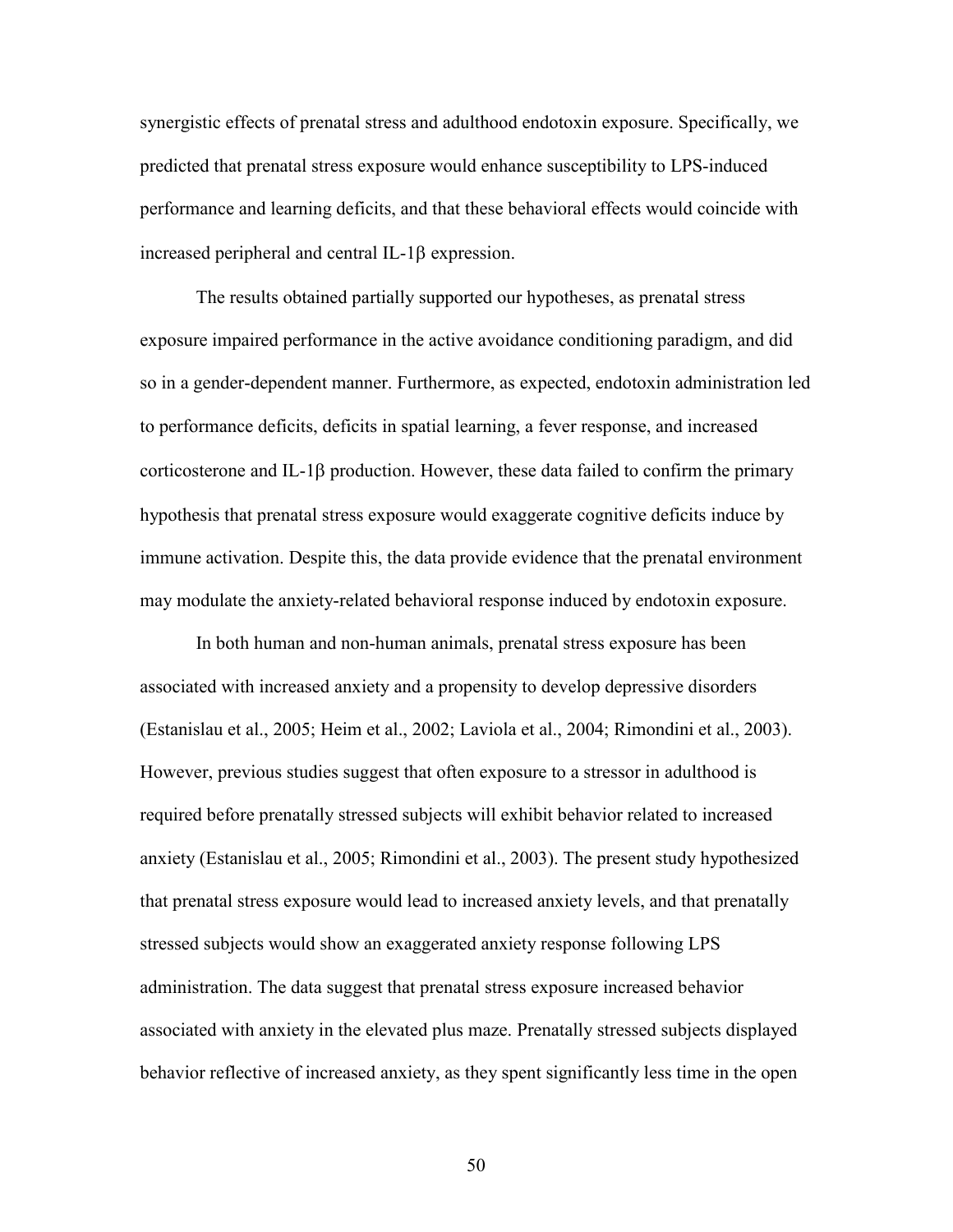arms and significantly more time in the closed arms of the maze than non-stressed controls. These findings are consistent with the work of Laviola et al. (2004), who showed prenatally stressed subjects spend less time in the open arms and more time in the closed arms of the elevated plus maze, suggestive of increased anxiety levels in the prenatally stressed subjects. The present data confirmed that exposure to stress during prenatal development increases the propensity for higher levels of anxiety, as indicated by behavior alterations, and that these effects are gender-dependent.

 There is some evidence to suggest that activation of the immune system can increase anxiety-like behavior in the elevated plus maze (Lacosta et al., 1999), however, the results are limited, and are complicated by the performance decrements induced by endotoxin administration. The current results showed that LPS administration significantly increased time spent in the closed arms, potentially indicating an anxietylike response to immune activation. However, the most prominent finding was a performance deficit unrelated to anxiety. For both male and female subjects, administration of LPS significantly reduced the distance traveled in the elevated plus maze in a dose-dependent manner. Subjects administered the low or high dose of LPS  $(i.e., 50\mu g/kg$  and  $250\mu g/kg$ , respectively) traveled a significantly shorter distance than saline-treated subjects, and those given the high dose traveled a shorter distance than subjects given the low dose of LPS. The present results show modest evidence of behavioral changes possibly reflective of elevated anxiety levels following immune activation. Our results suggest that prenatal stress exposure augmented this response to LPS administration. Prenatally stressed male subjects treated with LPS spent significantly more time in the closed arms relative to stressed subjects given saline, whereas the LPS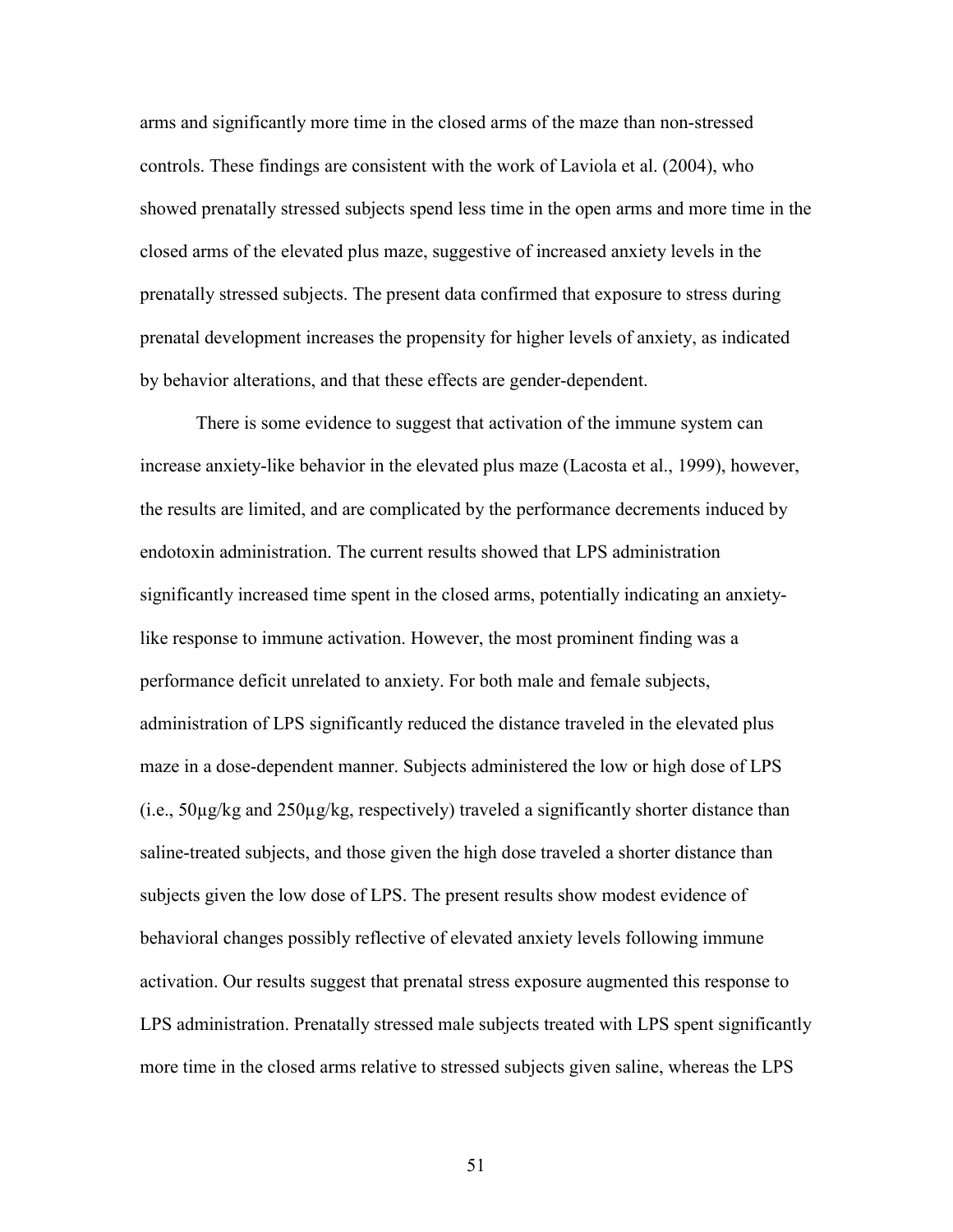administration had no effect on the non-stressed control subjects. Although similar trends were observed for the percentage of time spent in the center and open arms of the maze, the differences were not significant. These data provide preliminary evidence that an early stressor may lead to an exaggerated response to immune activation.

 The alterations in anxiety associated with prenatal stress are believed to result, in part, from changes in the reactivity of the offspring's HPA axis. Previous research has shown that prenatally stressed females, but not males, show increased basal corticosterone levels, while both sexes show increased corticosterone release in response to an adulthood stressor (McCormick et al., 1995; Szuran et al., 2000; Valleé et al., 1999). In addition, prenatal stress exposure has been shown to impair the offspring's HPA negative feedback loop, resulting in a delayed corticosterone response to stress exposure (Barbazanges et al., 1996; Koehl et al., 1999; Maccari et al., 1995). Based on previous reports, we evaluated whether prenatal stress exposure would alter basal and LPS-induced corticosterone production. The present study failed to find evidence of altered basal corticosterone levels in either male or female prenatally stressed subjects. Although there is some evidence to suggest prenatally stressed subjects, particularly females, have higher basal corticosterone levels than non-stressed controls, others have reported no alterations in basal levels (Hashimoto et al., 2001; Laviola et al.,McCormick et al., 1995; Szuran et al., 2000; Takahashi et al., 1992; Valleé, et al., 1999), matching the results of the present study. Furthermore, research by Koehl et al. (1999) suggests that prenatal stress exposure alters the circadian activity of the HPA axis, and that prenatally stressed subjects only show significant increases in basal corticosterone levels relative to non-stressed controls four hours prior to the onset of their dark cycle. The discrepancy in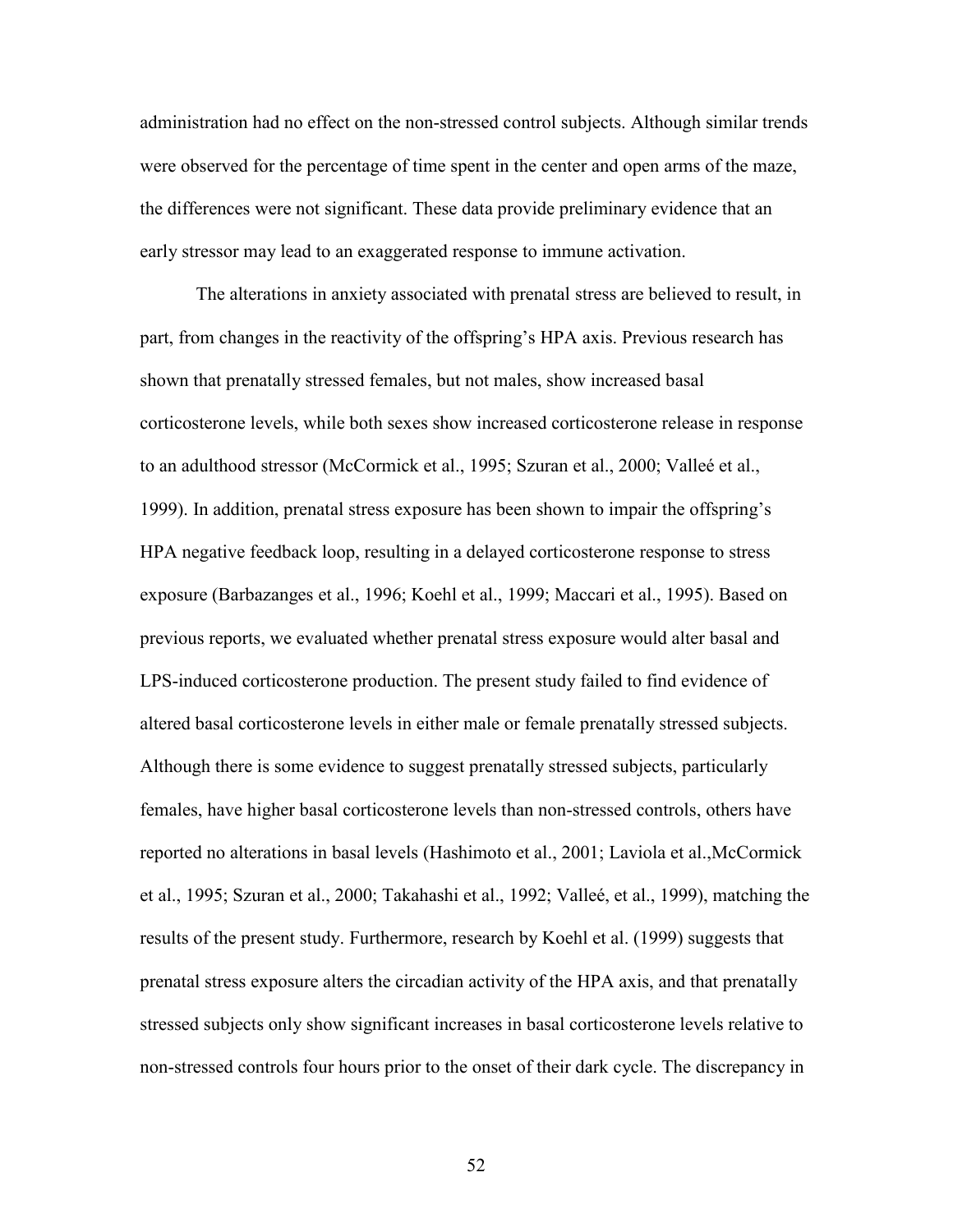the findings on basal corticosterone production in prenatally stressed and non-stressed controls may therefore result from variations in the timing of serum collection. The present study did not evaluate alterations in corticosterone release following a psychological stressor, but rather after an "immune stressor" (i.e., LPS). Results showed, as expected, that LPS administration significantly increased corticosterone production, though prenatal stress exposure did not modulate this response. However, the gender of the offspring did modulate corticosterone production following LPS administration, as female subjects produced significantly more corticosterone following LPS administration than did male subjects. This finding confirms research conducted by Frederic et al. (1993), who found that females produce more corticosterone in response to ndotoxin exposure. The present results failed to replicate the findings of Hashimoto et al. (2001), who found that prenatally stressed subjects produce significantly higher levels of corticosterone in response to LPS than non-stressed controls. However, their dose of LPS was significantly smaller (i.e.,  $10\mu g/kg$ ) than the dose employed in the present study. Although the present study did not assess this possibility, prenatally stressed subjects, as seen following adulthood stress exposure, may display prolonged corticosterone release (rather than elevated corticosterone release at a given timpoint) following LPS administration. The current findings suggest that prenatal stress exposure does not alter the reactivity of the HPA axis following an immune stimulus, but confirms that females release more corticosterone than males following LPS administration. Collectively, the results suggest that the increased anxiety levels in the prenatally stressed male subjects is unlikely to be due to alterations in the reactivity of the HPA axis, although we cannot rule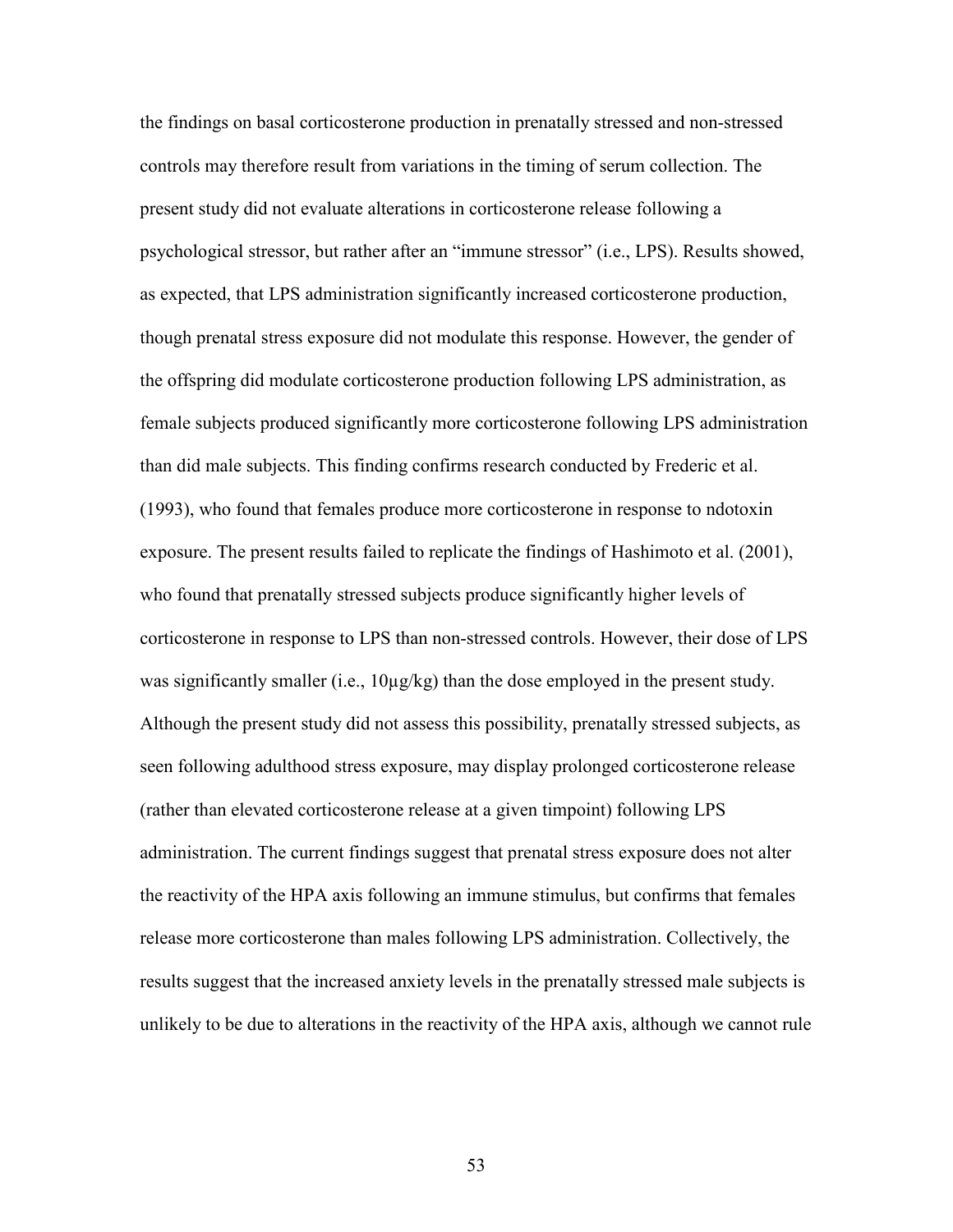out the possibility of prolonged corticosterone production following LPS administration that might affect their behavior.

 In addition to alterations in anxiety-related behavior, there is evidence to suggest that prenatal stress exposure can induce learning deficits in the offspring. However, the data are inconsistent, as some reports such that prenatal stress impairs learning, whereas others have found no effects, or that the learning deficits are limited to one gender (Aleksandrov et al., 2001; Bowman et al., 2004; Fride et al., 1986; Gué et al., 2004; Lordi et al., 1997; Louvart et al., 2005; Meek et al., 2000; Valleé et al., 1999). Despite the ambiguity of these reports, we predicted that prenatally stressed subjects would show learning impairments, but that the effects might be gender-dependent. Two paradigms were used to assess alterations in learning, two-way active avoidance and the Morris water maze (MWM), a test of spatial learning. The present findings confirm that prenatal stress exposure can disrupt learning. However, the deficits were limited to male offspring and were dependent upon the test of learning employed. Prenatally stressed male subjects showed deficits in performance in the two-way active avoidance conditioning paradigm, as they performed significantly fewer avoidance responses, more escape responses, and had significantly reduced discrimination index scores relative to non-stressed controls. Female mice showed no evidence of prenatal stress-induced learning decrements, as avoidance responses and discrimination scores were equivalent between prenatally stressed and non-stressed controls. Previous work by Fride et al. (1986) reported that prenatal stress exposure actually facilitated learning in the two-way active avoidance conditioning paradigm. However, the effects reported by Fride et al. (1986) may reflect behavioral supersensitivity to the footshock used as the unconditioned stimulus in the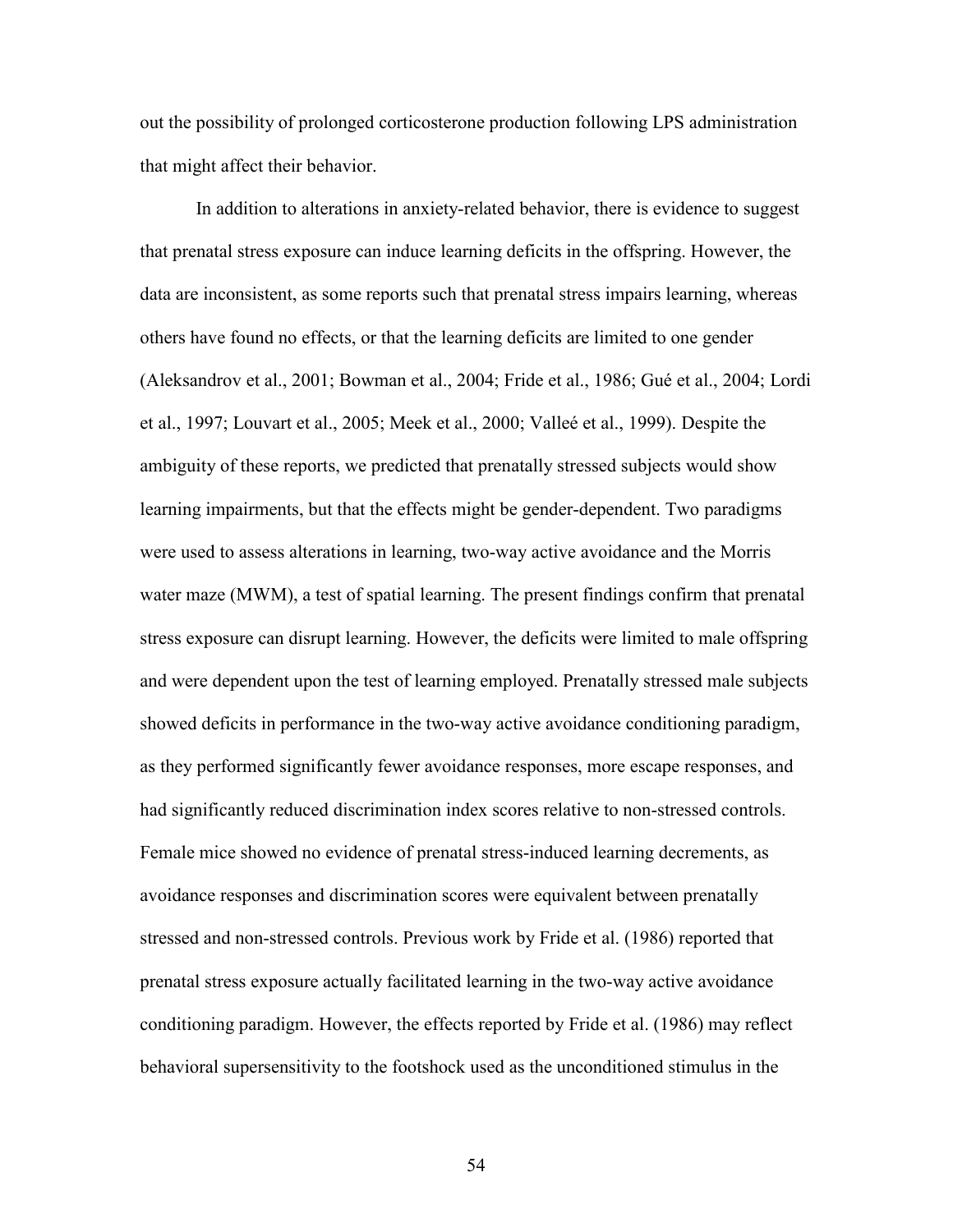paradigm, potentially resulting in an increase in random crossing behavior. In terms of spatial learning deficits, prior research suggests that prenatally stressed females, but not males, have spatial learning deficits relative to non-stressed control females (Aleksandrov et al., 2001; Bowman et al., 2004; Meek et al., 2000; Valleé et al., 1999). The present results found no evidence of spatial learning deficits in either male or female subjects that were prenatally stressed. While prenatally stressed subjects swim more slowly than nonstressed controls, they swam an equivalent distance to locate the platform. These results suggest that prenatal stress exposure alone had no effects on spatial learning in either male or female subjects. Together, these findings suggest that prenatal stress exposure, at least in male offspring, may impair learning in certain paradigms, but not in others.

 One topic that has received a good deal of attention is the idea that an individual's immune competence can be determined, in part, by perinatal events. Previous research suggests that prenatal stress exposure leads to alterations in the offspring's immune system (Fonseca et al., 2002; Kay et al., 1998; Klein & Rager, 1995; Laviola et al., 2004; Sorbrain et al., 1992; Tuchsherer et al., 2002). Ultimately, these findings suggest that prenatal stress exposure may have significant consequences for an individual's ability to mount an appropriate immune response, and defend against infection. Over the years, it has become evident that the immune response is not simply limited to the activity of immune cells, but, rather, the immune system induces neural, endocrine, behavioral, and even motivational changes to fight off an infection effectively. Cytokine production is one of the primary ways in which the immune system can communicate with and alter the activity of the central nervous system (CNS) and the endocrine system (Dantzer, 2004). As prenatal stress exposure has been shown to alter cytokine production (Laviola et al.,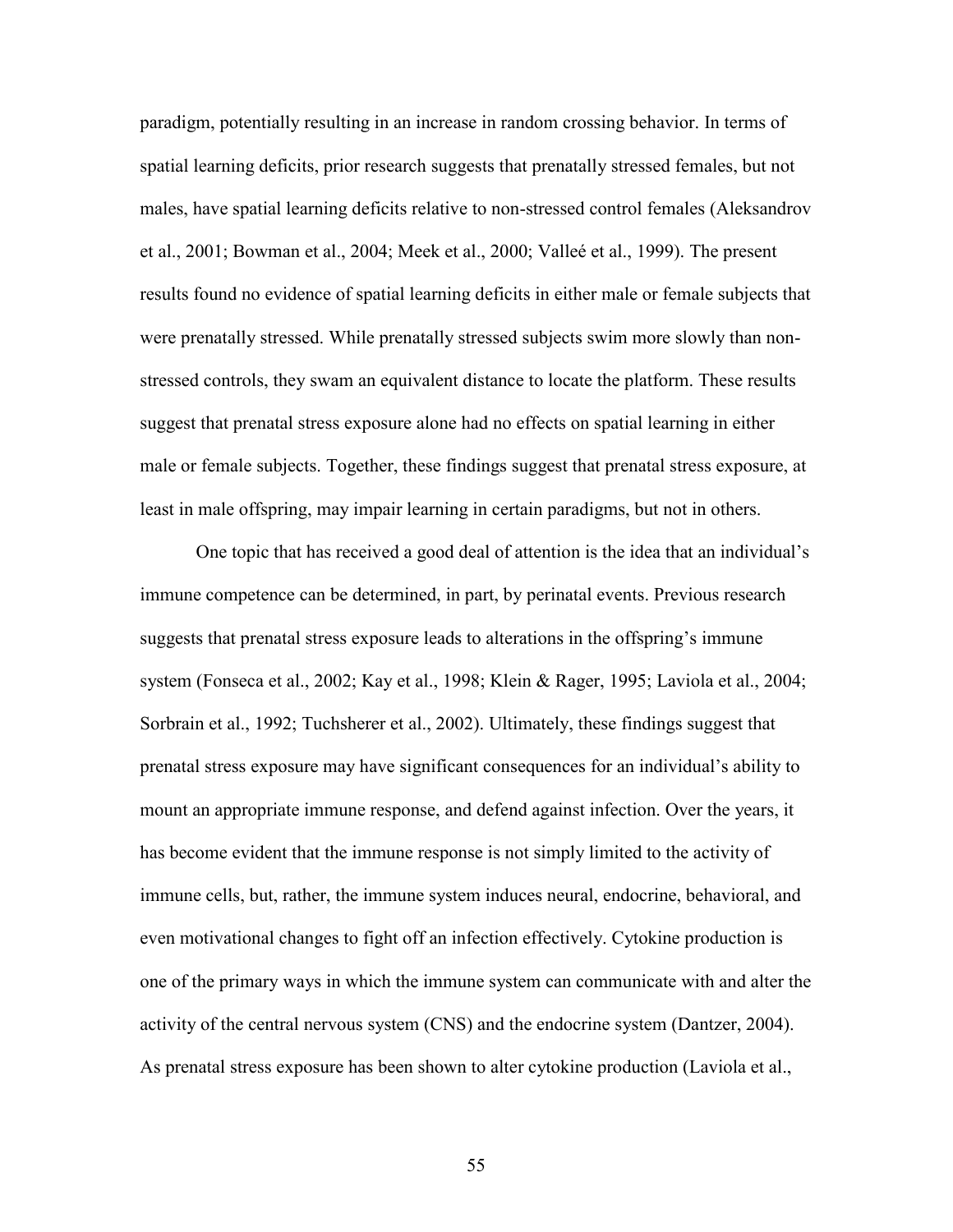2004), prenatal stress may dysregulate the communication between the immune system, the endocrine system, and the CNS. Disrupting the communication between the immune system and the rest of the body may make an organism more vulnerable to the negative effects of immune activation, such as increased anxiety, lethargy, and cognitive deficits. Based on previous findings, we hypothesized that the prenatally stressed animals would show an exaggerated response endotoxin administration, due to an increase in peripheral and central cytokine production. We hypothesized that this may surface as increases in the LPS-induced fever response, in exaggerated behavioral responses, and in elevated cytokine production.

 Fever is a typical response to infection, as many pathogens cannot proliferate in elevated temperatures (Kluger, 1978; Long et al., 1990). As expected, we found that administration of LPS significantly increased the subject's core body temperature. In addition, the present data shows that both males and females, when exposed to repeated injections of LPS, mount the highest fever following the second consecutive injection. Based by prior work by Hashimoto et al. (2001), we predicted that prenatally stressed subjects would develop a higher fever following endotoxin administration relative to nonstressed controls. However, we failed to find any evidence to support this hypothesis, as prenatally stressed and non-stressed control subjects showed an equivalent fever response to LPS administration. As previously noted, one possible reason we failed to replicate the results of Hashimoto et al. (2001) is that they used a much smaller dose of LPS (i.e., 10µg/kg), whereas we administered repeated injections of a 250µg/kg dose. It may be that prenatally stressed subjects are responsive to what is a subthreshold dose of LPS for a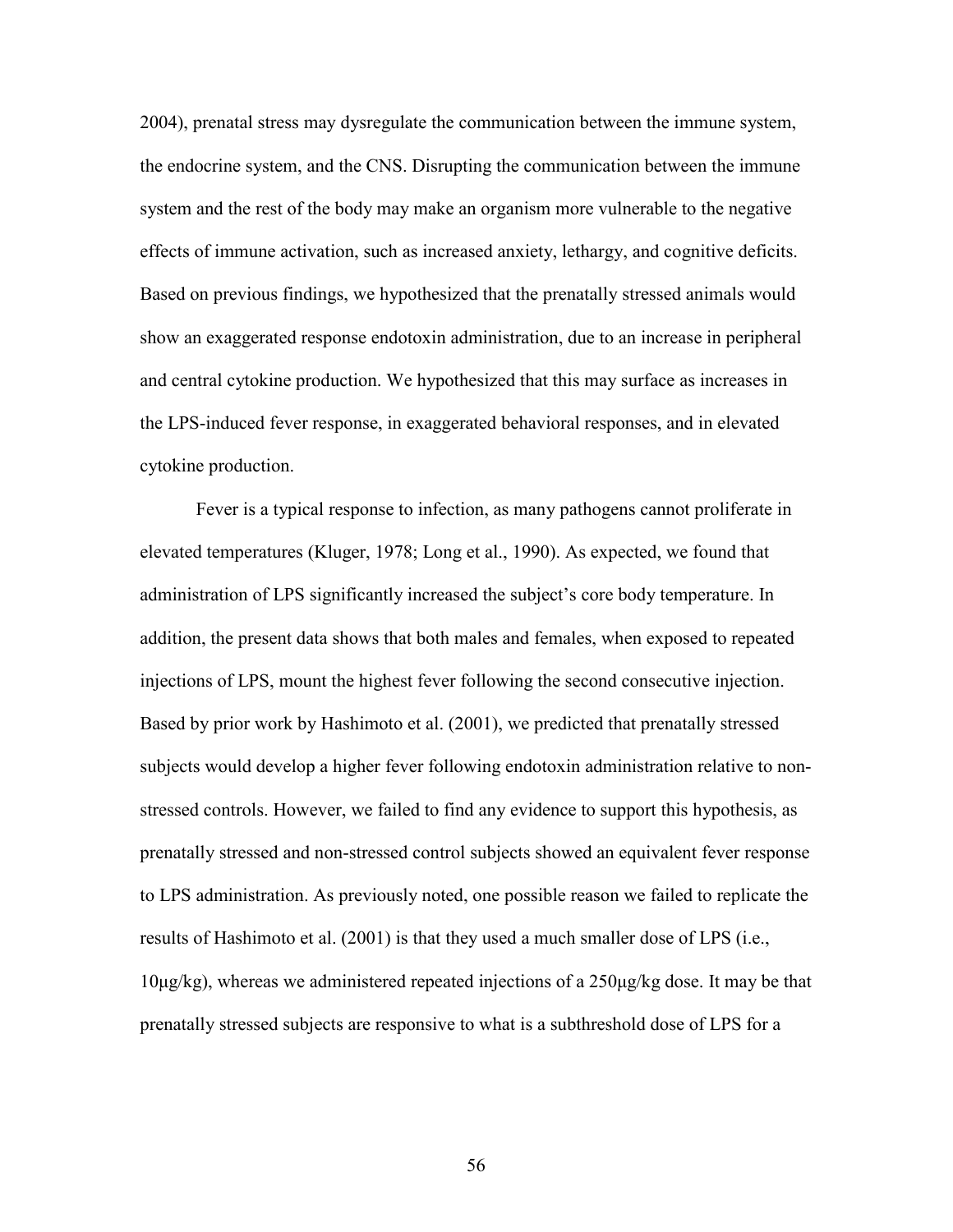normal animal, whereas at higher doses, prenatally stressed and non-stressed subjects display similar reactions.

 In addition to alterations in the physiological response to immune activation, we hypothesized that prenatally stressed subjects would show exaggerated LPS-induced learning deficits due to increased cytokine production, as cytokines are believed to be the primary mediators of the cognitive deficits associated with immune activation (Dantzer, 2004). Although we found that prenatally stressed males showed evidence of impaired acquisition of the active avoidance conditioning task, as they performed fewer avoidance responses and had reduced discrimination scores, this effect was not influenced by whether the subjects received an LPS or saline injection. The lack of an LPS-induced learning deficit in the two-way active avoidance paradigm is inconsistent with prior reports from our laboratory (Sparkman et al., 2005a; Kohman et al., 2007a; Kohman et al., 2007b). However, the difference in findings may result from the use of younger subjects in the present study (i.e., 3-month-old subjects) versus those used in our prior studies (i.e., 4- to 12-month-old subjects), as it has been our experience that four-monthold or older subjects give us consistent evidence of LPS-induced learning deficits, whereas results are variable with younger subjects. We found evidence of LPS-induced spatial learning deficits in the MWM maze, as subjects given repeated injections of LPS swam significantly longer distances to locate the platform relative to saline-treated subjects. However, the deficit was independent of their prenatal treatment, as prenatally stressed and non-stressed controls showed similar spatial learning deficits following LPS administration. Collectively, these data suggest that although prenatal stress exposure and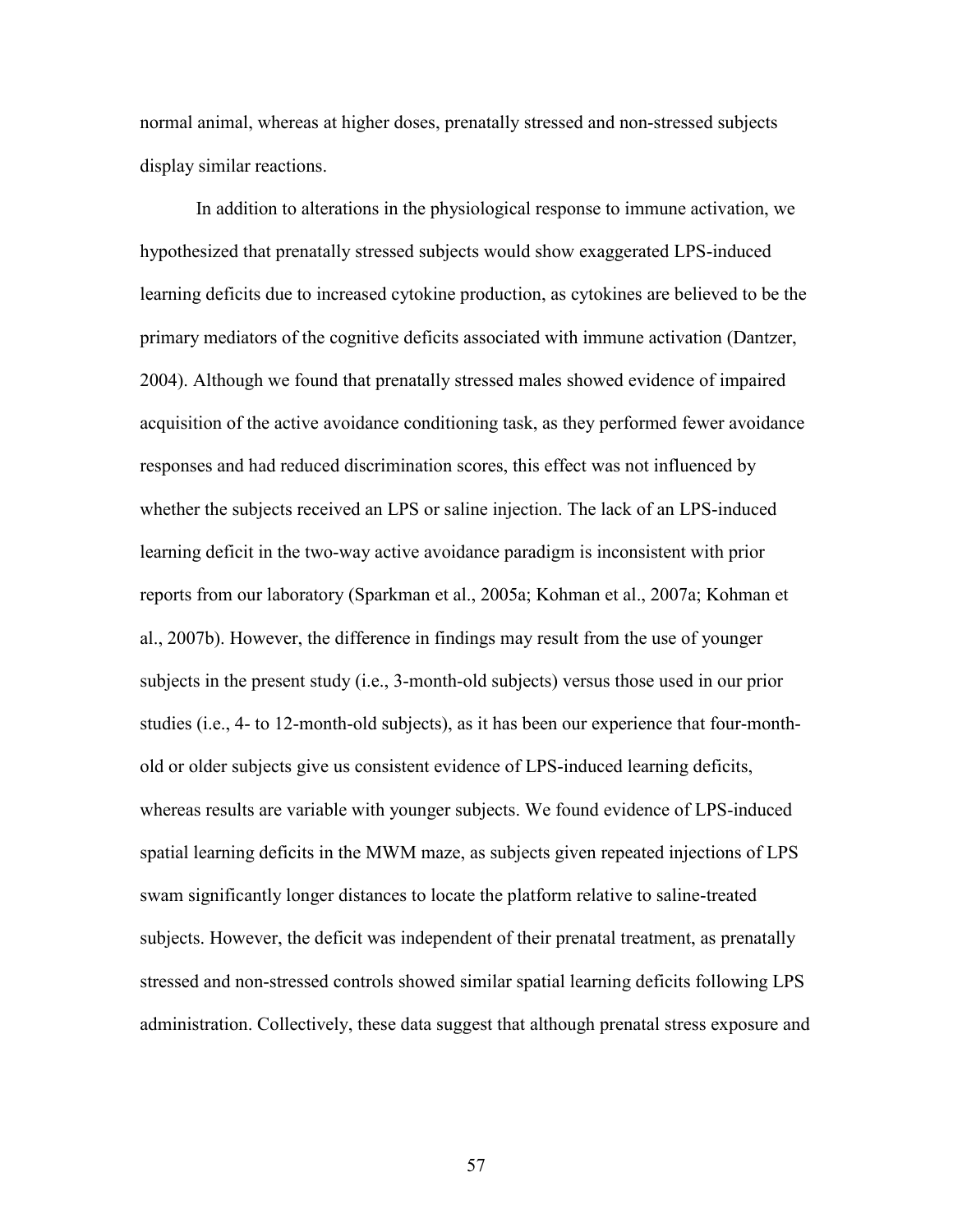immune activation, under some conditions, can independently induced learning impairments, there do not appear to be any synergistic effects.

 As an attempt to replicate previous research by Laviola et al. (2004), who showed that prenatally stressed subjects produce more IL-1 $\beta$  in the cortex and the periphery, we evaluated serum and splenic production of IL-1 $\beta$  and IL-1 $\beta$  gene expression in the hippocampus and cortex following LPS administration in prenatally stressed and nonstressed controls. Our results showed, as expected, that administration of LPS significantly increased IL-1 $\beta$  production within the periphery and increased central gene expression of IL-1 $\beta$  in the hippocampus and cortex. However, we failed to find any evidence that prenatal stress exposure altered basal levels of IL-1 $\beta$ , or that prenatally stressed subjects produce more IL-1 $\beta$  in either the periphery or the CNS following immune activation. Differences in findings may results from procedural variations between the current study and the work done by Laviola et al. (2004), as Laviola et al. (2004) restrained pregnant rats for three 45-minute sessions a day on gestation days 11– 21, versus three 4-hours sessions on days 15–17 employed in the current study. Additionally, Laviola et al. (2004) used cultured phytohaemagglutin-stimulated splenic cells to assess alteration in peripheral cytokine production and measured basal protein levels of IL-1 $\beta$  in the brain, whereas peripheral IL-1 $\beta$  levels and central IL-1 $\beta$  gene expression alterations were assessed after LPS administration in the current study. Another possibility, as seen with the fever and corticosterone response, is that cytokine production may be enhanced in prenatally stressed subjects if a subthreshold dose of LPS is administered. However, the present data suggest that prenatally stressed and non-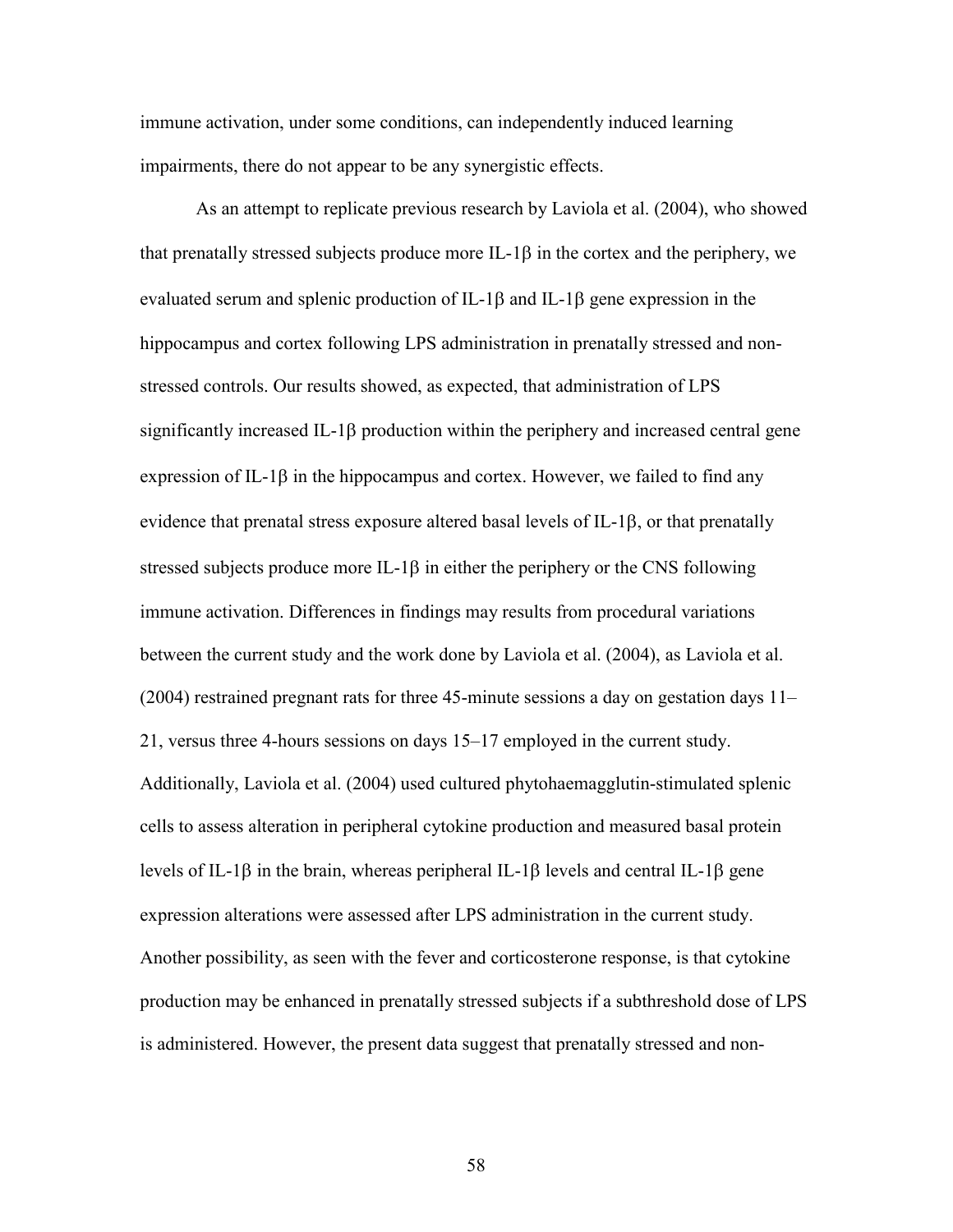stressed controls have similar peripheral and central cytokine production profiles in responses to LPS administration.

 Finally, the present experiment investigated whether or not prenatal stress exposure would alter the development of endotoxin tolerance, an adaptive response in which the immune response becomes attenuated following repeated endotoxin administration to prevent the development of endotoxic shock. Based on previous research (Hayley et al., 1999; Schmidt et al., 1995) that showed subjects become sensitized to the effects of TNF- $\alpha$  and IL-1 $\beta$  administration when the administrations were separated by 14–28 days, we had hypothesized that re-exposing animals to LPS after a two week break would lead to sensitization of the behavioral response. To test the hypothesis, subject received a single injection of saline, a low dose of LPS (i.e., 50µg/kg), or a high dose of LPS (i.e., 250µg/kg) and were tested for alterations in avoidance conditioning. Then, after a two-week break, subjects then received either five consecutive LPS (250µg/kg) or saline injections while being tested in the water maze. Results suggest that previous exposure to endotoxin led to faster onset of endotoxin tolerance, as measured by behavioral correlates of tolerance in the MWM, rather than sensitization. Subjects, regardless of their prenatal treatment condition, that received the high or low dose of LPS, and then repeated LPS injections, swam significantly faster than subjects that received a saline injection followed by repeated LPS injections. While these data confirm that prior endotoxin exposure can modulate the response to subsequent endotoxin administration, in our hands, the results suggest that the subjects will become less responsive to subsequent administrations rather than becoming sensitized. The differences in results may be due to the administration of LPS rather than administration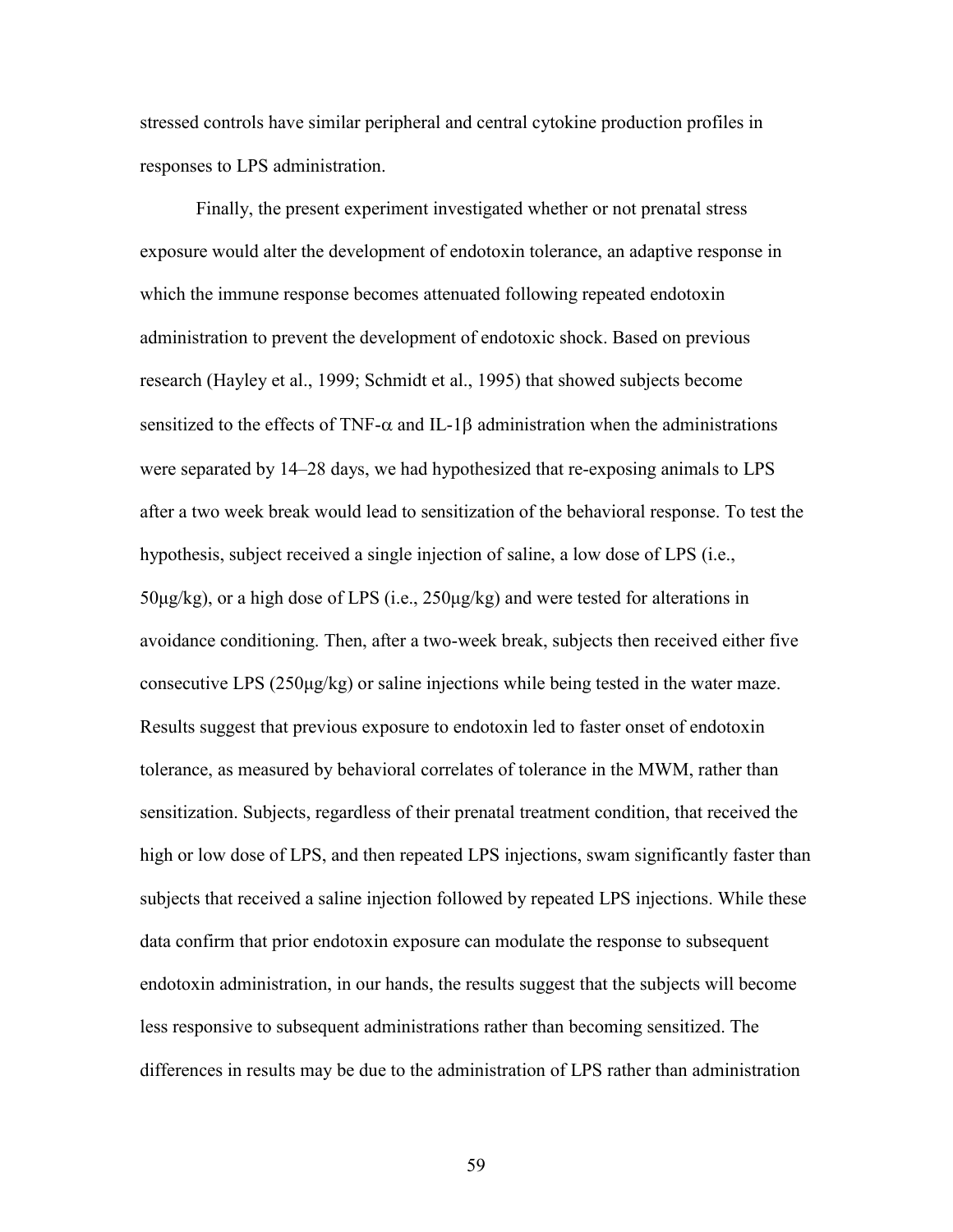of a single cytokine such as IL-1 $\beta$  or TNF- $\alpha$ , as LPS administration is likely to induce a larger and more diverse inflammatory reaction than administration of an individual cytokine. Furthermore, the dosage of the subsequent challenge may explain the difference in findings, as Hayley et al. (1999) pre-exposed subjects to a low IL-1 $\beta$  dose (i.e., 1.0µg/mouse, approximately 3.33µg/kg), whereas the present study administered a much larger dose of LPS (i.e., 250µg/kg).

 In summary, the present findings confirm that prenatal stress exposure may induce long-term alterations in the offspring's cognitive abilities as well as emotional reactivity. However, these effects appear to be dependent on the gender of the offspring and the testing paradigm employed. Additionally, these data confirm, as expected, that immune activation significantly increases peripheral  $IL-1\beta$  and corticosterone production and upregulates IL-1 $\beta$  mRNA expression within the cortex and the hippocampus. Further, these data highlight that males and females respond differently to endotoxin exposure, as LPS administration leads to greater corticosterone production in females and significantly higher central IL-1 $\beta$  expression in males. The findings provide preliminary evidence that prenatally stressed subjects may display exaggerated behavioral response to LPS relative to non-stressed controls. In conjunction with prior reports (Hashimoto et al., 2001), these results suggest that prenatally stressed subjects may be more responsive to LPS. However, the present study failed to support the general hypothesis that prenatally stressed subjects would show exaggerated responses to endotoxin exposure, in terms of either LPS-induced learning deficits or LPS-induced cytokine production within periphery and the CNS.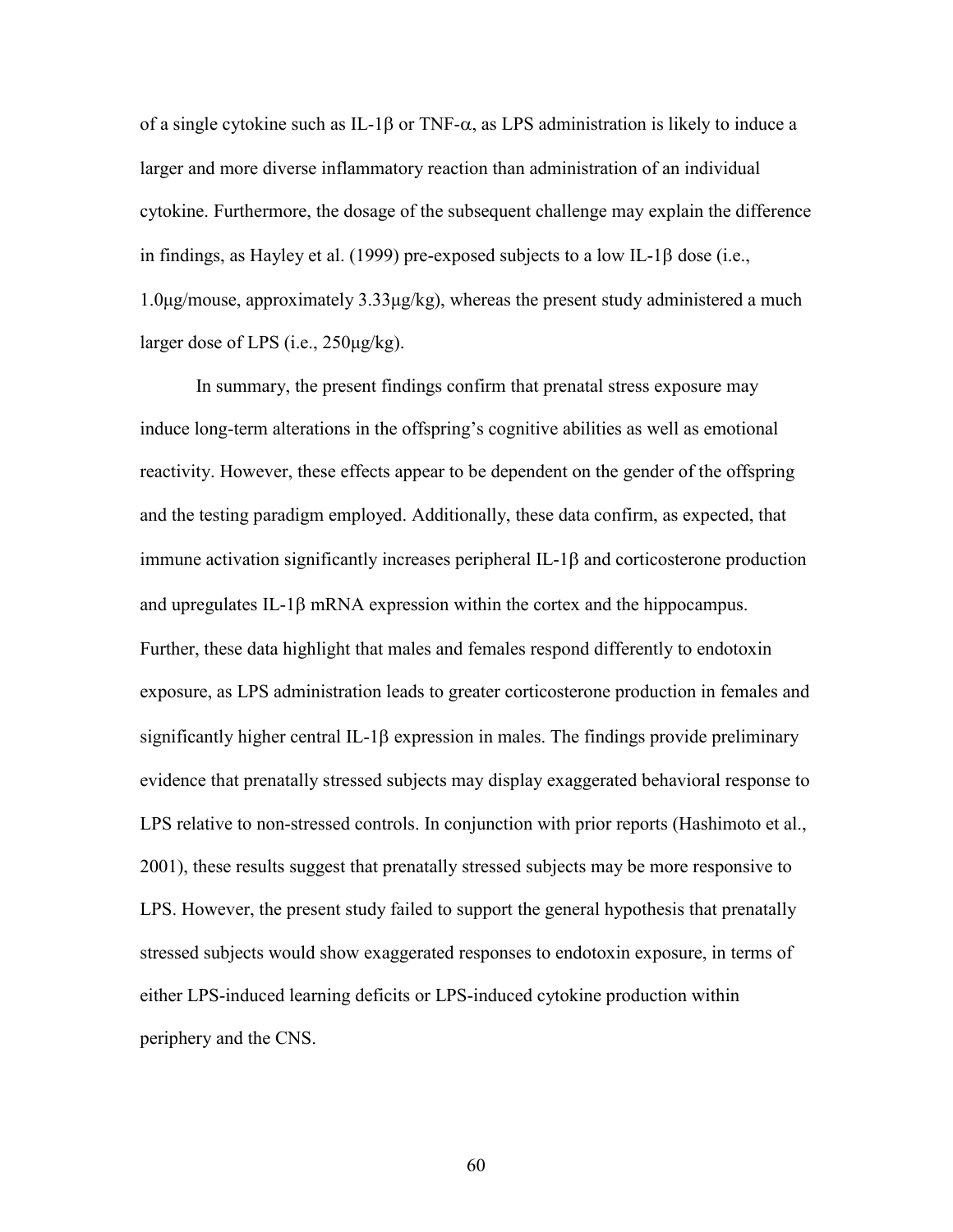- Ader, R., & Cohen, N. (1975). Behaviorally conditioned immunosuppression. *Psychosomatic Medicine,* 37, 333–340.
- Agelaki, S., Tsatanis, C., Gravanis, A., & Margioris, A. N. (2002). Corticotropin releasing hormone augments proinflammatory cytokine production from macrophages in vitro and in lipopolysaccharide-induced endotoxin shock in mice. *Infection and Immunity,* 70, 6068–6074.
- Aleksandrov, A. A., Polyakova, O. N., & Batuev, A. S. (2001). The effects of prenatal stress on learning in rats in a morris maze. *Neuroscience and Behavioral Physiology,* 31, 71–74.
- Aubert, A., Vega, C., Dantzer, R., & Goodall, G. (1995). Pyrogens specifically disrupt acquisition of a task involving cognitive processing in the rat. *Brain, Behavior, and Immunity,* 9, 129–148.
- Auphan, N., DiDonato, J. A., Rosette, C., Helmbergm A., & Karin, M. (1995). Immunosuppression by glucocorticoids: inhibition of NK-KB activity through induction of I<sub>K</sub>B synthesis. *Science*, 270, 286–290.
- Banks, W. A., Farr, S. A., La Scola, M. E., & Morley, J. E. (2001). Intravenous human  $interleukin-1\alpha$  impairs memory processing in mice: dependence on blood-brain barrier transport into posterior division of the septum. *The Journal of Pharmacology and Experimental Therapeutics,* 299, 536–5411.
- Banks, W. A., Farr, S. A., & Morley, J. E. (2002). Entry of blood-borne cytokines into the central nervous system: effects on cognitive processes. *Neuroimmunomodulation,* 10, 319–327.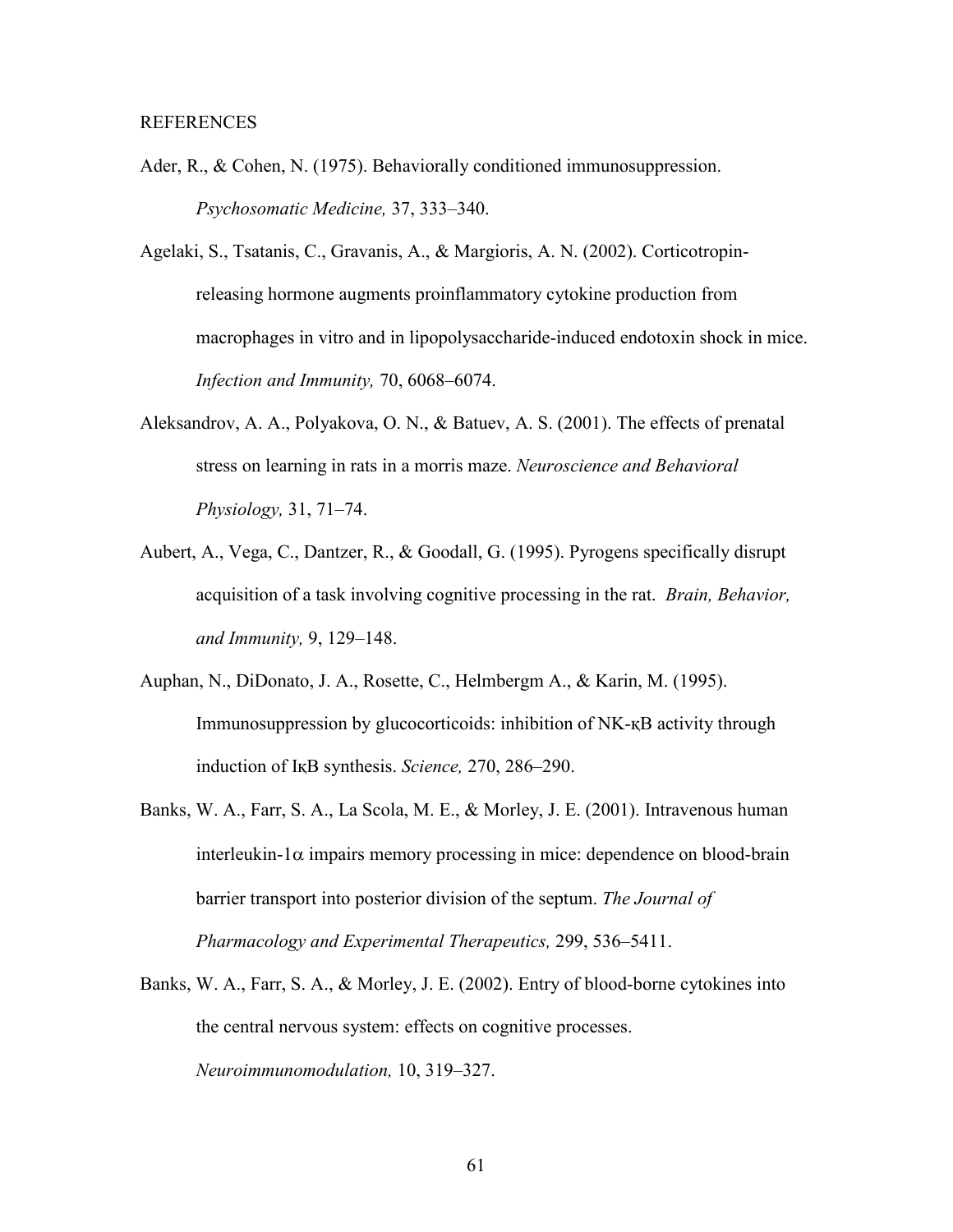- Barbazanges, A., Piazza, P. V., Le Moal, M., & Maccari, S. (1996). Maternal glucocorticoid secretion mediates long-term effects of prenatal stress. *The Journal of Neuroscience,* 16, 3943–3949.
- Barker, D. J. P. (1995). Intrauterine programming of adult disease. *Molecular Medicine Today,* 1, 418–423.
- Bauer, M. E., Perks, P., Lightman, S., & Shanks, N. (2001). Restraint stress is associated with changes in glucocorticoid immunoregulation. *Physiology & Behavior,* 73, 525–532.
- Barrientos, L. G., Sprunger, D. B., Campeau, S., Watkins, L.R., Rudy, J. W., & Maier, S.F. (2004). BDNF mRNA expression in rat hippocampus following contextual learning is blocked by intrahippocampal IL-1beta administration. *Journal of Neuroimmunology,* 155, 119–26.
- Barrientos, R. M., Higgins, E. A., Sprunger, D. B., Watkins, L. R., Rudy, J. W., & Maier, S. F. (2002). Memory for context is impaired by a post context exposure injection of interleukin-1 beta into dorsal hippocampus. *Behavioral Brain Research,* 134, 291–298.
- Bellinger, F. P., Madamba, S., & Siggins, G. R. (1993). Interleukin-1 $\beta$  inhibits synaptic strength and long-term potentiation in the rat CA1 hippocampus. *Brain Research,* 628, 227–234.
- Berkenbosch, F., Oers, J., Del Rey, A., Tilders, F., & Besedovsky, H. (1987). Corticotropin-releasing factor-producing neurons in the rat activated by interleukin-1. *Science,* 238, 524–526.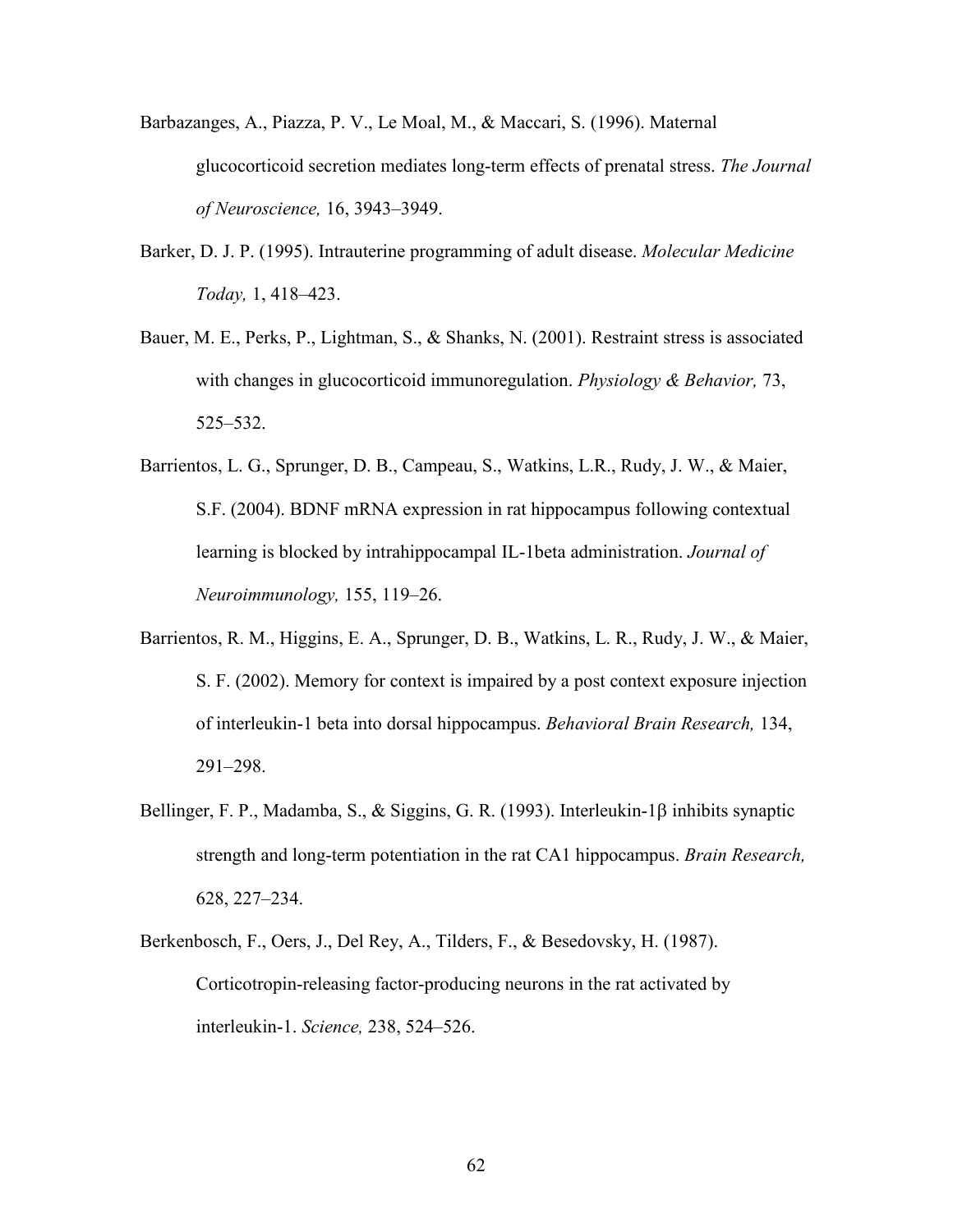- Bertini, R., Bianchi, M., & Ghezzi, P. (1998). Adrenalectomy sensitizes mice to the lethal effects of interleukin-1 and tumor necrosis factor. *Journal of Experimental Medicine,* 167, 1708–1712.
- Bluthé, R. M., Michaud, B., Kelley, K. W., & Dantzer, R. (1996). Vagotomy attenuates behavioral effects of interluekin-1 injected peripherally but not centrally. *Neuroreport,* 7, 1485–1488.
- Bluthé, R. M., Dantzer, R., & Kelly, K. W. (1992). Effects of interleukin-1 receptor antagonist on the behavioral effects of lipopolysaccharide in rats. *Brain Research,*  573, 318–320.
- Boomershine, C. S., Wang, T., & Zwilling, B. S. (2001). Neuroendocrine regulation of macrophage and neutrophil function. In R. Ader, D. L. Felten, & N. Cohen (Eds.) *Psychoneuroimmunology* (3rd ed., pp. 289–300). San Diego, CA: Academic Press.
- Borowski, T., Kokkinidis, L., Merali, Z., & Anisman, H. (1998). Lipopolysaccharide central in vivo biogenic amine variations, and anhedonia. *Neuroreport*, 9, 3797– 3802.
- Bowman, R. E., Maclusky, N. J., Sarmiento, Y., Frankfurt, M., Gordon, M., & Luine, V. N. (2004). Sexually dimorphic effects of prenatal stress on cognition, hormonal response, and central neurotransmitters. *Endocrinology,* 145, 3778–3787.
- Chapillon, P., Patin, V., Roy, V., Vincent, A., & Caston, J. (2002). Effects of pre- and postnatal stimulation on developmental, emotional, and cognitive aspects in rodents: a review. *Developmental Psychobiology,* 41, 373–387.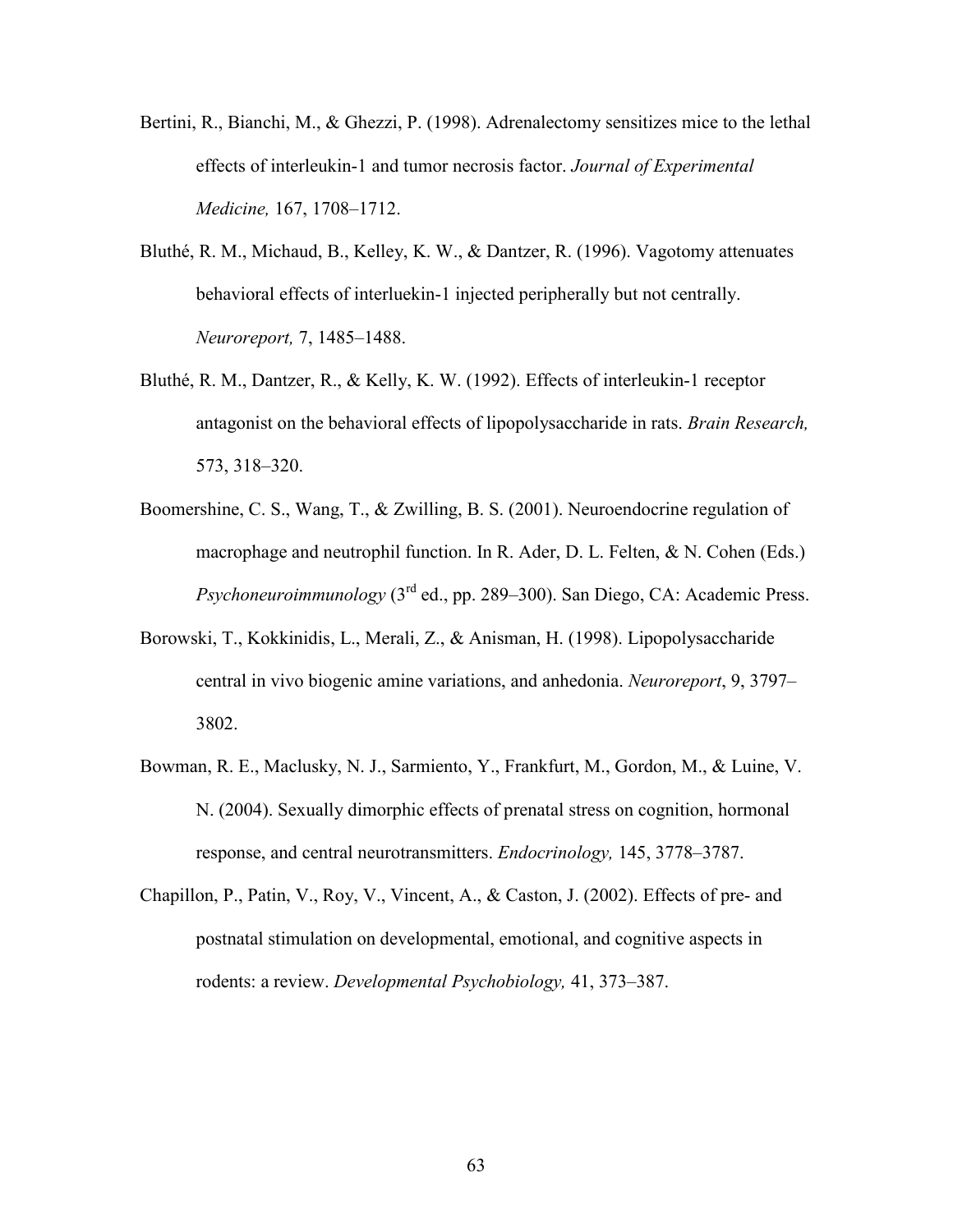- Chapman, R. H. & Stern, J. M. (1977). Failure of severe maternal stress of ACTH during pregnancy to affect emotionality of male rat offspring: implications of litter effects for prenatal studies. *Developmental Psychobiology,* 12, 255–267.
- Chen, R., Zhou, H., Beltran, J., Malellari, L., & Chang, S. L. (2005). Differential expression of cytokines in the brain and serum during endotoxin tolerance. *Journal of Neuroimmunology,* 163, 53–72.
- Choi, S. J. & Kellogg, C. J. (1996). Adolescent development influences functional responsiveness of noradrenergic projections to the hypothalamus in male rats. *Developmental Brain Research,* 94, 144–151.
- Cohen, S., Tyrrell, D. A. J., & Smith, A. P. (1991). Psychological stress and susceptibility to the common cold. *The New England Journal of Medicine,* 325, 606–612.
- Cohen, N. & Kinney, K. S. (2001). Exploring the phylogenetic history of neural-immune system interactions. In R. Ader, D. L. Felten, & N. Cohen (Eds.), *Psychoneuroimmunology* (3<sup>rd</sup> ed., pp. 21–54). New York: Academic Press.
- Cratty, M. S., Ward, H. E., Johnson, E. A., Azzaro, A. J., & Birkle, D. L. (1995). Prenatal stress increases corticotropin-releasing factor (CRF) content and release in rat amygdala minces. *Brain Research,* 27, 297–302.
- Crestani, F., Seguy, F., & Dantzer, R. (1991). Behavioral effects of peripherally injected interleukin-1: role of prostaglandins. *Brain Research,* 542, 330–335.
- Dantzer, R. & Kelly, K. W. (1989). Stress and immunity: An integrated view of relationships between the brain and the immune system. *Life Science,* 44, 1995– 2008.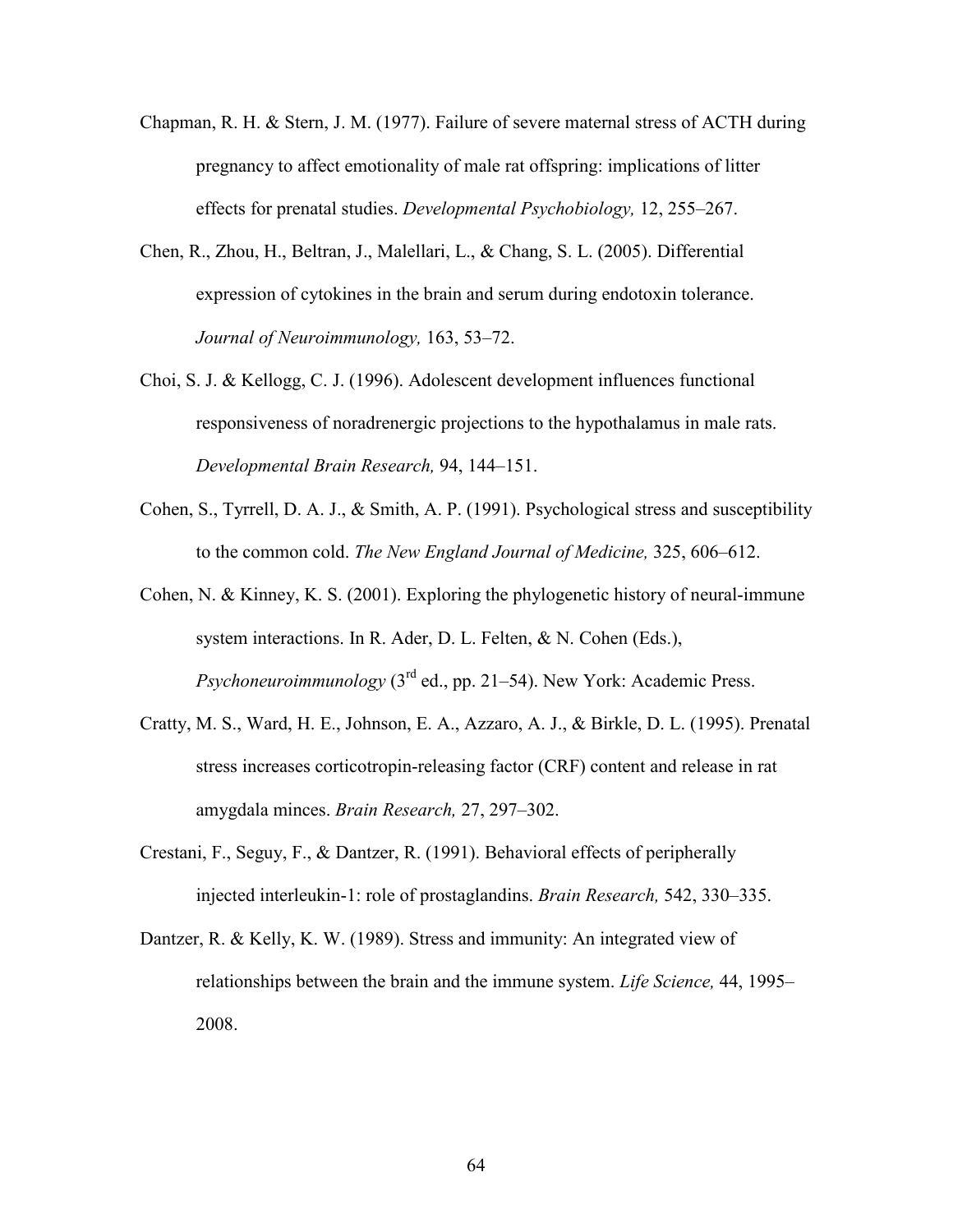- Dantzer, R. (2004). Cytokine-induced sickness behaviour: a neuroimmune response to activation of innate immunity. *European Journal of Pharmacology*, 500, 399– 411.
- Denenberg, V. H. (1977). Assessing the effects of early experience. In R. D. Myers (Ed.) *Methods in Psychobiology* (Vol 3, pp. 127–147). New York, NY: Academic Press.
- Denenberg, V. H. (1984). Some statistical and experimental considerations in the use of the analysis-of-variance procedure. *American Journal of Physiology,* 246, R403– R408.
- Dhabhar, F. S. & McEwen, B. S. (2001). Bidirectional effects of stress and glucocorticoid hormones on immune function: possible explanation for paradoxical observations. In R. Ader, D.L. Felten, & N. Cohen (Eds.) *Psychoneuroimmunology* (3<sup>rd</sup> ed., pp. 649–666). New York: Academic Press.
- Dunn, A. J. (2001). Effects of cytokines and infections on brain neurochemistry. In R. Ader, D.L. Felten, & N. Cohen (Eds.) *Psychoneuroimmunology* (3rd ed., pp. 649– 666). New York: Academic Press.
- Dunn, A. J. & Berridge, C. W. (1990). Physiological and behavioral responses to corticotropin-releasing factor administration: is CRF a mediator of anxiety of stress responses? *Brain Research Reviews,* 15, 71–100.
- Elenkov, I. J. & Chrousos, G. P. (2002). Stress hormones, proinflammatory and anti inflammatory cytokines, and autoimmunity. *Annuals of New York Academy of Science,* 966, 290–303.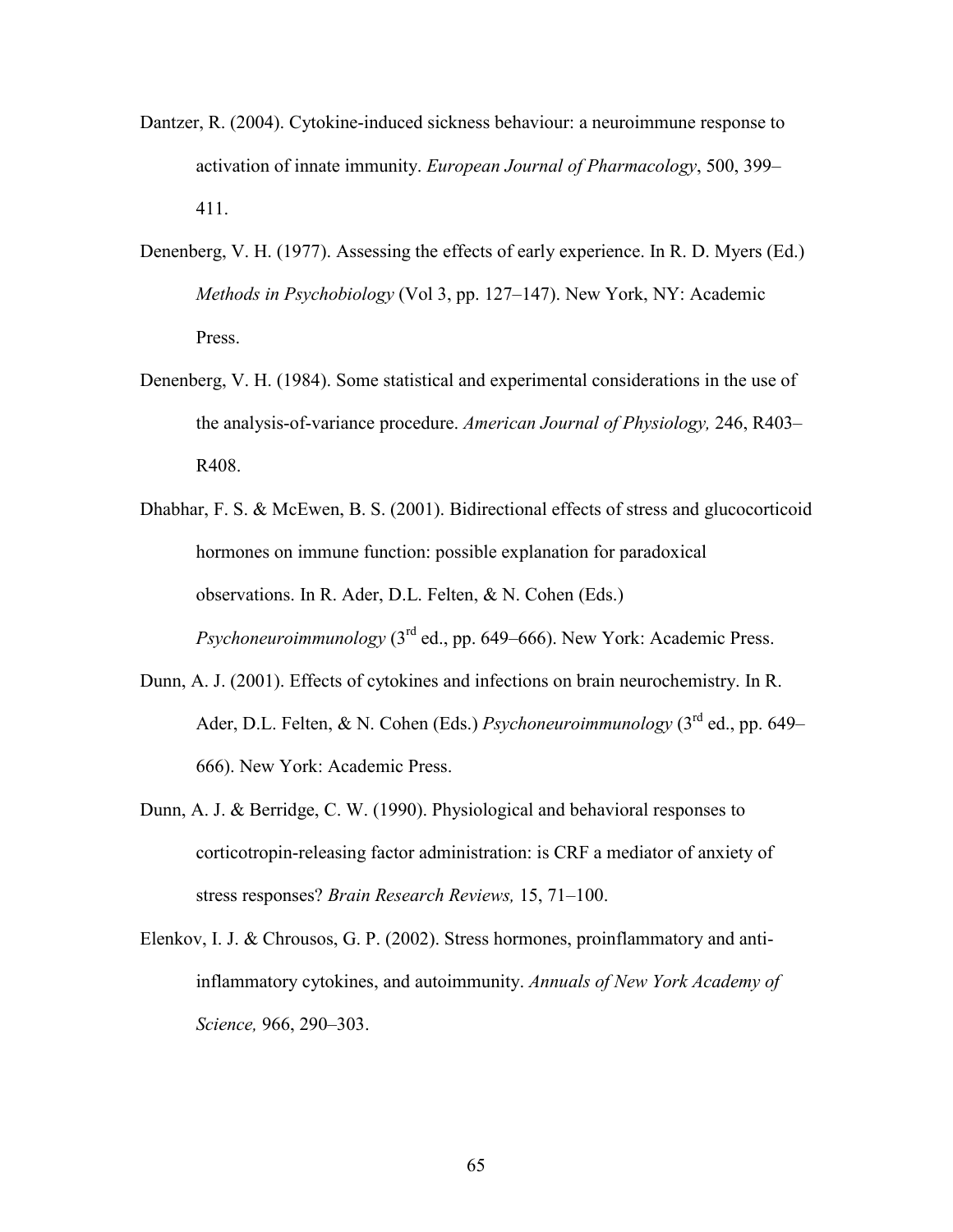- Esterling, B. & Rabin, B. S. (1987). Stress-induced alteration of T-lymphocyte subsets and humoral immunity in mice. *Behavioral Neuroscience,* 101, 115–119.
- Estanislau, C. & Morato, S. (2005). Prenatal stress produces more behavioral alterations than maternal separation in the elevated plus-maze and in the elevated T-maze. *Behavioural Brain Research,* 163, 70–77.
- Fauci, A. S. (1988). The human immunodeficiency virus: infectivity and mechanisms of pathogenesis. *Science*, 239, 617–622.
- Fearon, D. T. & Locksley, R. M. (1996). The instructive role of innate immunity in the acquired immune response. *Science,* 272, 50–54.
- Fonseca, E. S. M., Massoco, C. O., & Palermo-Neto, J. (2002). Effects of prenatal stress induced changes in behavior and macrophage activity of mice. *Physiology & Behavior,* 77, 205–215.
- Frederic, F., Oliver, C., Wollman, E., Delhaye-Bouchaud, N., & Mariani, J. (1993). IL-1 and LPS induce a sexually dimorphic response of the hypothalamo-pituitaryadrenal axis in several mouse strains. *European Cytokine Network,* 4, 321–329.
- Fride, E., Dan, Y., Feldon, J., Halevy, G., & Weinstock, M. (1986). Effects of prenatal stress on vulnerability to stress in prepubertal and adult rats. *Physiology & Behavior,* 37, 681–687.
- Gahtan, E. & Overmier, B. J. (2001). Performance more than working memory disrupted by acute systemic inflammation in rats in appetitive tasks. *Physiology & Behavior*, 73, 201–210.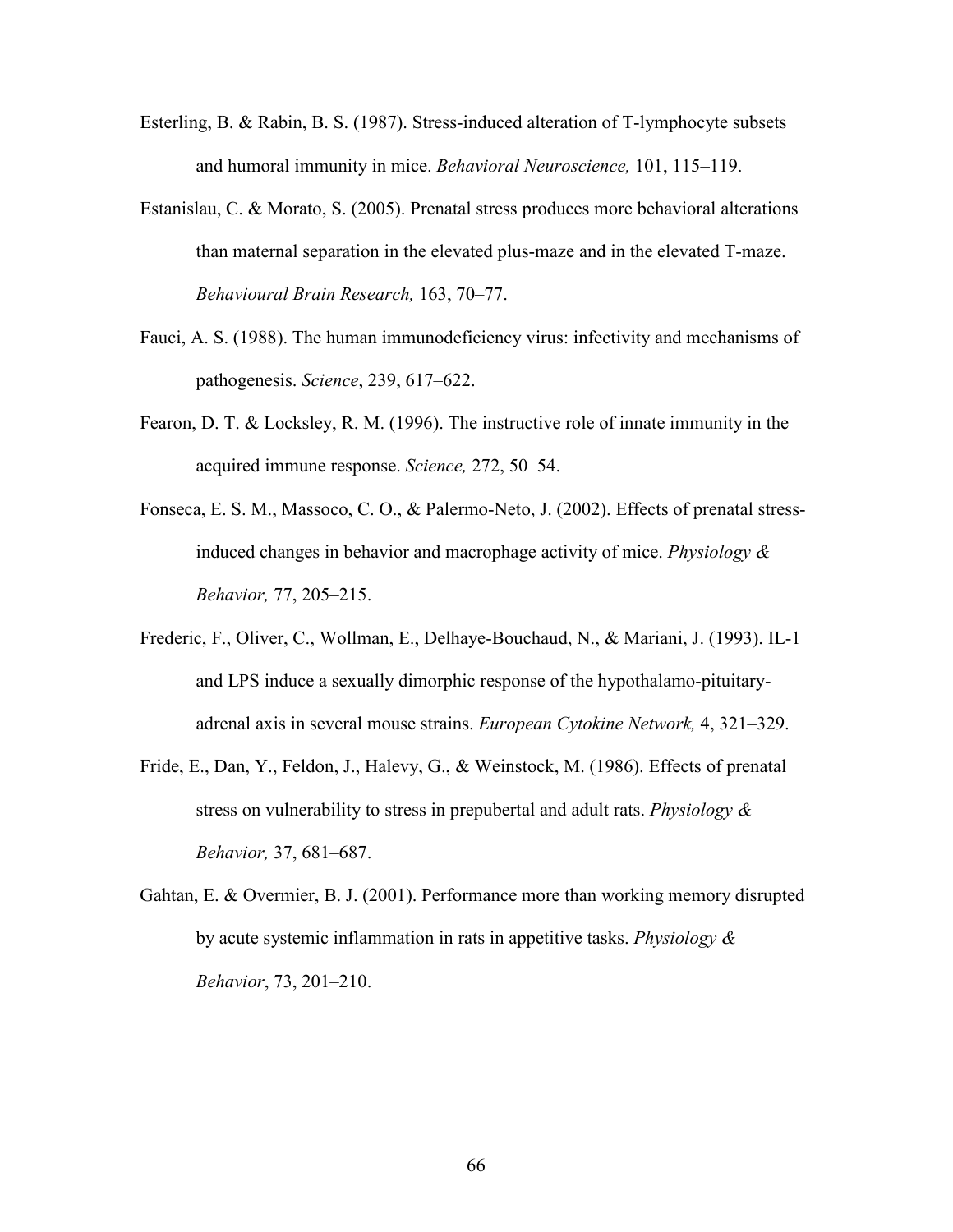- Gibertini, M., Newton, C., Friedman, H., & Klent, T. W. (1995). Spatial learning impairments in mice infected with legionella pnuemophila or administered exogenous interleukin-1 $\beta$ . *Brain, Behavior, and Immunity*, 9, 113–128.
- Gué, M., Bravard, A., Meunier, J., Veyier, R., Gaillet, S., Recasens, M., & Maurice, T. (2004). Sex differences in learning deficits induced by prenatal stress in juvenile rats. *Behavioural Brain Research,* 150, 149–157.
- Hart, B. L. (1988). Biological basis of behavior sick animals. *Neuroscience & Biobehavioral Reviews,* 12, 123–137.
- Hashimoto, M., Watanabe, T., Fujioka, T., Tan, N., Yamashita, H., & Nakamura, S. (2001). Modulating effects of prenatal stress on hyperthermia induced in adult offspring by restraint or LPS-induced stress. *Physiology & Behavior,* 73, 125– 132.
- Hayley, S., Brebner, K., Lacost, S., Merali, Z., & Anisman, H. (1999). Sensitization to the effects of tumor-necrosis factor- $\alpha$ : Neuroendocrine, central monoamine, and behavioral variations. *The Journal of Neuroscience,* 19, 5654–5665.
- Heim, C., Newport, J. D., Wagner, D., Wilcox, M. M., Miller, A. H., & Nemeroff, C. B. (2002). The role of early adverse experience and adulthood stress in the prediction of neuroendocrine stress reactivity in women: a multiple regression analysis. *Depression and Anxiety,* 15, 117–125.
- Huttunen, M. O. (1971). Persistent alteration of turnover of brain noradrenaline in the offspring of rats subjected to stress during pregnancy. *Nature,* 230, 53–55.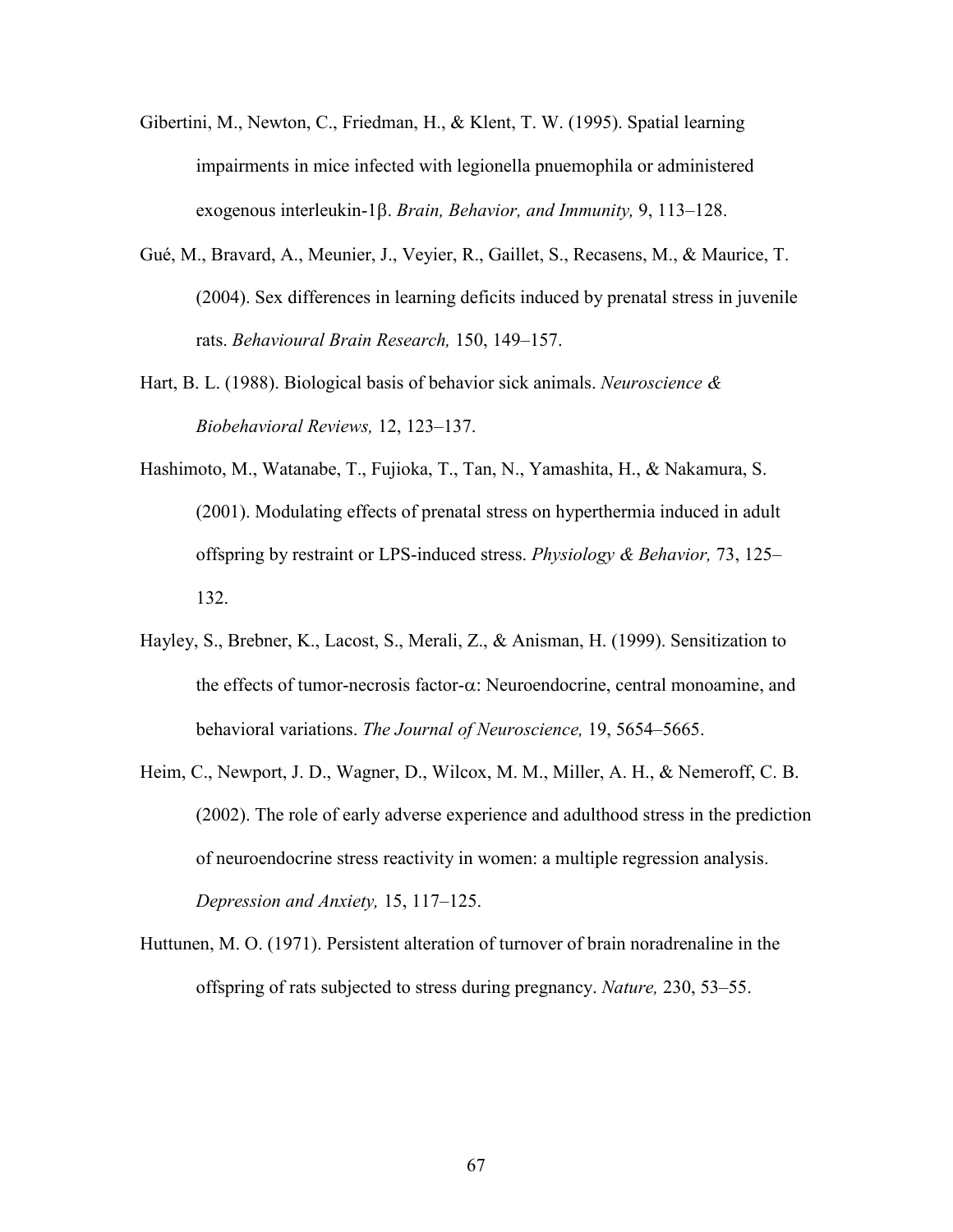Johnson, J. D., O'Connor, K. A., Deal, T., Stark, M., Watkins, L. R., & Maier, S. F. (2002). Prior stressor exposure sensitizes LPS-induced cytokine production. *Brain, Behavior, and Immunity,* 16, 461–476.

- Johnson, J. D., O'Connor, K. A., Hansen, M. K., Watkins, L. R., & Maier, S. F. (2003). Effects of prior stress on LPS-induced cytokine and sickness responses. *American Journal of Physiology Regulatory Integrated Comparative Physiology,* 284, R422–R432.
- Katsuura, G., Arimura, A., Koves, K., & Gottschall, P. E. (1990). Involvement of organum vasculosum of lamina terminalis and preoptic area in interleukin  $1\beta$ induced ACTH release. *American Journal of Physiology,* 258, E163–E171.
- Kay, G., Tarcic, N., Poltyrev, T., & Weinstock, M. (1998). Prenatal stress depresses immune function in rats. *Physiology & Behavior,* 63, 397–402.
- Kennedy, S. & Collier, A. C. (1994). Stress-induced modulation of the immune response in the developing rat pup. *Physiology & Behavior,* 56, 825–828.
- Kent, S., Bret-Dibat, J. L., Kelly, K. W., & Dantzer, R. (1995). Mechanisms of sickness induced decreases in food-motivated behavior. *Neuroscience and Biobehavioral Reviews,* 20, 171–175.
- Keller, S. E., Weiss, J. M., Schleifer, S. J., Miller, N. E., & Stein, M. (1981). Suppression on immunity by stress: effects of a graded series of stressors on lymphocyte stimulation in the rat. *Science,* 213, 1397–1400.
- Keller, S. E., Weiss, J. M., Schleifer, S. J., Miller, N. E., & Stein, M. (1983). Stress induced suppression of immunity in adrenalectomized rats. *Science,* 23, 1301– 1304.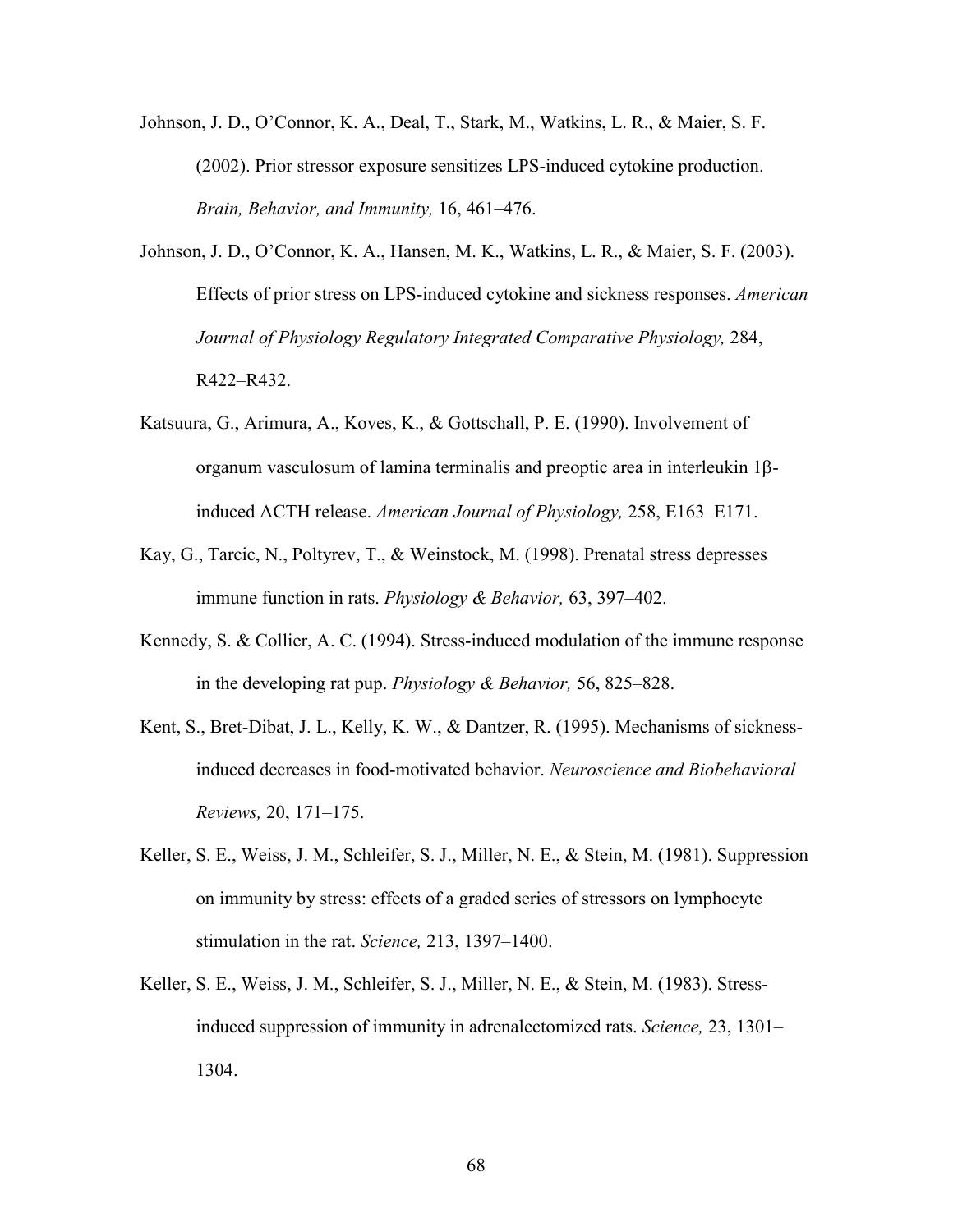- Kellog, C. K., Awatramani, G. B., & Piekut, D. T. (1998). Adolescent development alters stressor-induced FOS immunoreactivity in rat brain. *Neuroscience*, 83, 681–689.
- Kinnunen, A. K., Koenig, J. I., & Bilbe, G. (2003). Repeated variable prenatal stress alters pre- and postsynaptic gene expression in the rat frontal pole. *Journal of Neurochemistry,* 86, 297–302.
- Klein, S. L. & Rager, D. R. (1995). Prenatal stress alters immune function in the offspring of rats. *Developmental Psychobiology,* 28, 321–336.
- Kluger, M. J. (1978). The evolution and adaptive value of fever. *American Scientist,* 66, 38–43.
- Knackstedt, M. K., Hamelmann, E., & Arck, P.C. (2005). Mothers in stress: consequences for the offspring. *American Journal of Reproductive Immunology,*  54, 63–69.
- Knudsen, P. J., Dinarello, C. A., & Strom, T. B. (1987). Glucocorticoids inhibit transcriptional and post-transcriptional expression of interleukin 1 in U937 cells. *The Journal of Immunology,* 139, 4129–4134.
- Koehl, M., Darnaudéry, M., Dulluc, J., Van Reeth, O., Le Moal, M., & Maccari, S. (1999). Prenatal stress alters circadian activity of hypothalamo-pituitary-adrenal axis and hippocampal corticosteroid receptors in adult rats of both genders. *Journal of Neurobiology,* 40, 302–315.
- Koenig, J. I., Elmer, G. I., Shepard, P. D., Lee, P. R., Mayo, C., Joy, B., Hercher, E., & Brady, D. L. (2005). Prenatal exposure to a repeated variable stress paradigm elicits behavioral and neuroendocrinological changes in the adult offspring: potential relevance to schizophrenia. *Behavioural Brain Research,* 156, 251–261.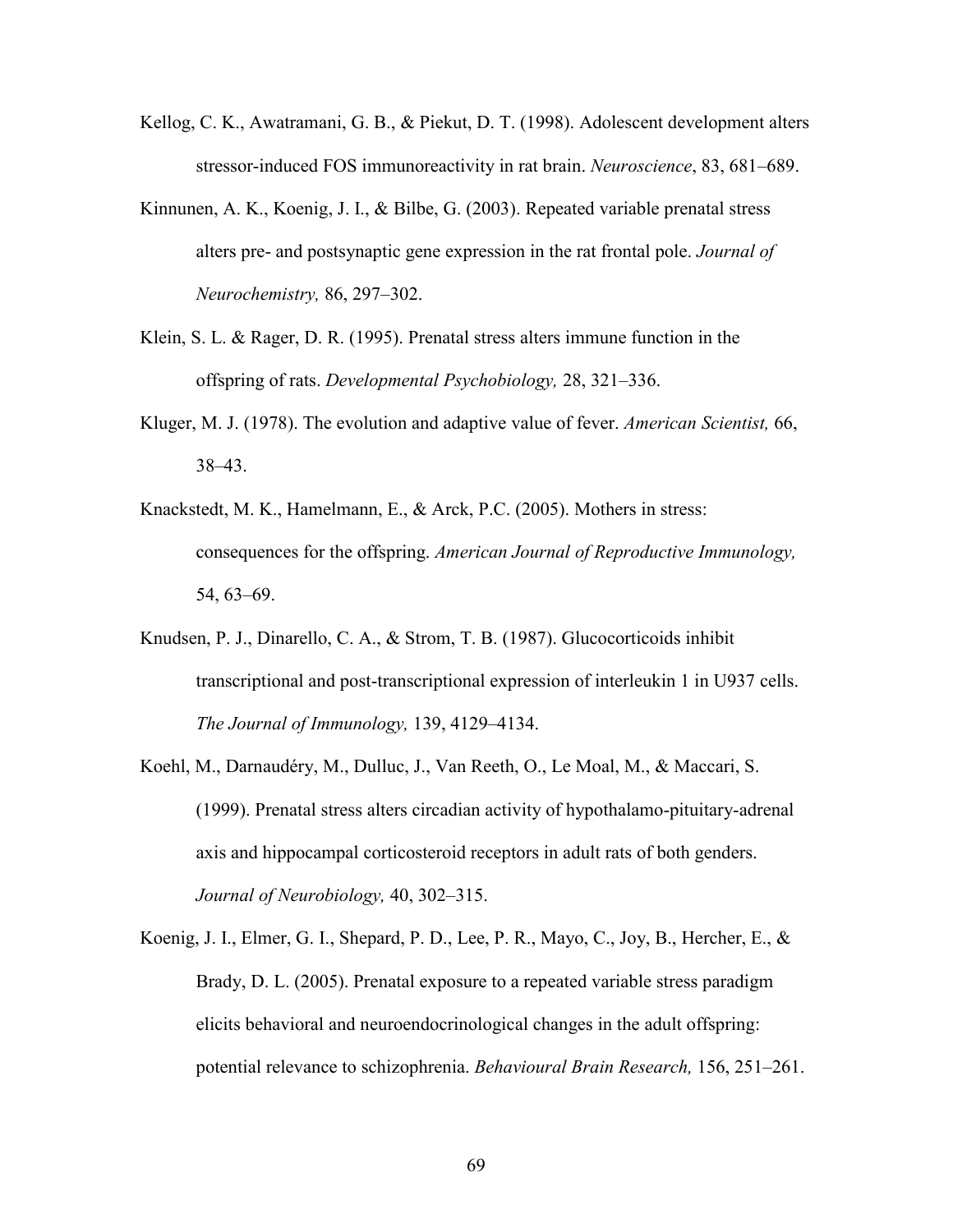- Kohman, R. A., Tarr, A. J., Sparkman, N. L., Day, C. E., Paquet, A., Akkaraju, G. R., & Boehm, G. W. (2007a). Alleviation of the effects of endotoxin exposure on behavior and hippocampal IL-1beta by a selective non-peptide antagonist of corticotropin-releasing factor receptors. *Brain, Behavior, and Immunity*, 21, 824– 835.
- Kohman, R. A., Tarr, A. J., Byler, S. L., & Boehm, G. W. (2007b). Age increases vulnerability to bacterial endotoxin-induced behavioral decrements. *Physiology & Behavior,* in press.
- Konsman, J. P., Luheshi, G. N., Bluthé, R. M., & Dantzer, R. (2000). The vagus nerve mediates behavioral depression, but not fever, in response to peripheral immune signals; a functional anatomical analysis. *European Journal of Neuroscience,* 12, 4434–4446.
- Lacosta, S., Merali, Z., & Amisman, H. (1999). Behavioral and neurochemical consequences of lipopolysaccharide in mice. *Brain Research,* 818, 291–303.
- Lapchak, P. A., Beck, K. D., Araujo, D. M., Irwin, I., Langston, J. W., & Hefti, F. (1993). Systemic interleukin-1 beta decreases brain-derived neurotrophic factor messenger RNA expression in the rat hippocampal formation. *Neuroscience*, 53, 297–301.
- Laudenslager, M. L., Ryan, S. M., Drugan, R. C., Hyson, R. L., & Maier, S. F. (1983). Coping and immunosuppression: inescapable but not escapable shock suppresses lymphocyte proliferation. *Science,* 221, 568–570.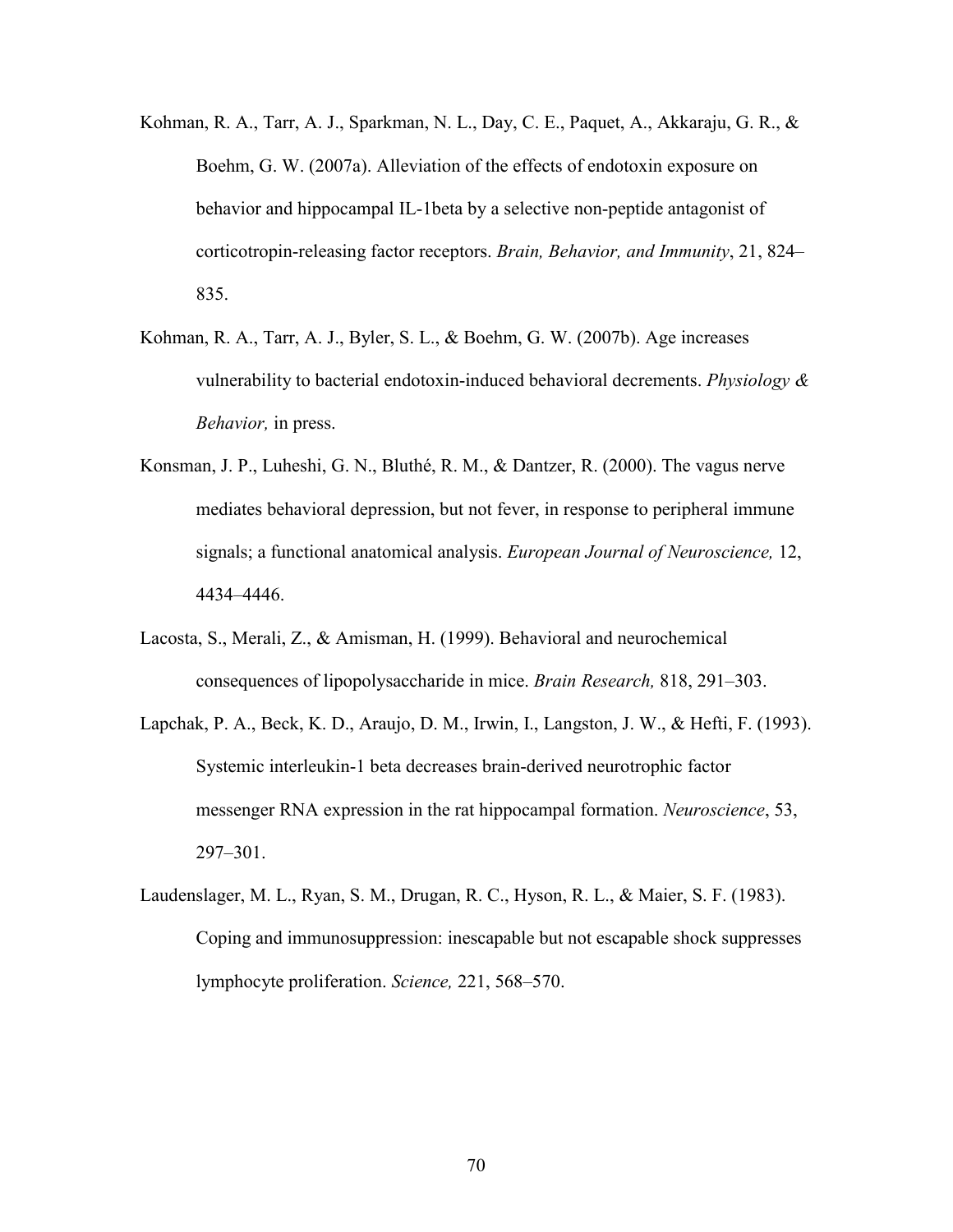- Laviola, G., Adriani, W., Morley-Fletcher, S., & Terranova, M. L. (2002). Peculiar response of adolescent mice to acute and chronic stress and to amphetamine: evidence of sex differences. *Behavioural Brain Research*, 130, 117–125.
- Laviola, G., Rea, M., Morley-Fletcher, S., Di Carlo, S., Bacosi, A., De Simone, R., Bertini, M., & Pacifici, R. (2004). Beneficial effects of enriched environment on adolescent rats from stressed pregnancies. *European Journal of Neuroscience,* 20, 1655–1664.
- Long, N. C., Otterness, I., Kunkel, S. L., Vander, A. J., & Kluger, M. J. (1990). Roles on interleukin  $1\beta$  and tumor necrosis factor in lipopolysaccharide fever in rats. *American Journal of Physiology,* 259, R724–R728.
- Lordi, B., Protais, P., Mellier, D., & Caston, J. (1997). Acute stress in pregnant rats: effects on growth rate, learning, and memory capabilities of the offspring. *Physiology & Behavior,* 62, 1087–1092.
- Louvart, H., Maccari, S., & Darnaudéry, M. (2005). Prenatal stress affects behavioral reactivity to an intense stress in adult female rats. *Brain Research*, 1031, 67–71.
- Maccari, S., Piazza, P. V., Kabbaj, M., Barbazanges, A., Simon, H., & Le Moal, M. (1995). Adoption reverses the long-term impairment in glucocorticoid feedback induced by prenatal stress. *The Journal of Neuroscience,* 15, 110–116.
- Madden, K. S. (2003). Catecholamines, sympathetic innervation, and immunity. *Brain, Behavior, and Immunity,* 17, S5–S10.
- Maier, S. F. & Watkins, L. R. (2003). Immune-to-central nervous system communication and its role in modulating pain and cognition: implications for cancer and cancer treatment. *Brain, Behavior, and Immunity,* 17, S125–S131.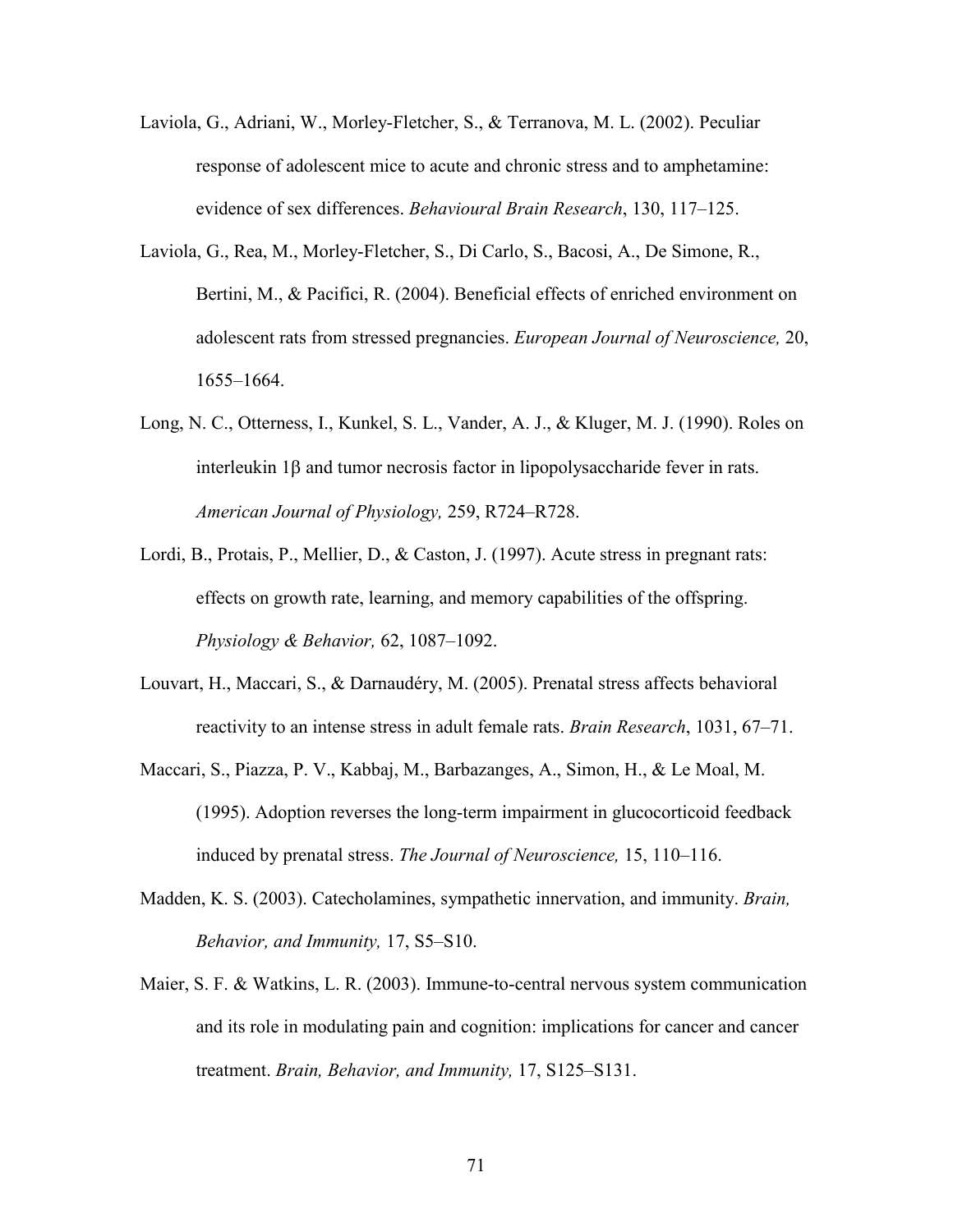- Maier, S. F. & Watkins, L. R. (1998). Cytokines for psychologists: Implications of bidirectional immune-to-brain communication for understanding behavior, mood, and cognition. *Psychological Reviews,* 105, 83–107.
- McCormick, C. M., Smythe, J. W., Sharma, S., & Meaney, M. J. (1995). Sex-specific effects of prenatal stress on hypothalamic-pituitary-adrenal responses to stress and brain glucocorticoid receptor density. *Developmental Brain Research,* 84, 55–61.
- Meaney, M. J. (2001). Maternal care, gene expression, and the transmission of individual differences in stress reactivity across generations. *Annual Review of Neuroscience*, 24, 1161–1192.
- Meek, L. R., Burda, K. M., & Paster, E. (2000). Effects of prenatal stress on development in mice: maturation and learning. *Physiology & Behavior,* 71, 543–549.
- Minami, M., Kuraishi, Y., Yamaguchi, T., Nakai, S., Hirai, Y., & Satoh, M. (1991). Immobilization stress induces interleukin- $1\beta$  mRNA in the rats hypothalamus. *Neuroscience Letter,* 123, 254–256.
- Morméde, C., Castanon, N., Médina, C., Moze, E., Lestage, J., Neveu, P. J., & Dantzer, R. (2002). Chronic mild stress in mice decreases peripheral cytokine and increases central cytokine expressions independently of IL-10 regulation of the cytokine network. *Neuroimmunomodulation,* 10, 359–366.
- Mormede, P., Dantzer, R., Michaud, B., Kelley, K. W., & Le Moal, M. (1988). Influence of stressor predictability and behavioral control on lymphocyte reactivity, antibody responses and neuroendocrine activation in rats. *Physiology & Behavior,*  43, 577–583.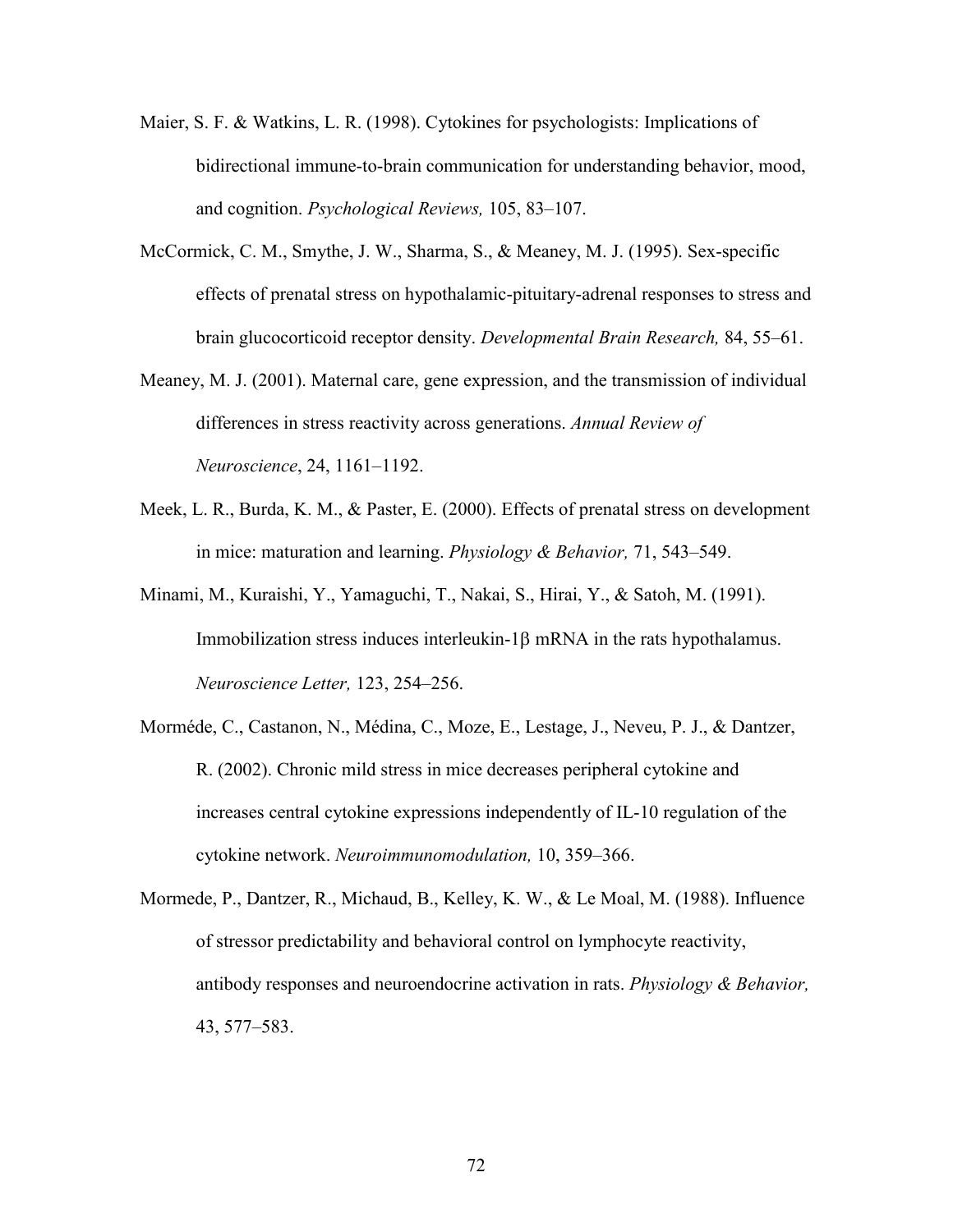- Morrow, L. E., McClellan, J. L., Klir, J. J., & Kluger, M. J. (1996). The CNS site of glucocorticoid negative feedback during LPS-and psychological stress-induced fevers. *American Journal of Physiology,* 271, R732–R737.
- Moyer, J. A., Herrenkohl, L. R., & Jacobowitz, D. M. (1977). Effects of stress during pregnancy on catecholamines in discrete brain regions. *Brain Research,* 121, 385– 393.
- Moynihan, J. A., Karp, J. D., Cohen, N., & Ader, R. (2000). Immune deviation following stress odor exposure: role of endogenous opioids. *Journal of Neuroimmunology,* 54, 51–58.
- Moynihan, J. A. (2003). Mechanisms of stress-induced modulation of immunity. *Brain, Behavior, and Immunity,* 17, S11–S16.
- Murray, C. A. & Lynch, M. A. (1998). Evidence that increased hippocampal expression of the cytokines interleukin-1 $\beta$  is a common trigger for age- and stress-induced impairments in long-term potentiation. *The Journal of Neuroscience,* 18, 2974– 2981.
- Nguyen, K. T., Deak, T., Owens, S. M., Kohno, T., Fleshner, M., Watkins, L. R., & Maier, S. F. (1998). Exposure to acute stress induces brain interleukin-1 $\beta$  protein in rats. *The Journal of Neuroscience,* 18, 2239–2246.
- Nomura, F., Akashi, S., Sakao, Y., Sato, S., Kawai, T., Matsumoto, M., Nakanishi, K., Kimoto, M., Miyake, K., Takeda, K., & Akira, S. (2000). Cutting edge: Endotoxin tolerance in mouse peritoneal macrophages correlates with down-regulation of surface toll-like receptor 4 expression. *The American Association of Immunologists,* 164, 3476–3479.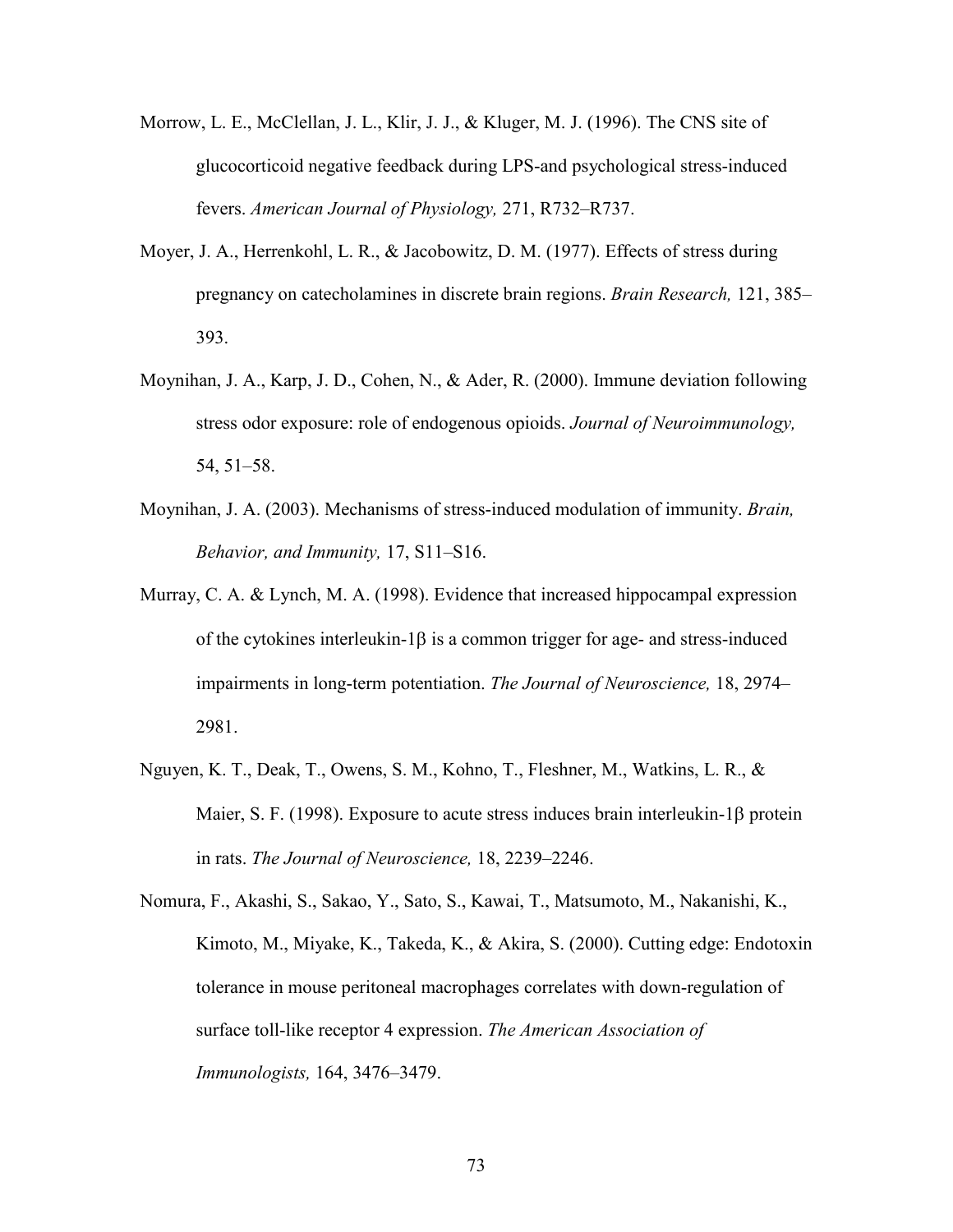- O'Connor, T. G., Heron, J., Golding, J., Beveridge, M., & Glover, V. (2002). Maternal antennal anxiety and children's behavioral/emotional problems at 4 years. *British Journal of Psychiatry,* 180, 502–508.
- Oitzl, M., van Oers, H., Schobitz, B., & de Kloet, E. (1993). Interleukin-1 $\beta$ , but not interleukin-6, impairs spatial navigation learning. *Brain Research,* 613, 160–163.
- Phillips, N. K., Hammen, C. L., Brennan, P. A., Najman, J. N., & Bor, W. (2005). Early adversity and the prospective prediction of depressive and anxiety disorders in adolescents. *Journal of Abnormal Child Psychology,* 33, 13–24.
- Pardon, M. C., Gérardin, P., Joubert, C., Pérez-Diaz, F., & Cohen-Salmon, C. (2000). Influence of prepartum chronic ultramild stress on maternal pup care behavior in mice. *Biological Psychiatry,* 47, 858–863.
- Palermo-Neto, J., Massoco, C. O., & de Souza, W. R. (2003). Effects of physical and psychological stressors on behavior, macrophage activity, and Ehrlich tumor growth. *Brain, Behavior, and Immunity,* 17, 43–54.
- Peirson, S. N., Butler, J. N., & Foster, R. G. (2003) Experimental validation of novel and conventional approaches to quantitative real-time PCR data. *Nucleic Acid Research,* 31, e73–79.
- Pugh, C. R., Kumagawa, K., Fleshner, M., Watkins, L. R., Maier, S. F., & Rudy, J. W. (1998). Selective effects of lipopolysaccharide administration on contextual and auditory-cue fear conditioning. *Brain, Behavior, and Immunity,* 12, 212–229.
- Reiser, S. J. (1985). Responsibility for personal health: a historical perspective. *The Journal of Medicine and Philosophy,* 10, 7–17.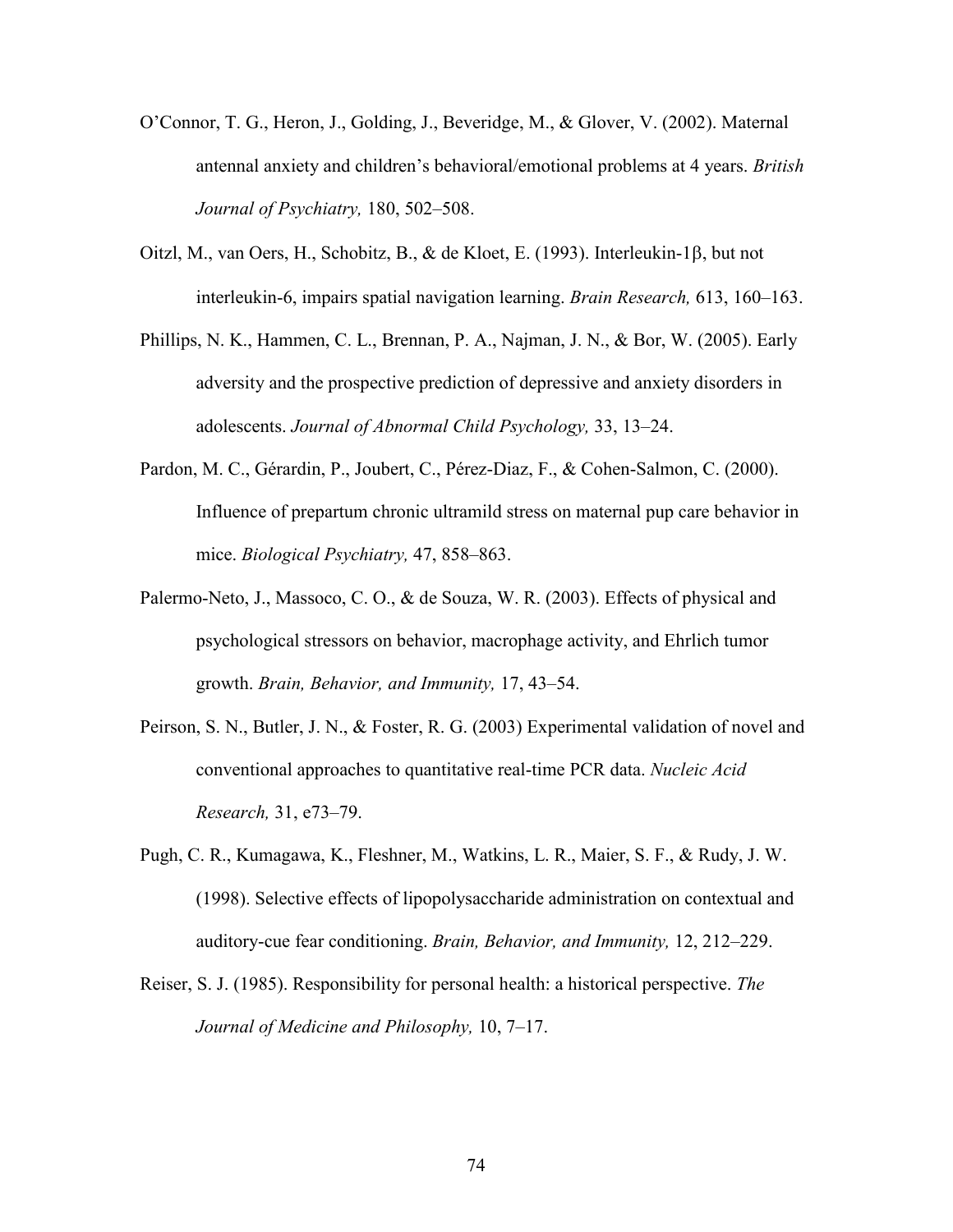- Riechenberg, A., Yirmiya, R., Schuld, A., Kraus, T., Haack, M., Morag, A., & Pollmacher, T. (2001). Cytokine-associated emotional and cognitive disturbances in humans. *Archives of Geriatric Psychiatry,* 58, 445–452.
- Rimondini, R., Agren, G., Börjesson, S., Sommer, W., & Heilig, M. (2003). Persistent behavioral and autonomic supersensitivity to stress following prenatal stress exposure in rats. *Behavioural Brain Research,* 140, 75–80.
- Rivier, U. K. (2001). The hypothalamic-pituitary-adrenal axis response to immune signals. In R. Ader, D.L. Felten, & N. Cohen (Eds.) *Psychoneuroimmunology* (3rd ed., pp. 633–648). New York: Academic Press.
- Rivest, S. (2003). Molecular insights on the cerebral innate immune system. *Brain, Behavior, and Immunity,* 17, 13–19.
- Schmidt, E. D., Janszen, A. W. J. W., Wouterlood, F. G., & Tilders, F. J. H. (1995). Interleukin-1–induced long-lasting changes in hypothalamic corticotropin releasing hormone (CRH)–neurons and hyperresponsiveness of the hypothalamic–pituitary–adrenal axis. *The Journal of Neuroscience,* 15, 7417– 7426.
- Schurmeyer, T. H. & Wickings, J. E. (1999). Principles of endocrinology. In M. Schedlowski, & U. Tewes (Eds.), *Psychoneuroimmunology: an interdisciplinary introduction* (pp. 113–124). New York: Kluwer Academic/Plenum Publishers.
- Selye, H. (1936). A syndrome produced by diverse nocuous agents. *Nature,* 138, 32.
- Shaw, K. N., Commins, S., & O'Mara, S. M. (2001). Lipopolysaccharide causes deficits in spatial learning in the watermaze but not in BDNF expression in the rat denate gyrus. *Behavioural Brain Research,* 124, 47–54.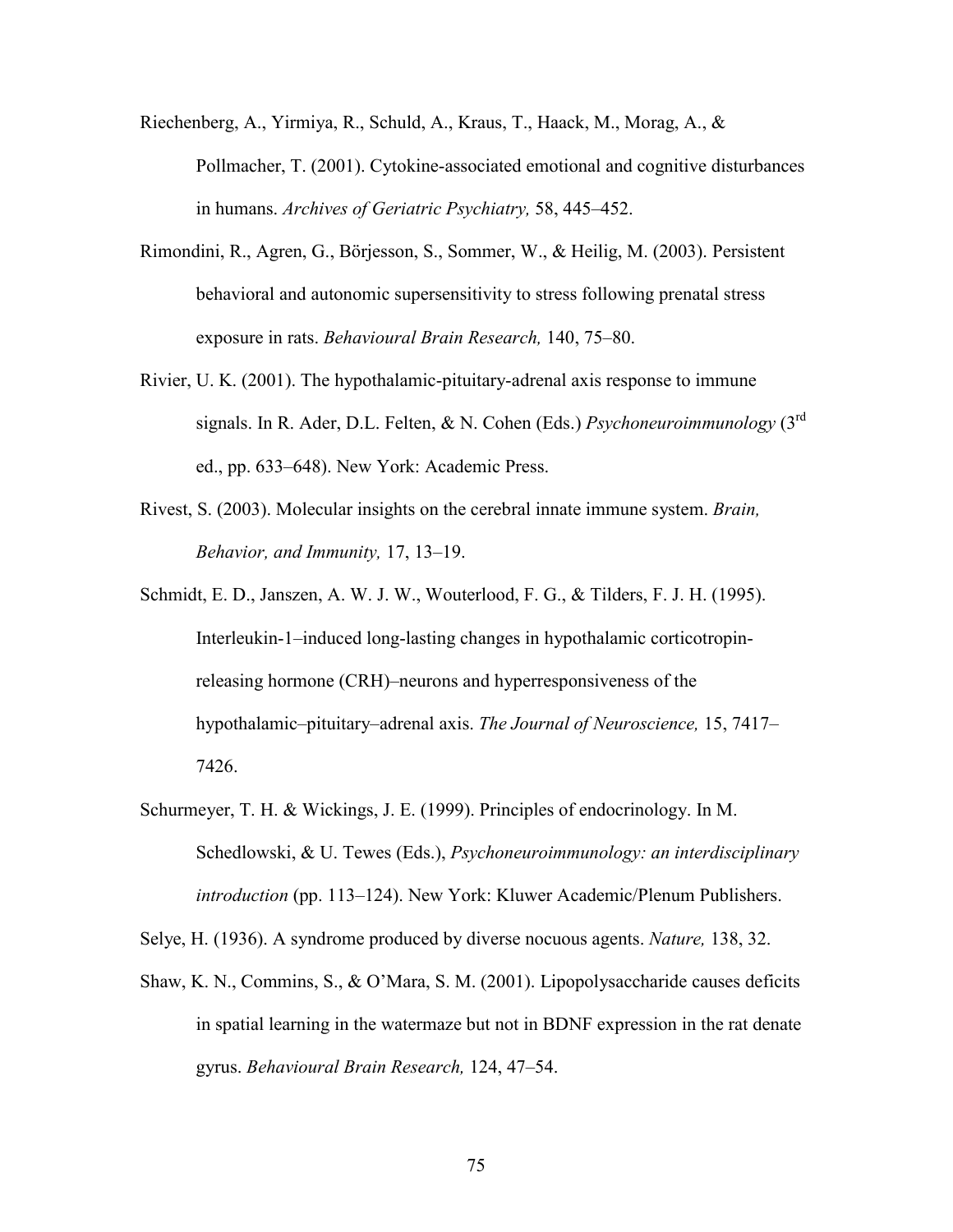- Sobrian, S. K., Vaughn, V. T., Bloch, E. F., & Burton, L. E. (1992). Influence of prenatal maternal stress on the immunocompetence of the offspring. *Pharmacology Biochemistry and Behavior,* 43, 537–547.
- Sparkman, N. L., Martin, L. A., Calvert, W. S., & Boehm, G. W. (2004). Effects of intraperitoneal lipopolysaccharide on Morris maze performance in year-old and 2 month-old female C57BL/6J mice. *Behavioral Brain Res*earch, 159, 145–151.
- Sparkman, N. L., Kohman, R. A., Garcia, A. K., & Boehm, G. W. (2005a). Peripheral lipopolysaccharide administration impairs two-way active avoidance conditioning in C57BL/6J mice. *Physiology & Behavior,* 85, 278–288.
- Sparkman, N. L., Kohman, R. A., Scott, V. J., & Boehm, G. W. (2005b). Bacterial endotoxin-induced behavioral alterations in two variations of the morris water maze. *Physiology & Behavior,* 86, 244–251.
- Spath-Schwalbe, E., Hansen, K., Schimidt, F., Schrezenmeier, H., Marshall, L., Burger, K., Fehm, H., & Born, J. (1998). Acute effects of recombinant human interleukin- 6 on endocrine and central nervous sleep functions in healthy men. *Journal of Clinical Endocrinology and Metabolism,* 83, 1573–1579.
- Szuran, T. F., Pliška, V., Pokorny, J., & Welzl, H. (2000). Prenatal stress in rats: effects on plasma corticosterone, hippocampal glucocorticoid receptors, and maze performance. *Physiology & Behavior,* 71, 353–362.
- Takahashi, L. K., Baker, E. W., & Kalin, N. H. (1992). Ontogeny of behavioral and hormonal responses to stress in prenatally stressed male rat pups. *Physiology & Behavior,* 47, 357–364.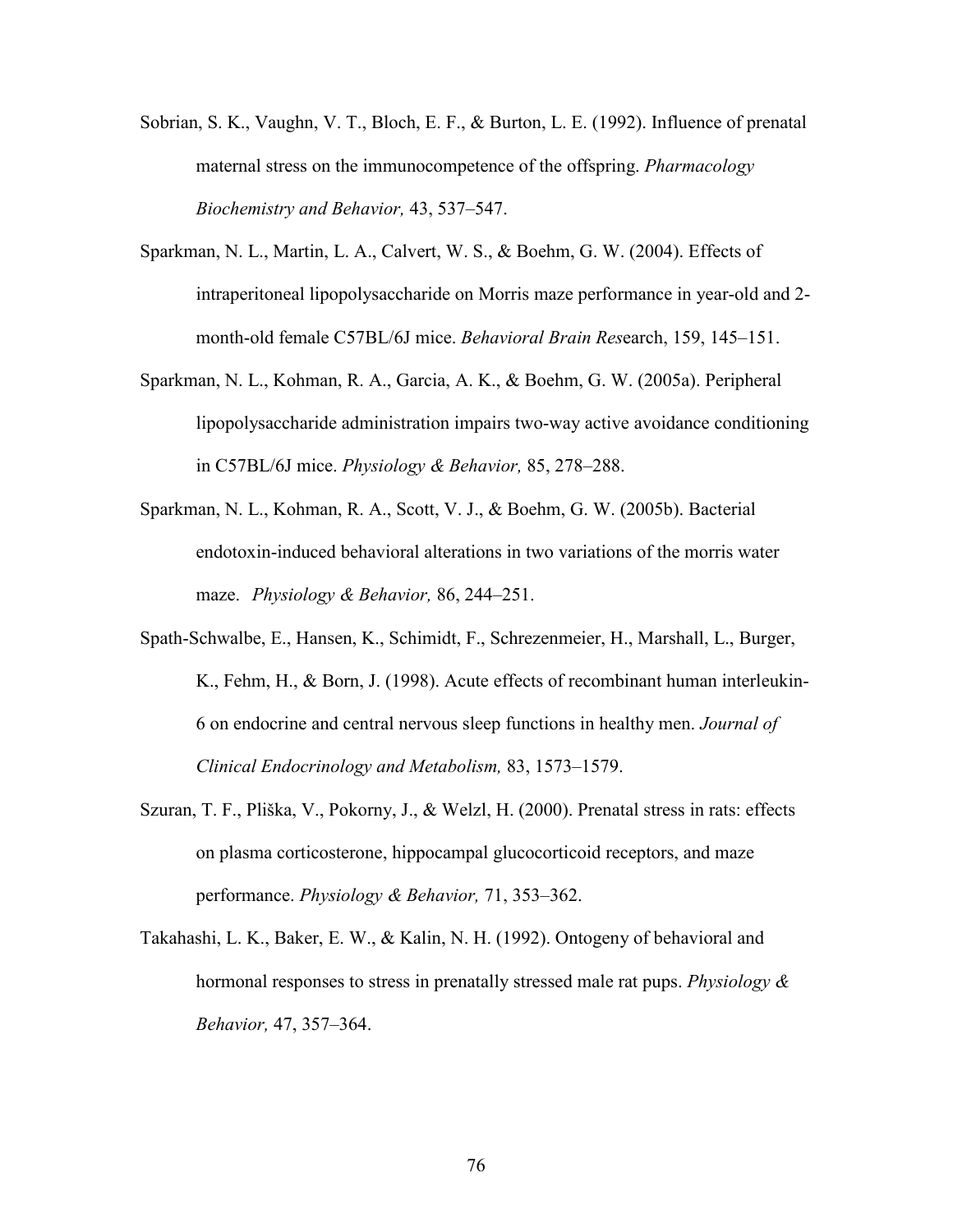- Tuchscherer, M., Kanitz, E., Otten, W., & Tuchscherer, A. (2002). Effects of prenatal stress on cellular and humoral immune responses in neonatal pigs. *Veterinary Immunology and Immunopathology,* 86, 195–203.
- Uehara, A., Sekiya, C., Takasugi, Y., Namkik, M., & Arimura, A. (1989). Anorexia induced by interleukin 1: involvement of corticotropin-releasing factor. *American Journal of Physiology,* 257, R613–R617.
- Valleé, M., Maccari, S., Dellu, F., Simon, H., Le Moal, M., & Mayo, W. (1999). Long term effects of prenatal stress and postnatal handling on age-related glucocorticoid secretion and cognitive performance: a longitudinal study in the rat. *European Journal of Neuroscience,* 11, 2906–2916.
- von Hertzen, L. C. (2002). Maternal stress and T cell differentiation of the developing immune system: possible implications for the development of asthma and atopy. *Journal of Allergy and Clinical Immunology,* 109, 923*–*928.
- Yirmiya, R., Tio, D. L., & Taylor, A. N. (1996). Effects of fetal alcohol exposure on fever, sickness behavior, and pituitary-adrenal activation induced by interleukin- 1β in young adult rats. *Brain, Behavior, and Immunity*, 10, 205–220.
- Yirmiya, R., Winocur, G., & Goshen, I. (2002). Brain interleukin-1 is involved in spatial memory and passive avoidance conditioning. *Neurobiology of Learning and Mem*ory, 78, 379–389.
- Ward, H. E., Johnson, E. A., Salm, A. K., & Birkle, D. L. (2000). Effects of prenatal stress on defensive withdrawal behavior and corticotropin releasing factor systems in rat brain. *Physiology & Behavior,* 70, 359–366.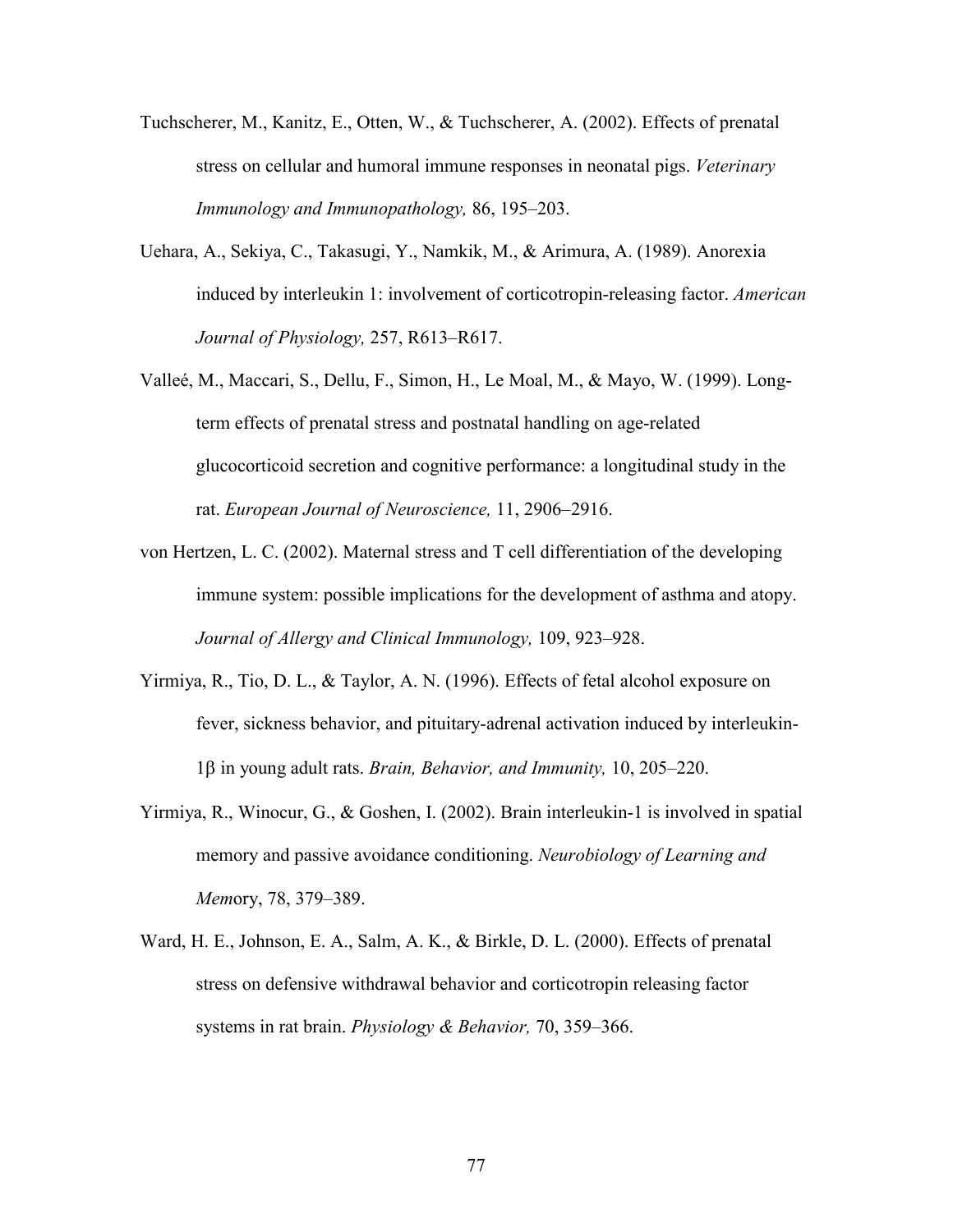- Welberg, L. A. M., Seckl, J. R., & Holmes, M. C. (1995). Prenatal glucocorticoid programming of brain corticosteroid receptors and corticotrophin-releasing hormone: possible implications for behavior. *Neuroscience,* 104, 71–79.
- Zarrow, M. X., Philpott, J. E., & Denenberg, V. H. (1970). Passage of  $^{14}$ C-4 corticosterone from the rat mother to the fetus and neonate. *Nature*, 226, 1058– 1059.
- Zuckerman, S. H., Shellhaas, J., & Butler, L. D. (1989). Differential regulation of lipopolysaccharide-induced interleukin 1 and tumor necrosis factor synthesis: effects of endogenous and exogenous glucocorticoids and the role of the pituitary adrenal axis. *European Journal of Immunology,* 19, 301–305.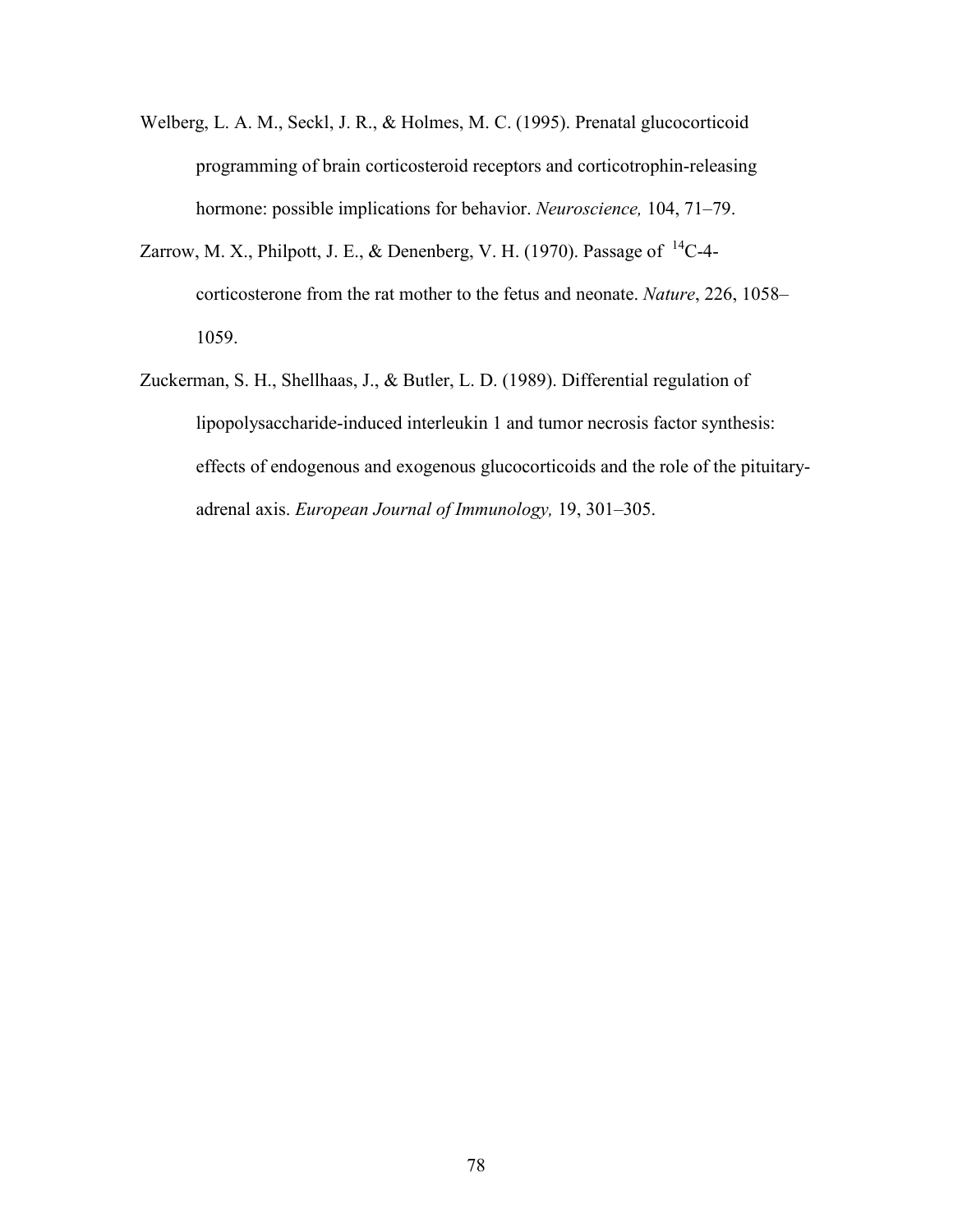## **ABSTRACT**

## **INFLUENCE OF PRENATAL STRESS ON BEHAVIORAL, ENDOCRINE, AND CYTOKINE RESPONSES TO ADULT ENDOTOXIN EXPOSURE**

By Rachel Kohman, MS, 2004 Department of Psychology Texas Christian University

Dissertation Advisor: Dr. Gary W. Boehm, Assistant Professor of Psychology

Exposure to stress early in development can have lifelong effects on an organism's physiological and psychological health. Prior research suggests that prenatal stress exposure, among other effects, can lead to hyper-reactivity of the offspring's HPA axis and alterations in immune function. These stress-induced changes have been linked to a greater propensity to develop depression or an anxiety disorder in both human and nonhuman animals. Furthermore, prenatally stressed offspring have been found to be more susceptible to certain diseases, relative to non-stressed controls. The immune alterations induced by prenatal stress exposure may disrupt the normal communication between the immune system, endocrine system, and central nervous system, potentially making prenatally stressed individuals more vulnerable to the negative aspects of immune activation, namely cytokine-induced cognitive deficits and increased anxiety. The present study investigated whether prenatal stress exposure would exaggerate these detrimental effects of immune activation. Specifically, we hypothesized that prenatally stressed subjects would be hypersensitive to endotoxin administration and would therefore show exaggerated learning deficits, increased anxiety-like behavior, and increased peripheral and central interleukin-1 $\beta$  production. The observed results only partially supported our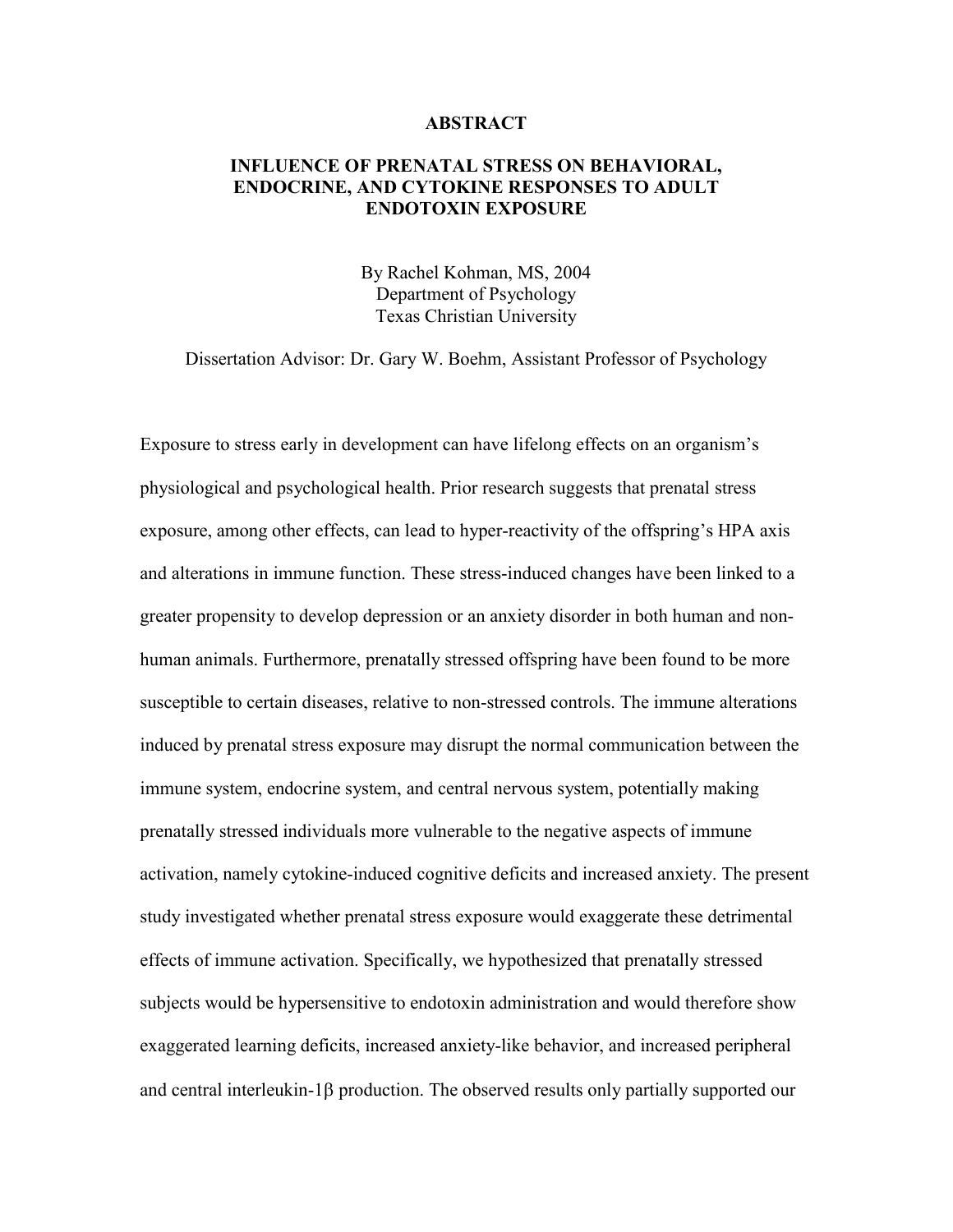hypotheses, as prenatally stressed subjects showed evidence, albeit modest, of increased anxiety-like behavior following endotoxin administration relative to non-stressed controls. However, the data failed to support the primary hypothesis that prenatally stressed subjects would show exaggerated cognitive deficits, engendered via enhanced peripheral and central IL-1 $\beta$  production, following immune activation. Collectively, these data suggest that while prenatal stress exposure may lead to increases in anxiety-like behavior following a subthreshold dose of endotoxin, it does not appear to produce greater susceptibility to LPS-induced cognitive decline or elevations in proinflammatory cytokine production.